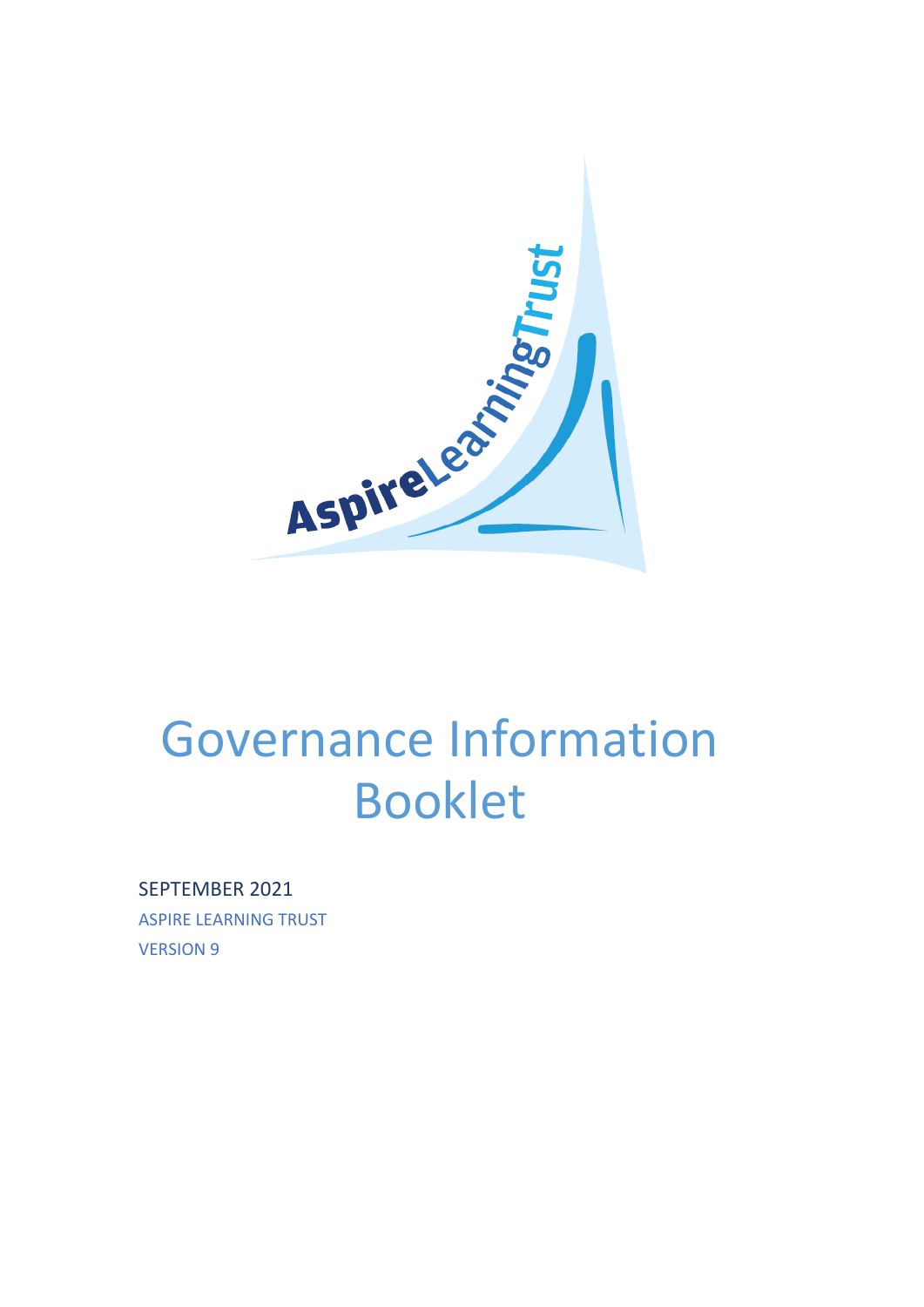

# **Mission statement**:

"Aspire Learning Trust strives to provide outstanding all-round education and care for the children in our community, from nursery through to sixth form. Our schools work together to help every child achieve their full potential, to prepare them for their next educational steps, to teach them kindness and respect for all, and to equip them to play a full and satisfying role in society."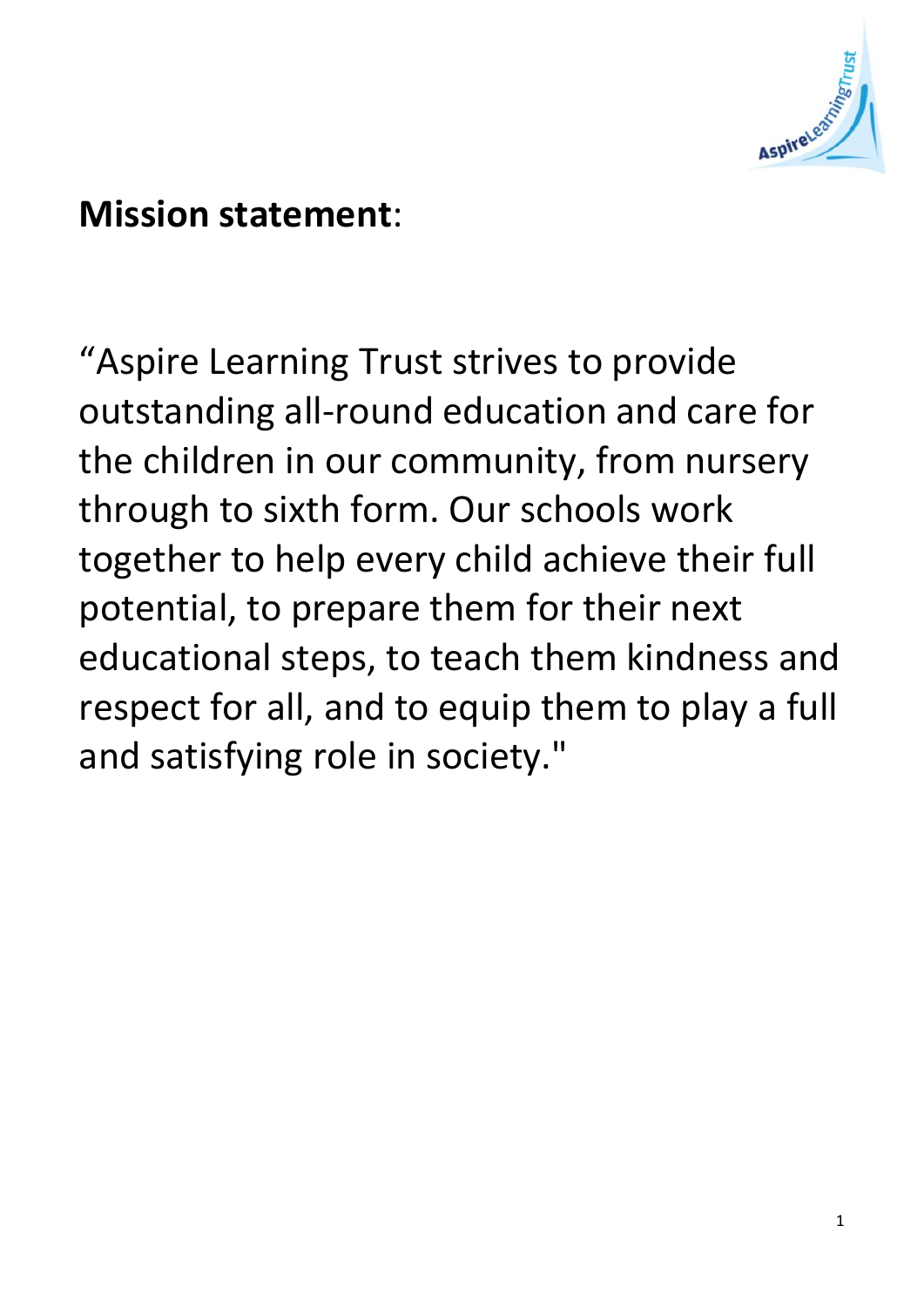

# **Introduction.**

The aim of this document is to bring together all the key documents relating to the Governance of the Aspire Learning Trust. It needs to be read in conjunction with the Articles of Association, the Academy Financial Handbook, the DfE Governance Handbook and the Funding Agreement. Please note that the Aspire Learning Trust will use the term Trustee. This is the eighth version document and it will be reviewed annually by the Board of Trustees, in consultation with the Local Governing Bodies.

For more information, please go to

[Aspirelearningtrust-cambs.co.uk](file:///C:/Users/john/AppData/Local/Microsoft/Windows/INetCache/IE/UVVJC6C8/Aspirelearningtrust-cambs.co.uk)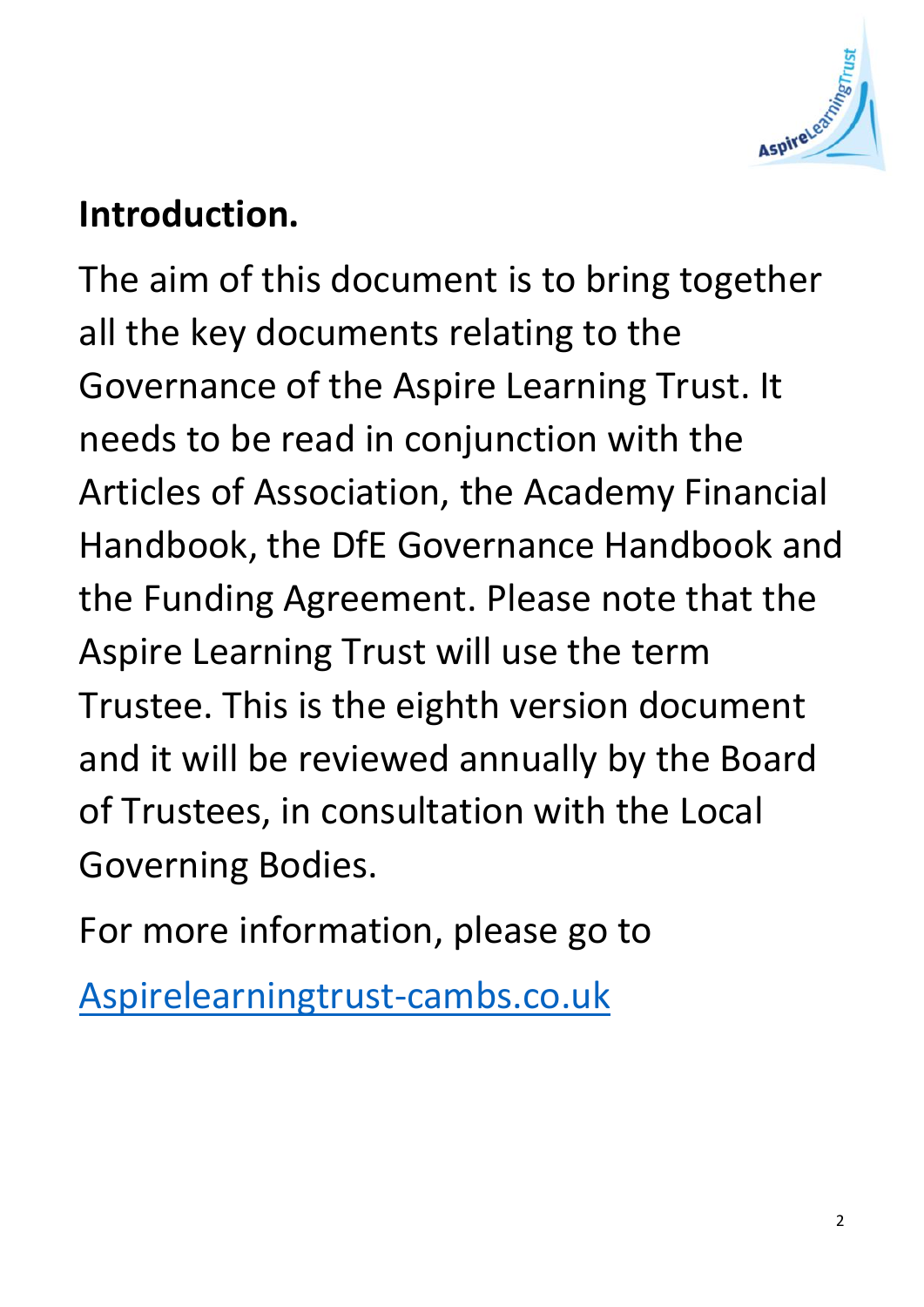# **Contents:**



Page:

- 4. Overview of the Governance structure
- 5. Scheme of Delegation Overview
- 18. Scheme of Delegation for the Aspire Learning Trust Members

19. Scheme of Delegation for the Aspire Learning Trust Board of **Trustees** 

22. Scheme of Delegation for the Aspire Learning Trust Local Governing Body

24. Terms of Reference for the Finance, Infrastructure and HR **Committee** 

28. Terms of Reference for the Internal, Scrutiny and Risk Committee

- 32. Governance Meetings Timetable 2020-2021
- 34. The Code of Conduct for Trustees and Governors
- 37. Template letter of appointment as a Trustee
- 42. Template letter of Appointment as a Governor
- 47. Glossary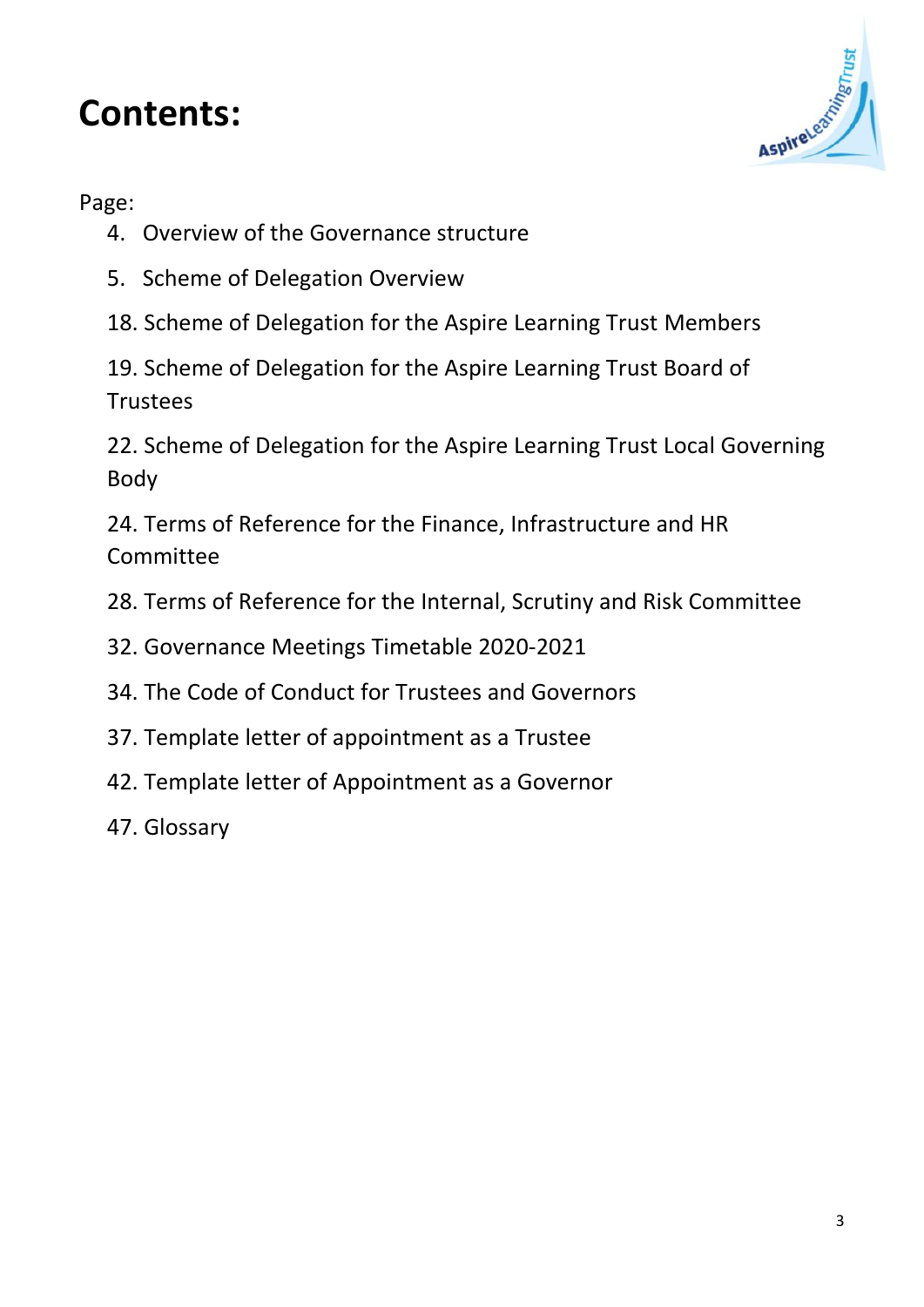**Trust Members**: Tim Beebe , Jonathan Theobalds, Dave Barron, Ruth Dickens, Jonathan Digby.

- Establish the Trust and set out the constitution, through signing its memorandum and articles of association.
- Receive reports on the finances and the strategy of the Trust from Trustees.
- Appoint and remove Trustees.

### **Board of Trustees**

Trustees: John King (Chair), Jo Phillips, Duncan Ramsey (CEO), Stephen Ackerman, Zoe Botterill, Harriet Tierney, Joy Bradley, Tim Beebe, Asif Malik, Jo Meningen.

AspireLearness

- Set the strategic direction for the MAT and are accountable to the Secretary of State for the performance of the schools within it.
- Enter into master funding agreement and supplemental agreements with the DfE.
- Determine the structure of the MAT and its functions.
- Are accountable for the performance of schools within MAT, but delegate aspects of their governance to LGBs via the Scheme of Delegation.
- Hold LGBs accountable for their functions.
- The CEO provides the professional leadership of the Trust.

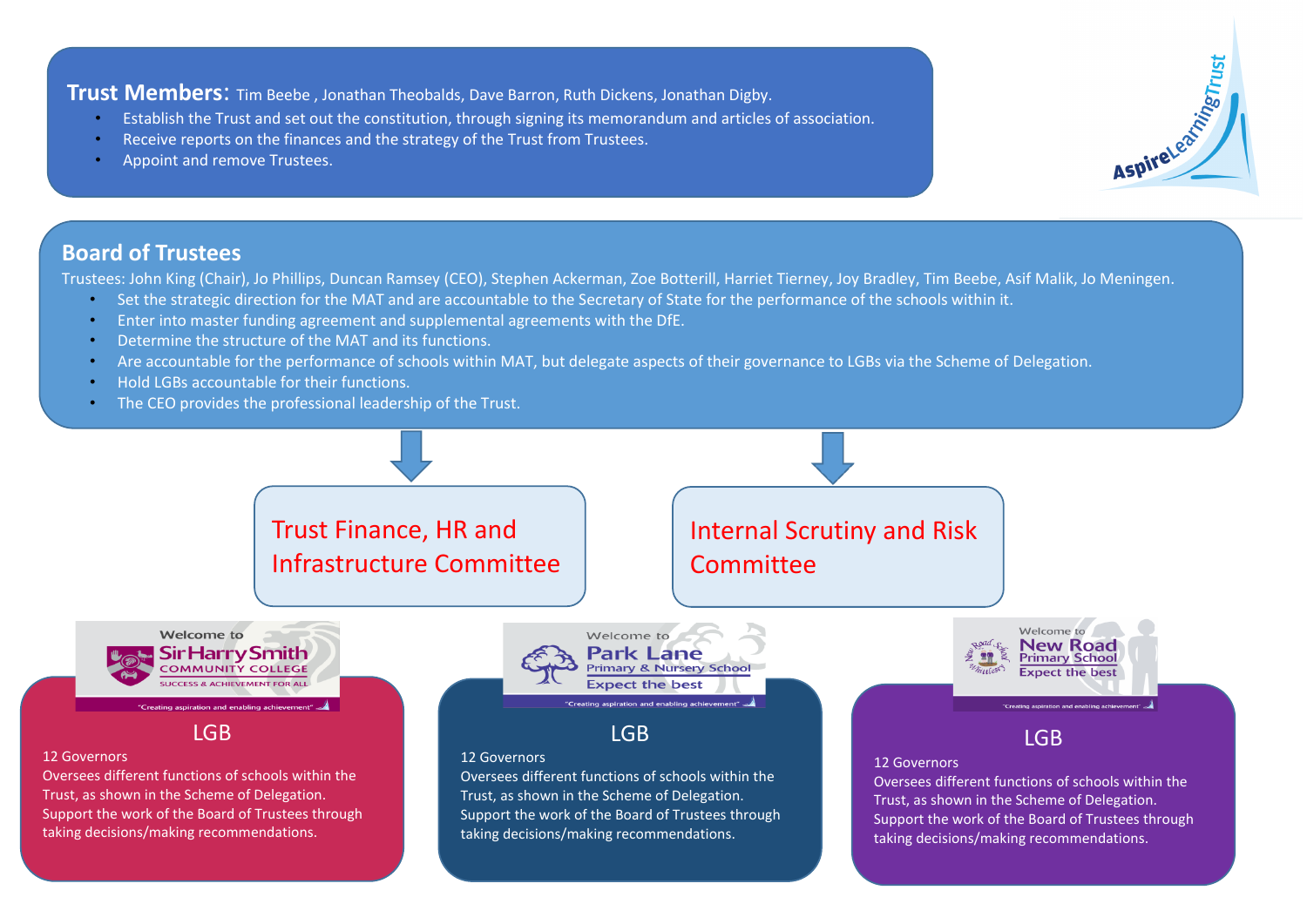# **Aspire Learning Trust:**

# **Scheme of Delegation Overview**



This is the second version of the scheme of delegation which sets out the Trust's approach to delegations between the different layers of governance within the Trust. This was written in consultation with Brown Jacobson, the education law specialists. The CEO is the line manager of the Executive Headteacher and Principal. In this document the phrases used have the following meanings:

**Consulted**: the individual/group that should be consulted as part of the process of completing a particular task.

Deliver: the individual/group that has responsibility for undertaking the particular task delegated to them and reporting on its delivery at suitable intervals. In the case of the CEO this will be at Trust level. In the case of the Principal this will be at Academy level.

**Determine**: the individual/group that has primary responsibility for ensuring the particular task is completed and determining how the Trust and/or Academies (as appropriate) will undertake the task including determining appropriate milestones and targets to be reported against.

**Develop**: the individual/group that has responsibility for developing proposals relating to a task for discussion and approval by the appropriate decision-making individual/group.

**Recommend**: the individual/group that should make recommendations as to how a particular task should be completed. In the case of (i) the CEO they will be making recommendations to the Board and/or LGB (as appropriate), (ii) the LGB they will be making recommendations in relation to their Academy to the Board, CEO and/or Principal (as appropriate) and (iii) the Principal they will be making recommendations in relation to their Academy to the CEO and/or LGB (as appropriate).

Report: the individual/group that has responsibility for reporting on the delivery of tasks. In the case of (i) the CEO they will be making reports to the Board and/or LGB (as appropriate, (ii) the LGB they will be making reports in relation to their Academy to the Board and/or CEO (as appropriate) and (iii) the Principal they will be making reports in relation to their Academy to the CEO and/or LGB (as appropriate).

**Review**: the individual/group that has responsibility for reviewing whether a particular task is being carried out satisfactorily and where appropriate requiring action to be taken to ensure task is delivered appropriately. In the case of (i) the Board they will be reviewing the CEO and/or LGB (as appropriate), (ii) the CEO they will be reviewing the Principal and (iii) the LGB they will be reviewing the Principal and his/her leadership team.

**Comply**: the individual/group will follow agreed policies and procedures.

For the purposes of this document, the terms Headteacher/Principal apply to the Executive Headteacher and Principal, both of whom will be a Governor on their LGB

To assist interpretation of the matters delegated the table below provides additional comment as appropriate.

**KEY:** Reporting on a half termly basis: Reporting on an annual basis: Reporting when required: **Reporting**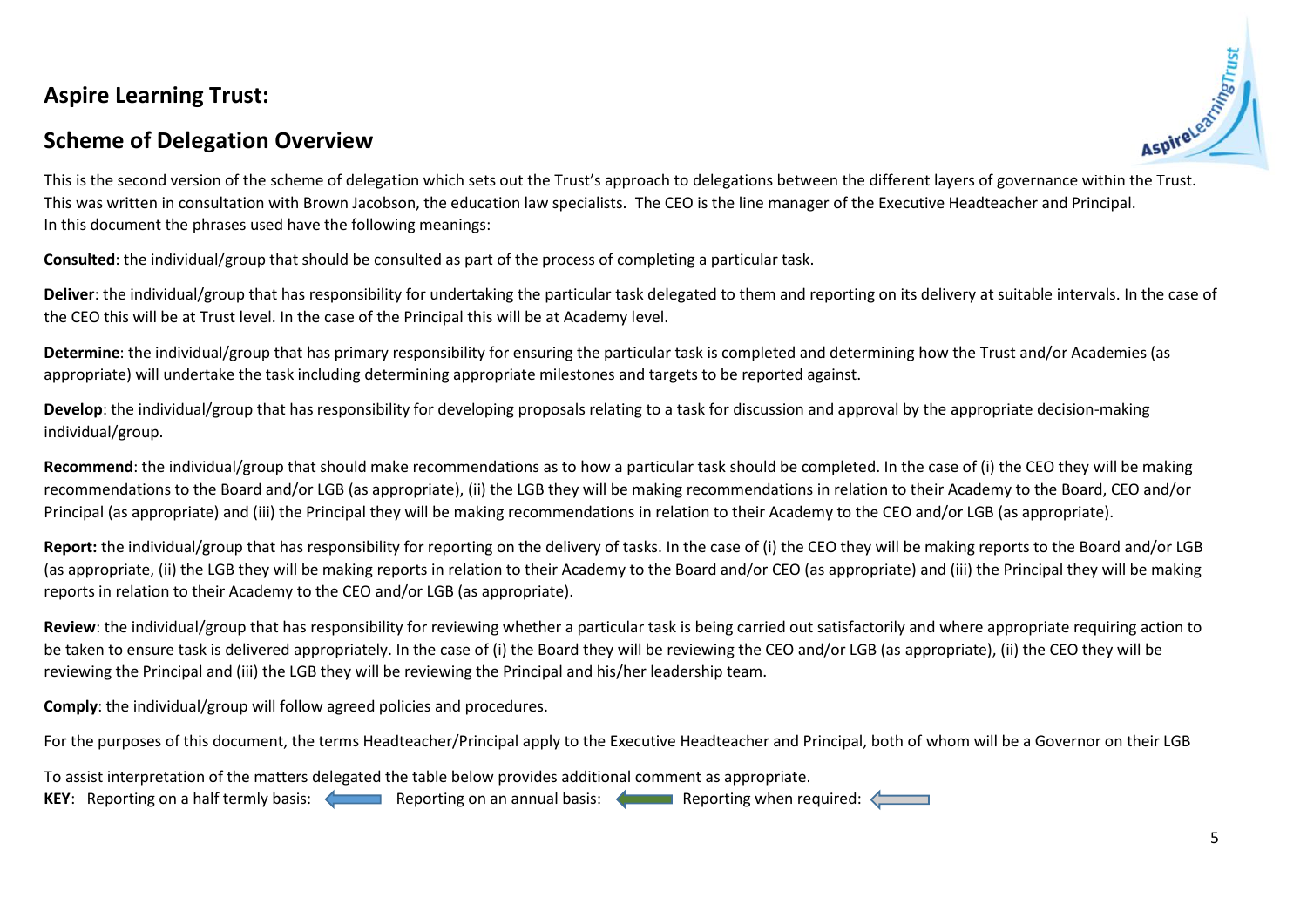|                                                                                                                                                                                                               | <b>Members</b> | <b>Trustees</b>                                                   | <b>CEO</b>                                                                                  | <b>LGB</b>                                                                                      | Head                                                           |
|---------------------------------------------------------------------------------------------------------------------------------------------------------------------------------------------------------------|----------------|-------------------------------------------------------------------|---------------------------------------------------------------------------------------------|-------------------------------------------------------------------------------------------------|----------------------------------------------------------------|
| SL1. Set strategic objectives and development plan<br>of the Trust & Academies                                                                                                                                | Review         | Determine - for the<br>Trust and<br>school/college                | Develop $-$ in the case of<br>the school/college in<br>consultation with LGB &<br>Principal | Recommend                                                                                       | Consulted $-$ in the case<br>of their member<br>school/college |
| SL2. Deliver strategic objectives of the Trust &<br><b>Academies</b>                                                                                                                                          | Review         | Review                                                            | Deliver                                                                                     | Review                                                                                          | Deliver                                                        |
| <b>SL3. Scrutiny</b> $-$ review & challenge progress of the<br>Trust against its strategic objectives and KPIs                                                                                                | Review         | Review - progress of<br>the Trust and<br>school/college           | Report<br>Review - reports from<br>the LGBs/Principals                                      | Review - progress of<br>the member<br>school/college<br>Report - progress to<br>the CEO & Board | Report - progress of<br>the school/college to<br>the CEO/LGB   |
| SL4. Compliance: Funding Agreement - comply with<br>all obligations including the Academies Financial<br>Handbook                                                                                             | Review         | Review                                                            | Deliver                                                                                     | Comply                                                                                          | Comply                                                         |
| SL5. Compliance: Regulatory - with all regulations<br>affecting the Trust (including all charity law,<br>company law, employment law and health and<br>safety                                                 | Review         | Review                                                            | Deliver<br>Report - to Board                                                                | Review<br>Report - progress to<br>the CEO                                                       | Deliver<br>Report - to LGB & CEO                               |
| SL6. Compliance: Financial Oversight - ensuring that<br>there are appropriate financial controls so that there<br>is regularity, probity and value for money in relation<br>to the management of public funds |                | Determine - policies to<br>ensure compliance<br>Review            | Deliver<br>Report - to Board                                                                | Review                                                                                          | Deliver<br>Report - to LGB & CEO                               |
| <b>SL7. Compliance - completing the register of</b><br>business interests and put in place a procedure to<br>deal with any conflicts of interest and connected<br>party transactions                          |                | Determine - policies to<br>ensure compliance<br>Deliver<br>Review |                                                                                             | Deliver<br>Report                                                                               |                                                                |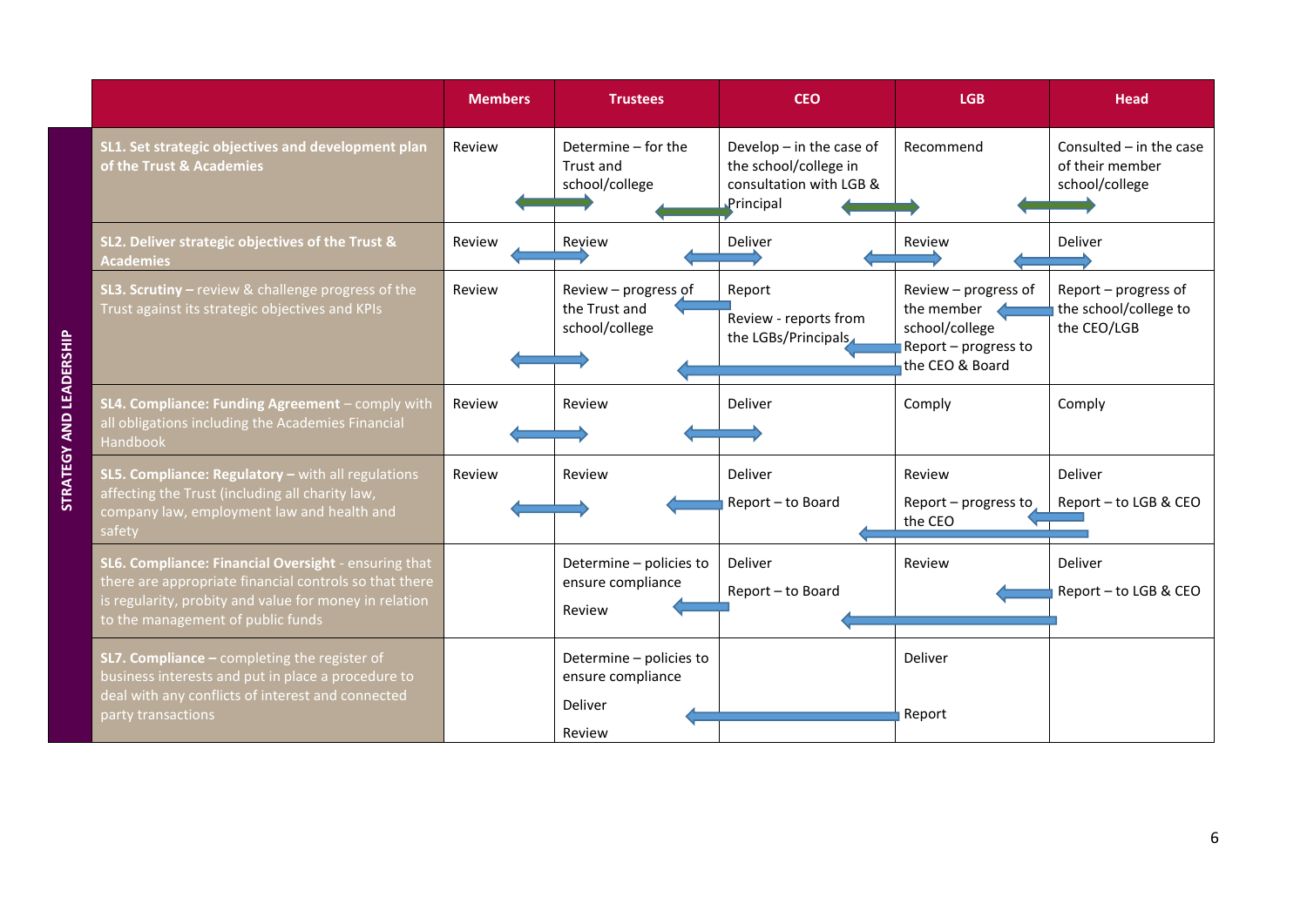|                                                                                                                                                                                                                           | <b>Members</b>                                                           | <b>Trustees</b>                                                                                                                                                          | <b>CEO</b>                                                                                                                                                                             | <b>LGB</b>                                                                                                                                                  | <b>Head</b> |
|---------------------------------------------------------------------------------------------------------------------------------------------------------------------------------------------------------------------------|--------------------------------------------------------------------------|--------------------------------------------------------------------------------------------------------------------------------------------------------------------------|----------------------------------------------------------------------------------------------------------------------------------------------------------------------------------------|-------------------------------------------------------------------------------------------------------------------------------------------------------------|-------------|
| SL8. Appointments of Trustees and Governors -<br>ensuring processes in place for appointment of<br>trustees (including ensuring that the Trustees and<br>Governors have the skills to run the Trust and the<br>Academies) | Review - the<br>Board's<br>performance<br>May select up<br>to 4 Trustees | Determine - policies<br>and criteria for the<br>selection of Trustees<br>and Governors<br>Review - the Board's<br>own performance<br>Review - performance<br>of the LGBs | Report - to the Board on<br>the performance of the<br><b>LGBs</b><br>$Recommend - if$<br>appropriate changes to<br>the size and composition<br>of the LGBs, and report<br>to the Board | Review - procedures<br>for the election of<br>staff and parent<br>governors of the LGB<br>Review - own<br>performance and<br>report to the CEO<br>and Board |             |
| SL9. Appointment of the Responsible Officer and<br><b>Audit, Coordination and Evaluation Group</b>                                                                                                                        |                                                                          | Deliver - appoint<br>Responsible Officer<br>and the SR Committee                                                                                                         |                                                                                                                                                                                        |                                                                                                                                                             |             |
| SL10. Appointment of Clerk - Board and LGBs                                                                                                                                                                               |                                                                          | Deliver - appoint the<br>clerk to the Board and<br>review performance                                                                                                    |                                                                                                                                                                                        | Deliver - appoint the<br>clerk to the LGBs and<br>review performance                                                                                        |             |

7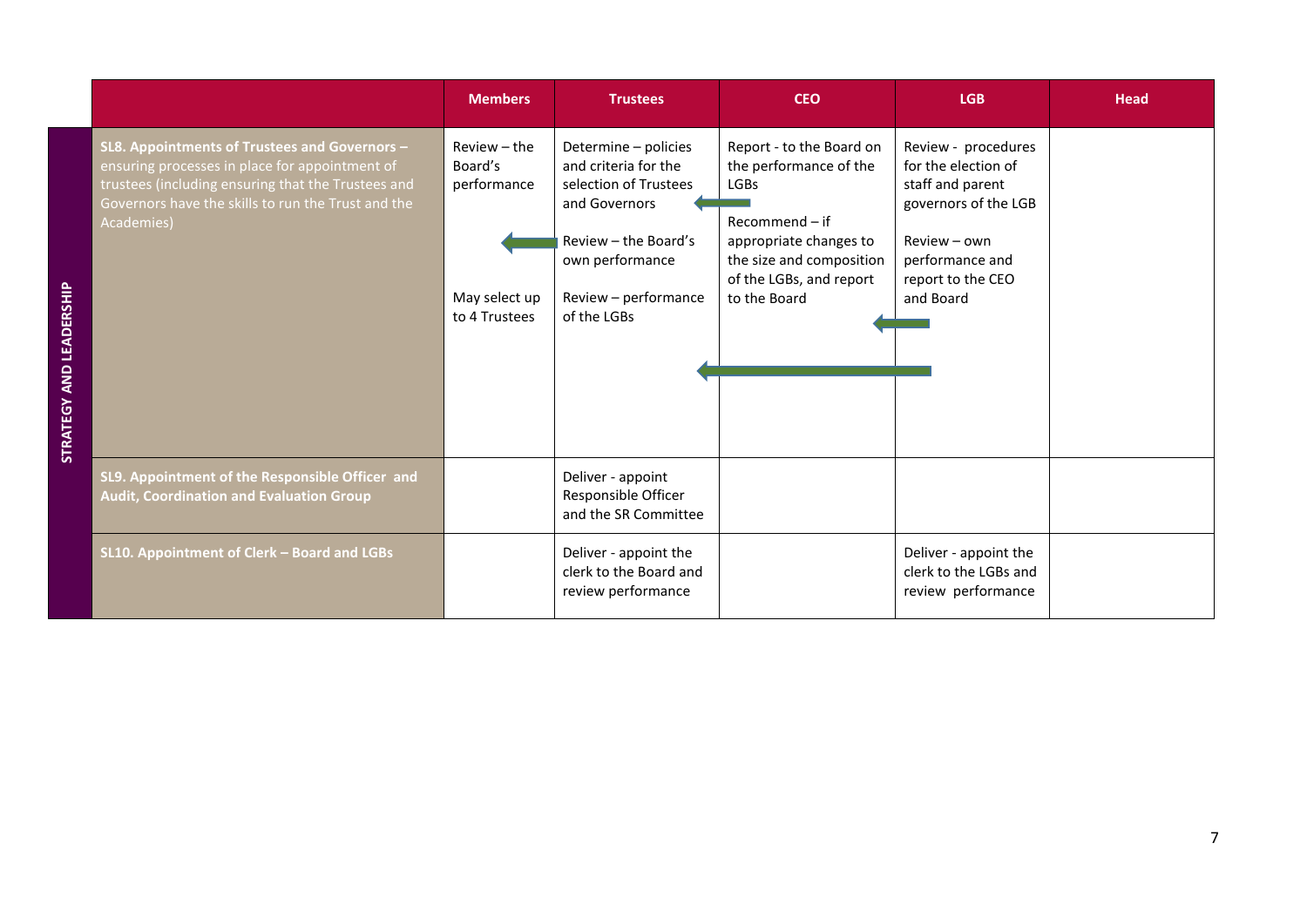|                                                                                                                                                                      | <b>Members</b> | <b>Trustees</b>              | <b>CEO</b>                                                                                                                                                    | <b>LGB</b>                                                                                                                                                                             | <b>Head</b>                                                                                                                                                |
|----------------------------------------------------------------------------------------------------------------------------------------------------------------------|----------------|------------------------------|---------------------------------------------------------------------------------------------------------------------------------------------------------------|----------------------------------------------------------------------------------------------------------------------------------------------------------------------------------------|------------------------------------------------------------------------------------------------------------------------------------------------------------|
| SL11. Policies - review and approval of Trust Wide<br>Policies (including admissions, DBS, charging and<br>remissions policies, health & safety and<br>safeguarding) |                | Determine                    | Consult<br>Deliver - presenting<br>polices to the Board for<br>approval<br>Report - material non-<br>compliance by a<br>member school/college<br>to the Board | Consulted<br>Review - all policies<br>approved by the Board<br>and Academy specific<br>policies<br>Report - material non-<br>compliance by a<br>member<br>school/college to the<br>CEO | Consulted<br>Deliver - presenting<br>school/college<br>specific policies for<br>approval by the LGB<br>Report-non-<br>compliance to the<br>LGB and the CEO |
| SL12. Prepare terms of reference for LGB's and<br><b>Committees</b>                                                                                                  |                | Deliver<br>Review - annually | Develop                                                                                                                                                       | Consulted                                                                                                                                                                              | Consulted                                                                                                                                                  |
| SL13. Training programme for trustees and<br>governors                                                                                                               |                | Deliver                      | Develop                                                                                                                                                       | Deliver                                                                                                                                                                                |                                                                                                                                                            |
| <b>SL14. Academy Prospectus</b>                                                                                                                                      |                |                              | Review                                                                                                                                                        |                                                                                                                                                                                        | Deliver                                                                                                                                                    |
| <b>SL15. Trust Prospectus and website</b>                                                                                                                            |                | Review                       | Deliver                                                                                                                                                       |                                                                                                                                                                                        |                                                                                                                                                            |
| SL16. Media and PR - overseeing public relations<br>activities to project the activities of the Trust and the<br>Academies to the wider community                    |                | Review                       | Deliver - Trust wide<br>activities                                                                                                                            | Deliver<br>Comply                                                                                                                                                                      | Deliver<br>Comply                                                                                                                                          |

**STRATEGY AND LEADERSHIP**

STRATEGY AND LEADERSHIP

 $\overline{8}$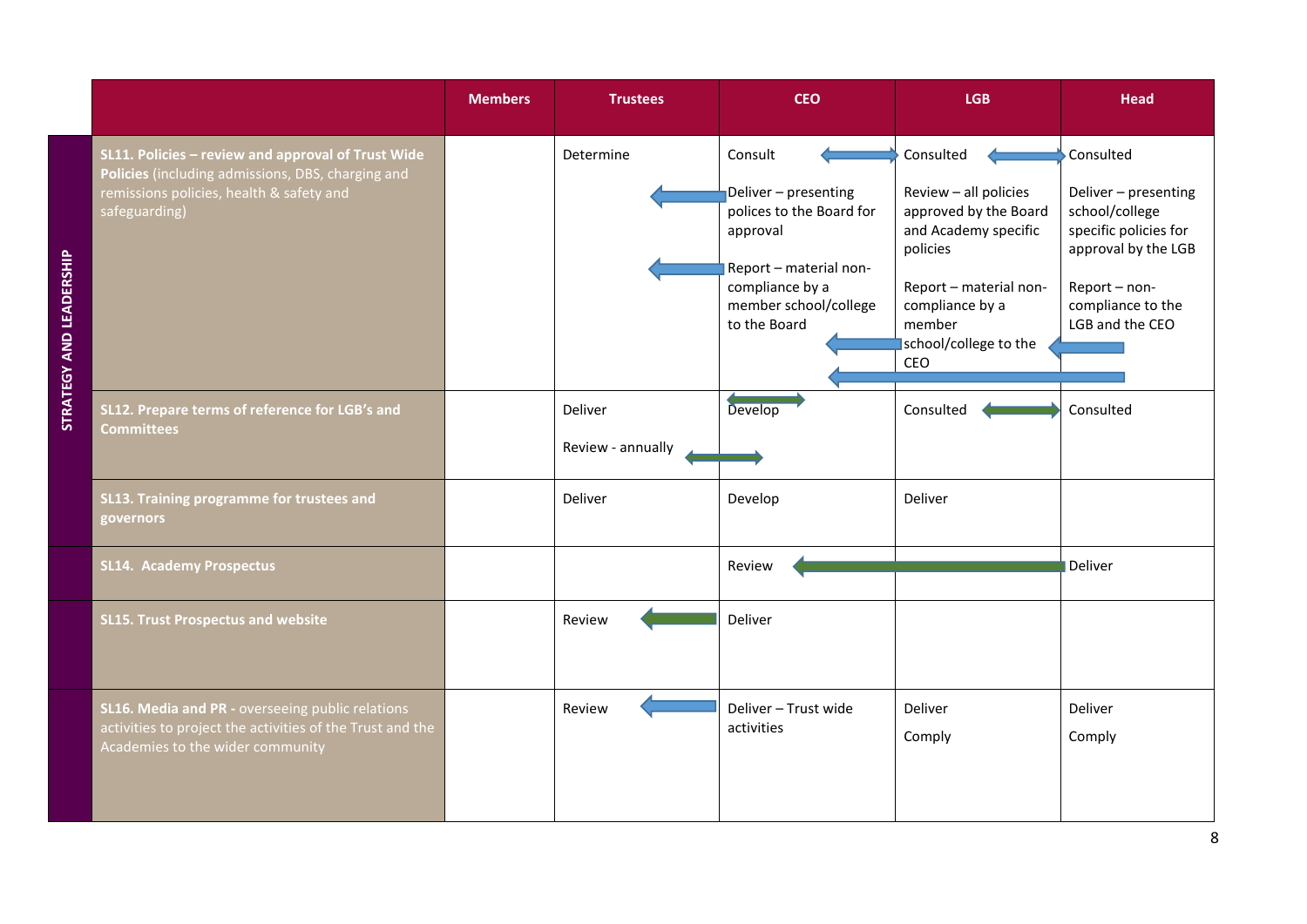|                                                                                                              | <b>Members</b> | <b>Trustees</b>                                                       | <b>CEO</b>                                                                                            | <b>LGB</b>                                                                                         | <b>Head</b>                                                                                                  |
|--------------------------------------------------------------------------------------------------------------|----------------|-----------------------------------------------------------------------|-------------------------------------------------------------------------------------------------------|----------------------------------------------------------------------------------------------------|--------------------------------------------------------------------------------------------------------------|
| EC1. Improvement Planning - for the Trust and each<br>member School in line with strategic aims of the Trust |                | Determine - the Trust<br>Improvement Plan in<br>consultation with the | Deliver - drafting and<br>agreeing the Trust<br>Improvement Plan<br><b>Report to the Trustees</b>     | Recommend -<br>school/college<br>Improvement<br>Plan to the Board                                  | Work with the CEO in<br>producing the<br>school/college<br>Improvement Plan                                  |
|                                                                                                              |                | appropriate LGB and<br>CEO                                            |                                                                                                       | Review the<br>school/college<br>Improvement<br>plan and report to<br>the CEO                       | Review and report to the<br>LGB and CEO                                                                      |
| EC2.Key Performance Indicators - setting and reviewing<br>performance of the Trust & the Academies           | Review         | Determine - Trust                                                     | Consult - with the LGBs<br>and propose KPIs to the<br>Board                                           | Consulted<br>$Recommend -$<br>targets for<br>performance of<br>the<br>school/college to<br>the CEO | Consulted<br>Deliver - performance of                                                                        |
|                                                                                                              |                | wide and<br>school/college KPIs                                       | Receive reports - from<br>the LGBs and report<br>performance of the LGBs<br>against KPIs to the Board | $Review -$<br>performance of<br>the<br>school/college<br>and report to the                         | the member against<br>school/college KPIs<br>Report - performance of<br>the school/college to LGB<br>and CEO |
|                                                                                                              |                | Review - performance<br>against KPIs                                  |                                                                                                       | CEO<br>Deliver: holding<br>leadership to<br>account for<br>delivery against<br><b>KPIs</b>         |                                                                                                              |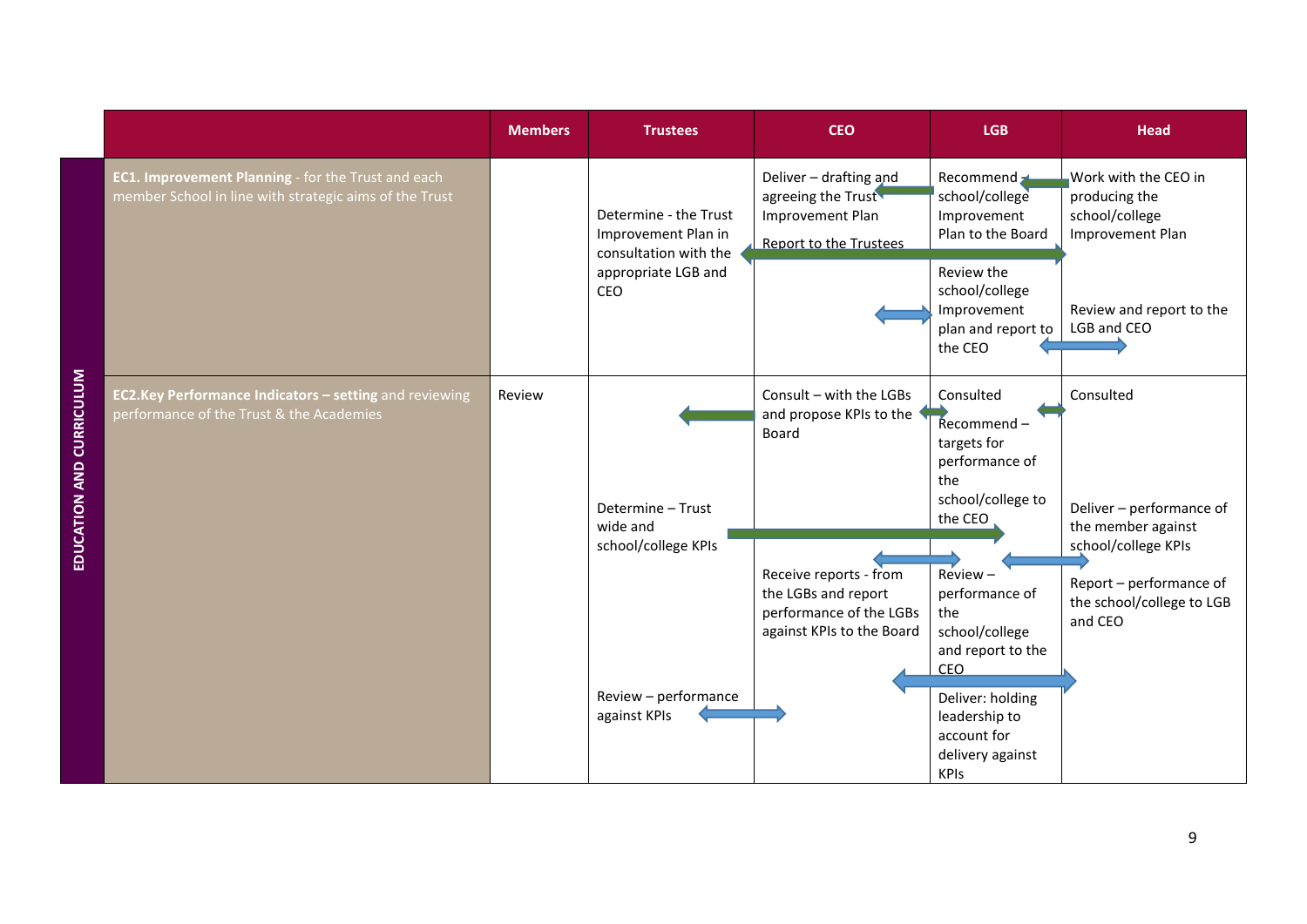|                          |                                                                                                                                                                          | <b>Members</b>                                                          | <b>Trustees</b>                                                                                                                                    | <b>CEO</b>                                                                                                | <b>LGB</b>                                                                   | <b>Head</b>                                                                                                                                    |
|--------------------------|--------------------------------------------------------------------------------------------------------------------------------------------------------------------------|-------------------------------------------------------------------------|----------------------------------------------------------------------------------------------------------------------------------------------------|-----------------------------------------------------------------------------------------------------------|------------------------------------------------------------------------------|------------------------------------------------------------------------------------------------------------------------------------------------|
|                          | <b>EC3. Quality of Teaching - ensuring appropriate levels of</b><br>support, challenge and intervention to support delivery of<br>education outcomes                     |                                                                         | Review - the work of<br>the CEO                                                                                                                    | Deliver - supporting the<br>school/college and<br>intervening where<br>appropriate<br>Report to the Board | Review and<br>report to the<br>CEO                                           | Review – management of<br>staff to ensure teaching<br>and learning objectives<br>are met<br>Report-strengths and<br>concerns in the quality of |
|                          |                                                                                                                                                                          |                                                                         |                                                                                                                                                    |                                                                                                           |                                                                              | teaching to LGB and CEO                                                                                                                        |
| EDUCATION AND CURRICULUM | <b>EC4. Curriculum - setting the curriculum for the Schools</b><br>and reviewing its effectiveness                                                                       | Determine -<br>the<br>philosophy<br>and vision<br>for the<br>curriculum | Determine - the<br>strategic aims of the<br>overarching curriculum<br>and standards<br>Review - effectiveness<br>of the curriculum<br>across Trust | Deliver<br>Recommend<br>Review and report to the<br>Board                                                 | Consult<br>Review and<br>report to the<br>CEO                                | Deliver: locally<br>Consult and recommend<br>to LGB and the CEO                                                                                |
|                          | EC5. Pupil Premium - reviewing and challenging the value<br>for money/ ROI of the Pupil Premium in terms of<br>educational outcomes and narrowing the achievement<br>gap |                                                                         | Review                                                                                                                                             | Report - to Board<br>effectiveness of use of the<br>Pupil Premium across<br>Trust                         | Review - how<br><b>Pupil Premium</b><br>is spent at the<br>member<br>Academy | Determine<br>Deliver<br>Report - on effectiveness<br>of use of the Pupil<br>Premium to the LGB and<br><b>CEO</b>                               |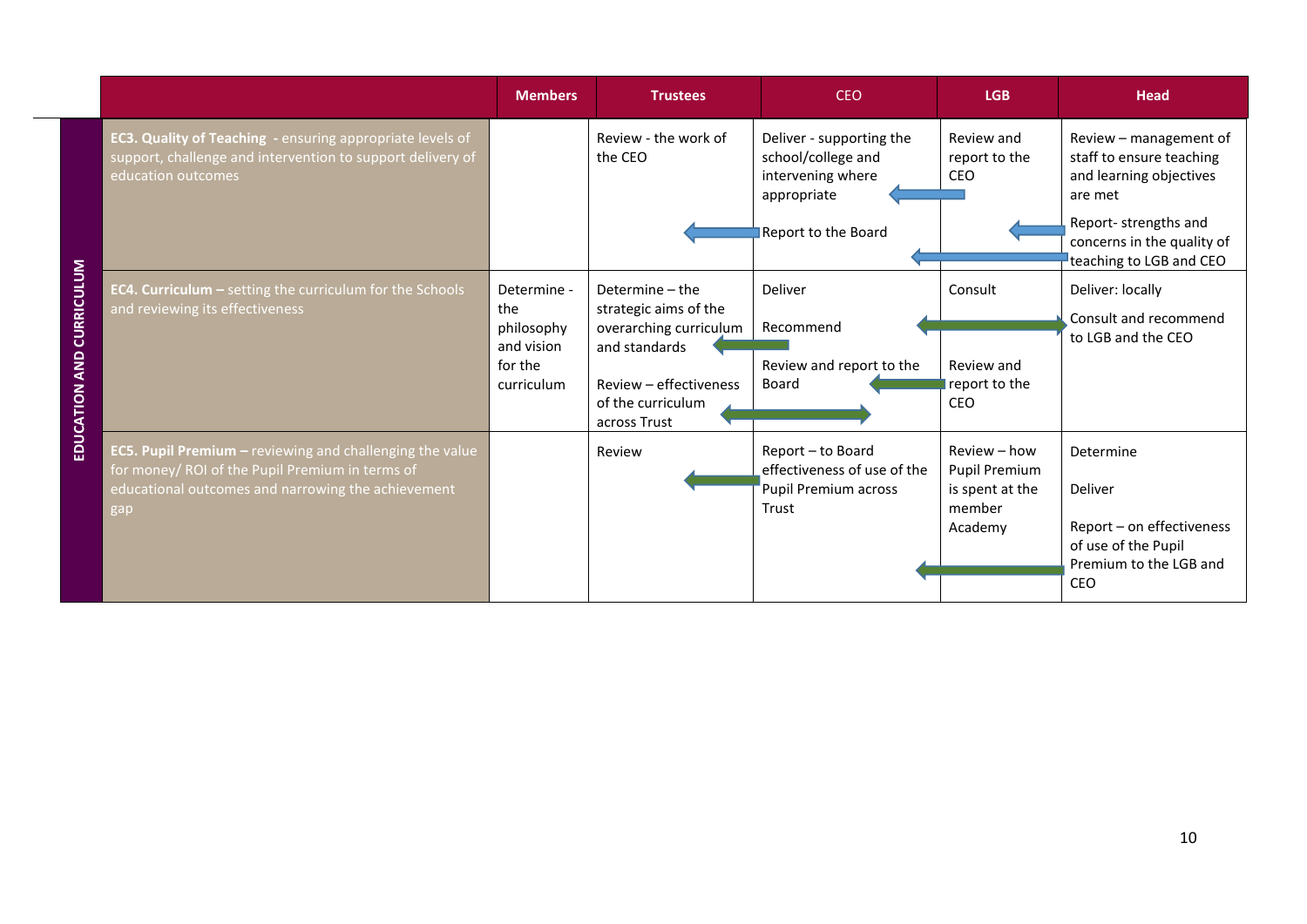|                          |                                                                                                                  | <b>Members</b> | <b>Trustees</b>                            | <b>CEO</b>                                 | <b>LGB</b>                                                                                                                         | <b>Head</b>                                                                                                                                                                |
|--------------------------|------------------------------------------------------------------------------------------------------------------|----------------|--------------------------------------------|--------------------------------------------|------------------------------------------------------------------------------------------------------------------------------------|----------------------------------------------------------------------------------------------------------------------------------------------------------------------------|
|                          | <b>EC6. Set admissions policy</b>                                                                                |                | Deliver                                    | Develop                                    | Consulted                                                                                                                          | Consulted                                                                                                                                                                  |
|                          | <b>EC7. Admission decisions</b>                                                                                  |                | Review                                     | Review and report                          | Deliver<br>(deals with<br>disputes)                                                                                                | Deliver and report to the<br>LGB and CEO                                                                                                                                   |
|                          | EC8. Collective worship arrangements for school without<br>religious character                                   |                | Review                                     | Report to the Board                        | Review                                                                                                                             | Deliver                                                                                                                                                                    |
| EDUCATION AND CURRICULUM | EC9. Student issues (including attendance, exclusions,<br>punctuality and disciplinary matters for each Academy) |                | Review                                     | Review delivery and<br>report to the Board | Receiving reports<br>from the<br>HT/Principal<br>Report any material<br>issues to the CEO.<br>Provides panel for<br>Perm Exclusion | Deliver - ensuring student<br>issues are dealt with in<br>accordance with Trust and<br>school/college Policies<br>Report - to the LGB and<br>CEO on any material<br>issues |
|                          | <b>EC10. Academy Hours</b> - setting the opening and closing<br>times for the Academies                          |                | Determine - in<br>consultation with LGBs   |                                            | Consulted - with<br>the Board                                                                                                      | Consulted<br>Comply                                                                                                                                                        |
|                          | <b>EC11. Term Dates and length of school day</b>                                                                 |                | Determine $-$ in<br>consultation with LGBs |                                            | Consult - with the<br><b>Board</b>                                                                                                 | Consult<br>Comply                                                                                                                                                          |
|                          | EC12. School lunch - ensure provided to appropriate<br>nutritional standards                                     |                |                                            | Review                                     | Review                                                                                                                             | Deliver                                                                                                                                                                    |
|                          | <b>EC13. Provision of free school meals to those meeting</b><br><b>criteria</b>                                  |                |                                            | Review                                     | Review                                                                                                                             | Deliver                                                                                                                                                                    |

EDUCATION AND CURRICULUM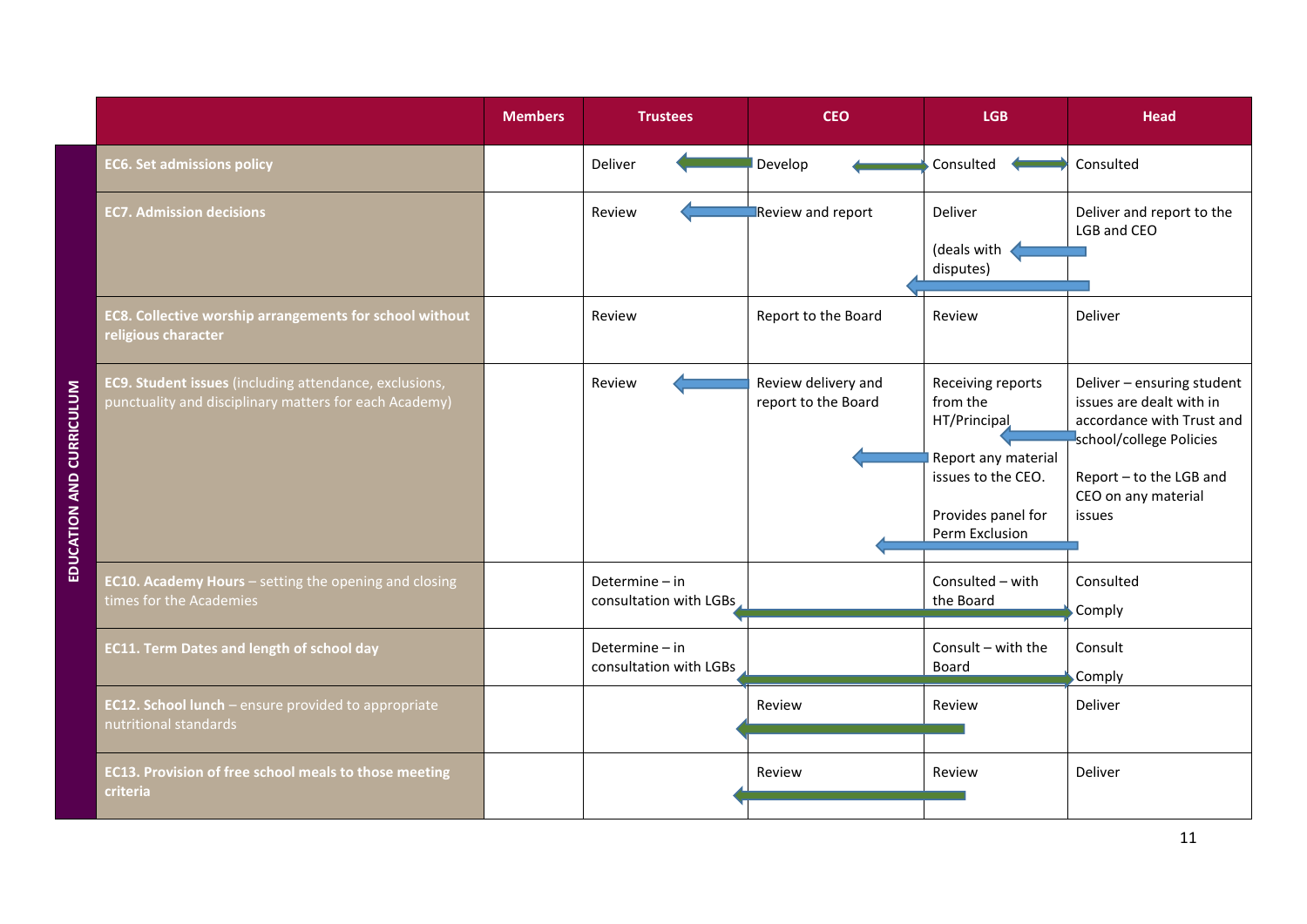|                                                                                                                                                                                                                         | <b>Members</b> | <b>Trustees</b>                                        | <b>CEO</b>                                                                                                                                                                                       | <b>LGB</b>                                                                             | <b>Head</b>                                 |
|-------------------------------------------------------------------------------------------------------------------------------------------------------------------------------------------------------------------------|----------------|--------------------------------------------------------|--------------------------------------------------------------------------------------------------------------------------------------------------------------------------------------------------|----------------------------------------------------------------------------------------|---------------------------------------------|
| FO1. Funding Model - agreeing a funding model across<br>the Trust and develop an individual funding model for the<br>Academies) so as to the secure the Trust's financial health<br>in the short term and the long term | Review         | Determine - in<br>consultation with the<br><b>LGBs</b> | Recommend a funding<br>model to the Board for<br>approval                                                                                                                                        | Consulted - with<br>the Board                                                          | Comply<br>Consult                           |
|                                                                                                                                                                                                                         |                |                                                        | Review                                                                                                                                                                                           | Review -<br>compliance with the<br>overall financial<br>plan for the<br>school/college |                                             |
| FO2. Trust Annual Budget - formulating and setting the<br>Trust wide budget                                                                                                                                             |                | Determine                                              | Deliver - on preparation<br>of Trust budget and<br>present to the Board for<br>approval<br>Review - submission of<br>Trust budget to the EFA                                                     |                                                                                        |                                             |
| FO3. Academy Annual Budgets - formulating and<br>determining the proportion of the overall budget to be<br>delegated to each Academy (including uses of contingency<br>funds/balances)                                  |                | Determine                                              | Deliver - on preparation<br>of school/college<br>budgets in consultation<br>with the LGBs and<br>present to the Board for<br>approval<br>Review – submission of<br>Academy budgets to the<br>EFA | Consulted - with<br>CEO in respect of<br>the school/college<br>requirements<br>Comply  | Consulted<br>Deliver<br>Comply<br>Recommend |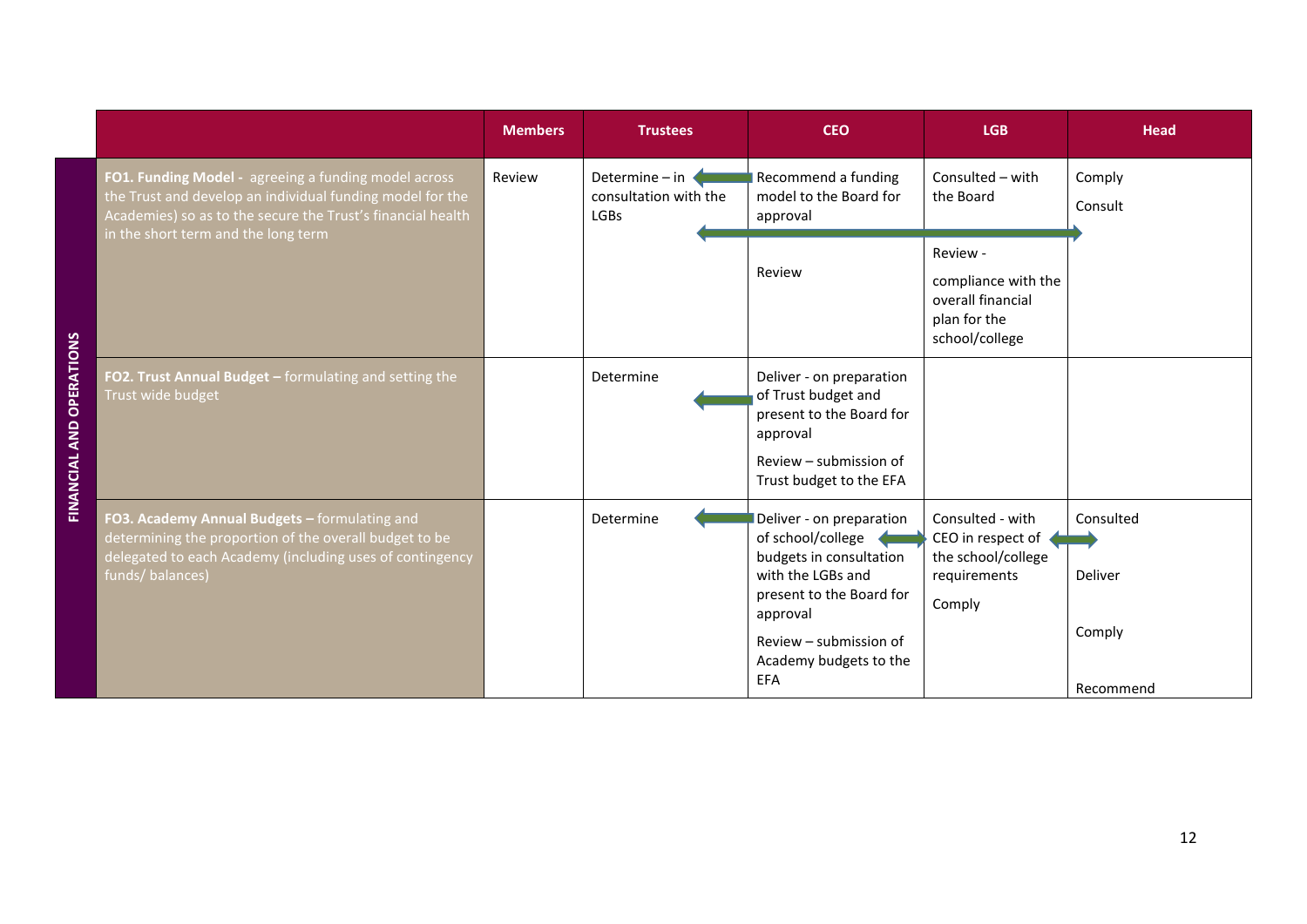|                                                                                                                                                                      | <b>Members</b> | <b>Trustees</b>                                 | <b>CEO</b>                                                                                                                                                                                                                              | <b>LGB</b>                                                                                                                              | <b>Head</b>                                                                                                        |
|----------------------------------------------------------------------------------------------------------------------------------------------------------------------|----------------|-------------------------------------------------|-----------------------------------------------------------------------------------------------------------------------------------------------------------------------------------------------------------------------------------------|-----------------------------------------------------------------------------------------------------------------------------------------|--------------------------------------------------------------------------------------------------------------------|
| FO4. Expenditure and ensuring delivery of Annual<br><b>Budgets</b>                                                                                                   | Review         | Review                                          | Report - to the board<br>any material issues with<br>delivery against the<br>Annual Budget by the<br>school/college<br>Receive reports - on<br>matters of concern in<br>connection with<br>compliance with the<br><b>Annual Budgets</b> | Review<br>Report - to the CEO<br>any issues with<br>expenditure or<br>compliance with<br>the Annual Budgets<br>by the<br>school/college | Report - to the LGB any<br>need for any matters of<br>concern in respect of the<br>school/college annual<br>budget |
| FO5. Reporting: financial reporting and KPIs                                                                                                                         |                | Determine                                       | Deliver                                                                                                                                                                                                                                 | Review                                                                                                                                  | Deliver                                                                                                            |
| FO6. Delegated Budgets and Finances - in the form of a<br>scheme of delegation of financial authority to the<br><b>Academies</b>                                     |                | Determine                                       | Deliver $-$ on<br>recommending financial<br>limits to the Board<br>Review - effectiveness<br>of limits                                                                                                                                  | Review Delivery-<br>school/college<br>Comply -<br>adherence to limits                                                                   | Comply - adherence to limits                                                                                       |
| FO7. Setting academy specific procurement policies - in<br>accordance with the Funding Agreement, Academies<br>Financial Handbook and the Trust's procurement policy |                | Determine                                       | Review                                                                                                                                                                                                                                  | Deliver $-$ in<br>accordance with<br>Trust policy                                                                                       | Recommend                                                                                                          |
| FO8. Determining and allocating central services<br>provided to the Academies by the Trust                                                                           |                | Determine (in<br>consultation with the<br>LGBs) | Deliver- on<br>recommending the<br>allocation of services to<br>the Board                                                                                                                                                               | Consulted                                                                                                                               | Consulted                                                                                                          |
| FO9. Overseeing the effectiveness of services provided<br>centrally by the Trust                                                                                     |                | Review                                          | Deliver and report to<br>Board                                                                                                                                                                                                          | Report-to the<br>Board                                                                                                                  |                                                                                                                    |

**FINANCIAL AND OPERATIONS**

**FINANCIAL AND OPERATIONS** 

13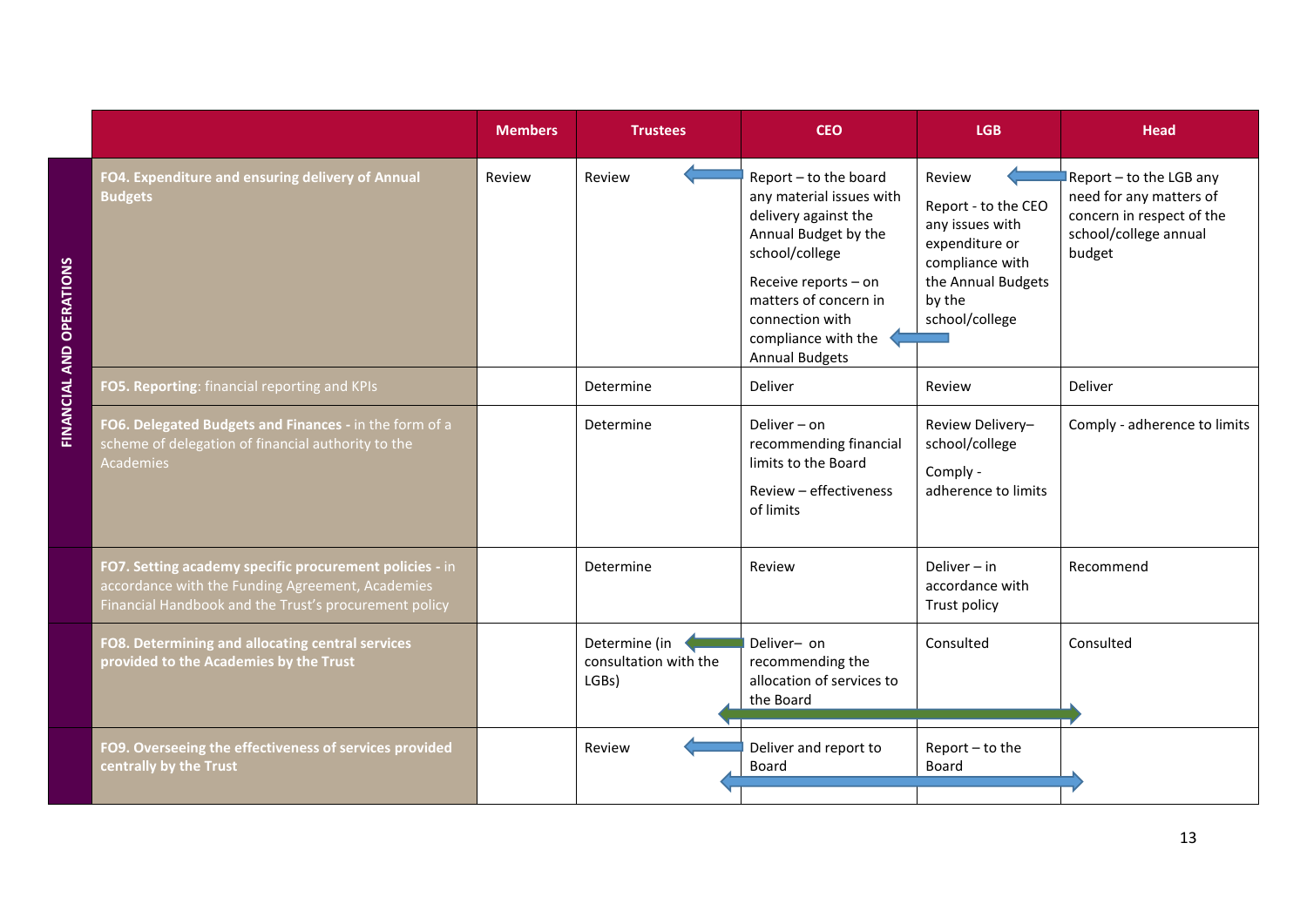|                                 |                                                                                                                                         | <b>Members</b> | <b>Trustees</b>                                      | <b>CEO</b> | LGB                                                                                                                                        | <b>Head</b>                                           |
|---------------------------------|-----------------------------------------------------------------------------------------------------------------------------------------|----------------|------------------------------------------------------|------------|--------------------------------------------------------------------------------------------------------------------------------------------|-------------------------------------------------------|
| <b>FINANCIAL AND OPERATIONS</b> | FO10. Asset and Premises Maintenance Strategy -<br>determining use of Trust premises and ensuring premises<br>are adequately maintained |                | Determine - Trust<br>wide policy<br>(strategic plan) | Recommend  | Determine-<br>school/college plan<br>in accordance with<br>Trust policy and<br>strategic Plan<br>Review delivery of<br>school/college plan | Deliver - in accordance with<br>school/college policy |
|                                 | FO11. Acquiring and disposing of Trust land                                                                                             |                | Deliver                                              | Recommend  |                                                                                                                                            |                                                       |
|                                 | FO12. Changing use of Assets                                                                                                            |                | Deliver                                              |            | Consulted over any<br>changes to fixed<br>assets used by the<br>school/college                                                             |                                                       |
|                                 | FO13. Arranging insurance for the Trust                                                                                                 |                | Review                                               | Deliver    |                                                                                                                                            |                                                       |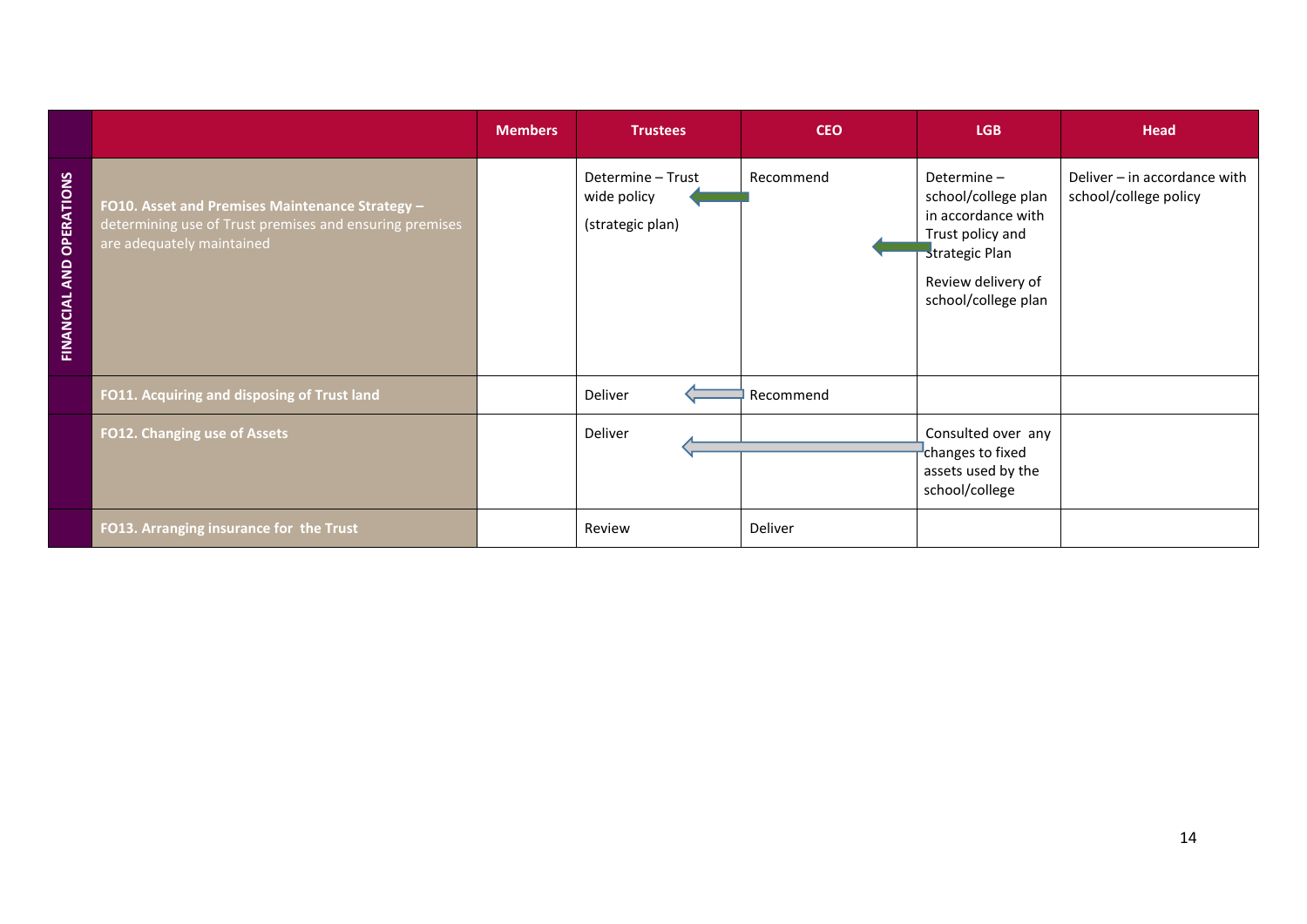|                                                                                                                                                                                                                                                 | <b>Members</b> | <b>Trustees</b>                   | <b>CEO</b>                                                                                       | <b>LGB</b>                                                                                                                                                                                       | <b>Head</b>                                             |
|-------------------------------------------------------------------------------------------------------------------------------------------------------------------------------------------------------------------------------------------------|----------------|-----------------------------------|--------------------------------------------------------------------------------------------------|--------------------------------------------------------------------------------------------------------------------------------------------------------------------------------------------------|---------------------------------------------------------|
| FO14. Financial Policies -establishing of policies and<br>procedures to ensure compliance with the Trust's<br>financial and reporting requirements                                                                                              |                | Determine                         | Review - compliance with<br>policies<br>Report - any issues or<br>non-compliance to the<br>Board | Review delivery -<br>compliance with<br>policies<br>Report - any issues<br>or non-compliance<br>to the CEO                                                                                       | Deliver - compliance with<br>finance policies           |
| <b>FO15. Approving annual accounts</b>                                                                                                                                                                                                          | Review         | Approve                           | Deliver - arrange for<br>auditing and filing of<br>annual report and<br>accounts                 | Comply $-$ by<br>keeping proper<br>records in respect<br>of the<br>school/college and<br>providing such<br>information to<br>assist the Trust in<br>preparation of the<br><b>Annual Accounts</b> |                                                         |
| <b>FO15 Risk Register</b>                                                                                                                                                                                                                       | Review         | Manage the Trust risk<br>register | Comply with Trust risk<br>register                                                               | Manage<br>school/college risk<br>register                                                                                                                                                        | Deliver - management of<br>school/college risk register |
| FO16. Investments - agreeing the investment policy in<br>line with the Academies Financial Handbook and any<br>internal polices and controls                                                                                                    |                | Determine and review<br>delivery  | Deliver                                                                                          |                                                                                                                                                                                                  |                                                         |
| FO17. Setting trust wide procurement policies (for<br>suppliers including auditors, HR and payroll providers and<br>solicitors) in accordance with the Funding Agreement,<br>Academies Financial Handbook and the Trust's<br>procurement policy |                | Determine                         | Deliver                                                                                          | Comply                                                                                                                                                                                           | Comply                                                  |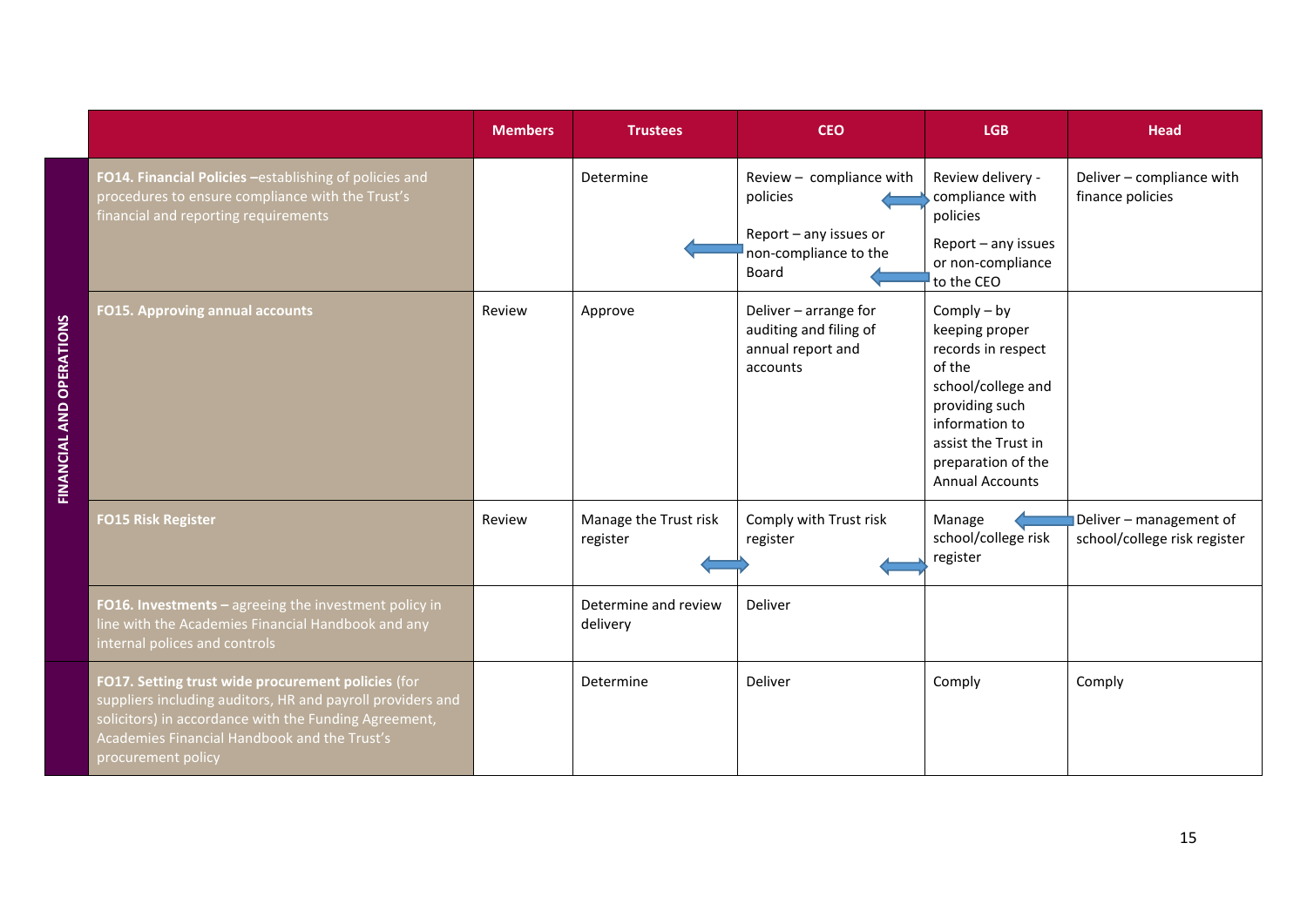|                                                                                                                                                                               | <b>Members</b> | <b>Trustees</b>                                                                                                                                                          | <b>CEO</b>                                                                                                                                                    | <b>LGB</b>                                                                                                                                                                        | Head                                                    |
|-------------------------------------------------------------------------------------------------------------------------------------------------------------------------------|----------------|--------------------------------------------------------------------------------------------------------------------------------------------------------------------------|---------------------------------------------------------------------------------------------------------------------------------------------------------------|-----------------------------------------------------------------------------------------------------------------------------------------------------------------------------------|---------------------------------------------------------|
| HR1. Appointing the CEO                                                                                                                                                       |                | Appoint                                                                                                                                                                  |                                                                                                                                                               |                                                                                                                                                                                   |                                                         |
| HR2. Appointing the Principals at each Academy                                                                                                                                |                | Appoint -in<br>consultation with the<br>CEO/LGBs                                                                                                                         | Recommend - sit on<br>appointment panel along<br>with [two] representatives<br>of the relevant LGB                                                            | Recommend - [two<br>representatives] to<br>sit on the<br>appointment panel<br>with the CEO                                                                                        |                                                         |
| HR2. Appointing of cross-Trust Staff (in line with<br>recruitment policy)                                                                                                     |                | Review                                                                                                                                                                   | Appoint and report to the<br><b>Board</b>                                                                                                                     |                                                                                                                                                                                   | Consulted when necessary                                |
| <b>HR4. Appointing Academy Staff</b>                                                                                                                                          |                |                                                                                                                                                                          |                                                                                                                                                               | Appoint (in<br>consultation with the<br>HT/Principal)<br>providing that there<br>is no variation to the<br>agreed staffing<br>structure (as per the<br>budget and pay<br>policy). | Recommend                                               |
| HR5. Establishing Trust wide HR Policies (including<br>recruitment, discipline, capability, grievance and absence<br>policies) in accordance with all appropriate regulations |                | Determine<br>Review                                                                                                                                                      | Comply                                                                                                                                                        | Review                                                                                                                                                                            | Comply<br>Review                                        |
| HR6. Setting Appraisal Performance Management Policy<br>together with pay reviews (in line with the Trust's pay<br>policy and all statutory regulations)                      |                | Deliver - in respect of<br>CEO<br>Receive reports and<br>review- in respect of<br>appraisal<br>arrangements and<br>outcomes<br>Review - any appeals<br>in respect of the | Deliver – in respect of<br>Principals and cross Trust<br>staff (and any appeals<br>from Academy staff)<br>Review - and Report -<br>(annually) to the Board on | Consulted - in<br>respect of<br>performance<br>management of<br>HT/Principal<br>Review - any appeals<br>respect of all other<br>staff                                             | Deliver and review $-$ in<br>respect of all other staff |

a sa kacamatan ing Kabupatèn Kabupatèn Ing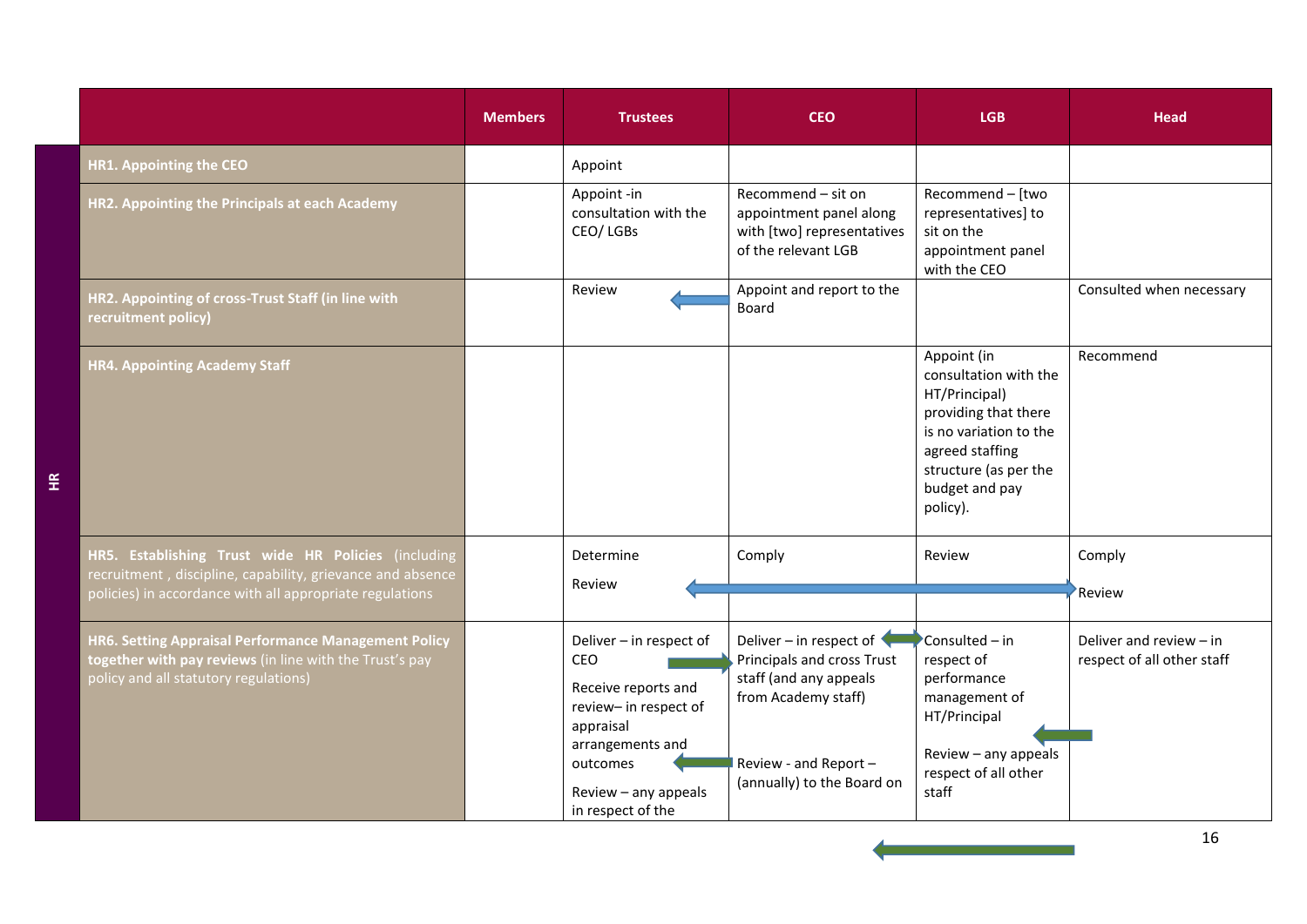|                      |                                                                                                                                 |                    | Principals and cross<br>academy staff                                                  | appraisal arrangements<br>and outcomes                                                                                           |                                                                                                             | Report - annually to the<br>CEO/LGB on appraisal<br>arrangements and outcomes |
|----------------------|---------------------------------------------------------------------------------------------------------------------------------|--------------------|----------------------------------------------------------------------------------------|----------------------------------------------------------------------------------------------------------------------------------|-------------------------------------------------------------------------------------------------------------|-------------------------------------------------------------------------------|
|                      |                                                                                                                                 | <b>Members</b>     | <b>Trustees</b>                                                                        | <b>CEO</b>                                                                                                                       | <b>LGB</b>                                                                                                  | <b>Head</b>                                                                   |
|                      | HR7. Setting Terms and Conditions of Employment and<br><b>Staff Handbook</b>                                                    |                    | Determine<br>and consider any<br>proposals by LGBs to<br>make amendments               | Recommend                                                                                                                        | Consulted - report to<br>Board on any<br>suggested changes to<br>the school/college<br>terms and conditions | Comply                                                                        |
|                      | HR8. Dismissing CEO, (in accordance with the Trust<br>disciplinary and capability policies)                                     | Hear any<br>appeal | Deliver - in respect of<br>the CEO                                                     |                                                                                                                                  |                                                                                                             |                                                                               |
|                      | HR9. Dismissing Principals, senior/ cross Trust staff (in<br>accordance with the Trust disciplinary and capability<br>policies) |                    | Hear appeal and/or<br>Review in respect of<br>HT/Principal and cross<br>academy staff. | Deliver in respect of<br>HT/Principal, cross<br>academy staff.<br>Report - any dismissals to $\Box$<br>the Board and LGB         | Review - in respect<br>of the Principal of the<br>Academy                                                   | Consult (unless HT/Principal<br>to be dismissed)                              |
| $\frac{\alpha}{\pm}$ | HR10. Dismissing all other staff (in accordance with the<br><b>Trust disciplinary and capability policies)</b>                  |                    | Review in respect of all<br>other staff in the<br>schools/College.                     | Deliver in respect of all<br>other staff in the<br>schools/College.<br>Report - any dismissals to $\square$<br>the Board and LGB | Review                                                                                                      | Deliver<br>Report                                                             |
|                      | <b>HR11.</b><br>Reviewing discipline and grievance policy                                                                       |                    | Review delivery                                                                        | Recommend                                                                                                                        | Review - in line with<br>Trust policy                                                                       |                                                                               |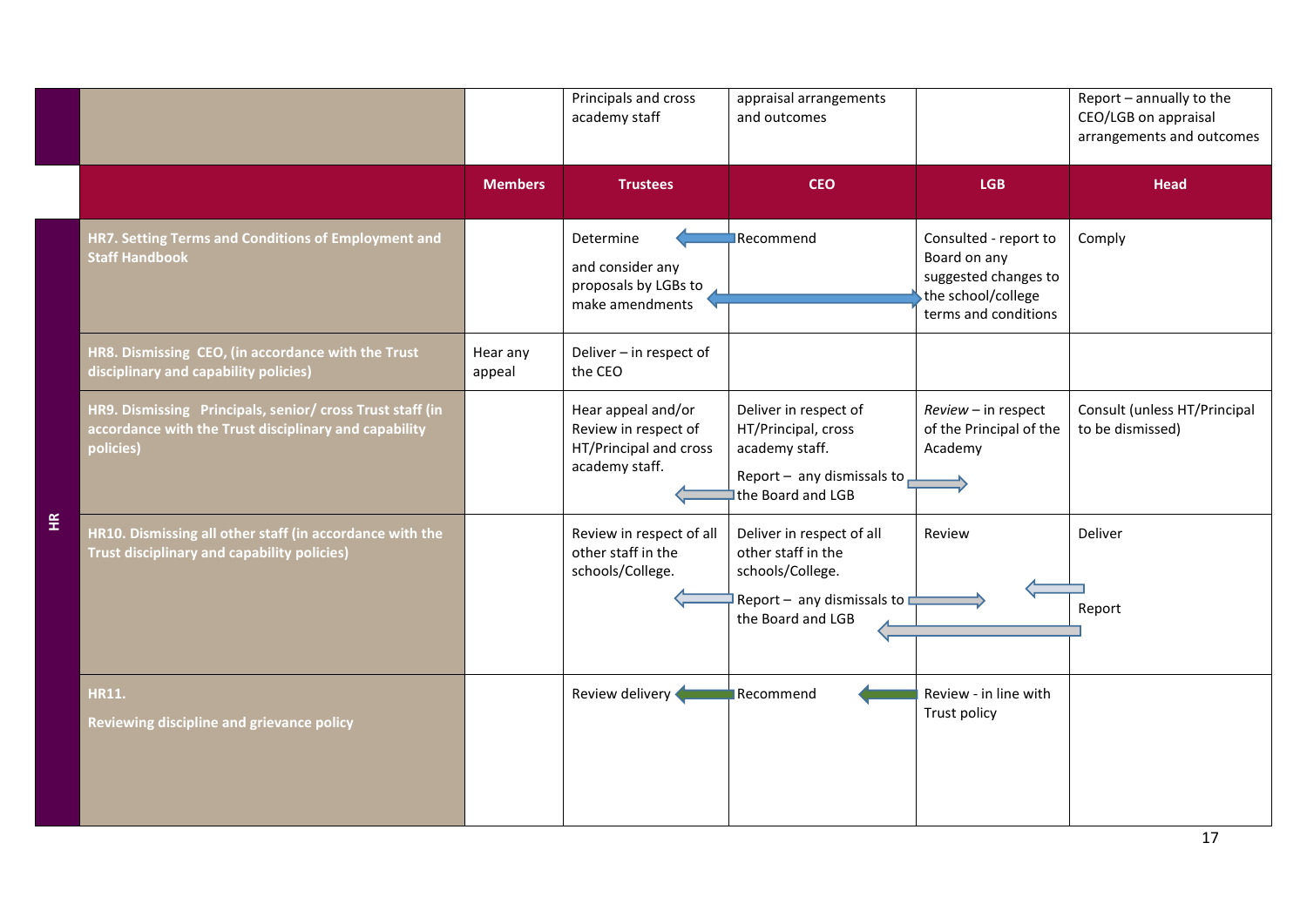# **Scheme of Delegation for the Aspire Learning Trust Members**

#### **Strategy and Leadership**

- 1. To determine and review the strategic objectives and development plan of the Trust
- 2. To review the performance and effectiveness of the Board of Trustees
- 3. To scrutinise and challenge the progress of the Trust against its strategic objectives and KPIs
- 4. To appoint and remove Trustees, ensuring that processes are in place for appointment of trustees (including ensuring that the Trustees and Governors have the skills to run the Trust and the Academies)
- 5. Manage any appeal process from the CEO

#### **Education and curriculum**

- 1. To review the Educational Key Performance Indicators of the Trust
- 2. To determine the philosophy and vision for the curriculum

#### **Financial**

- 1. To review the funding model across the Trust and for the College/Schools so as to the secure the Trust's financial health in the short term and the long term
- 2. To review the expenditure and delivery of Annual Budgets
- 3. To review the Trust Risk Register

**Membership:** The list of current Members is set out in an insert to this document.

**Term of Office:** Member: maximum of 4 years. Any member can be re-elected or re-appointed.

**Organisation:** Chair and Vice-chair appointed annually.

**Quorum**: 3 Members. Two thirds of members required to appoint or remove Members or, remove the chair. To meet at least 3 times a year and additionally as and when required as determined by the Members. One vote per member. The Chair has a casting vote.

**Disqualification:** An employee of the Trust cannot be a Member.

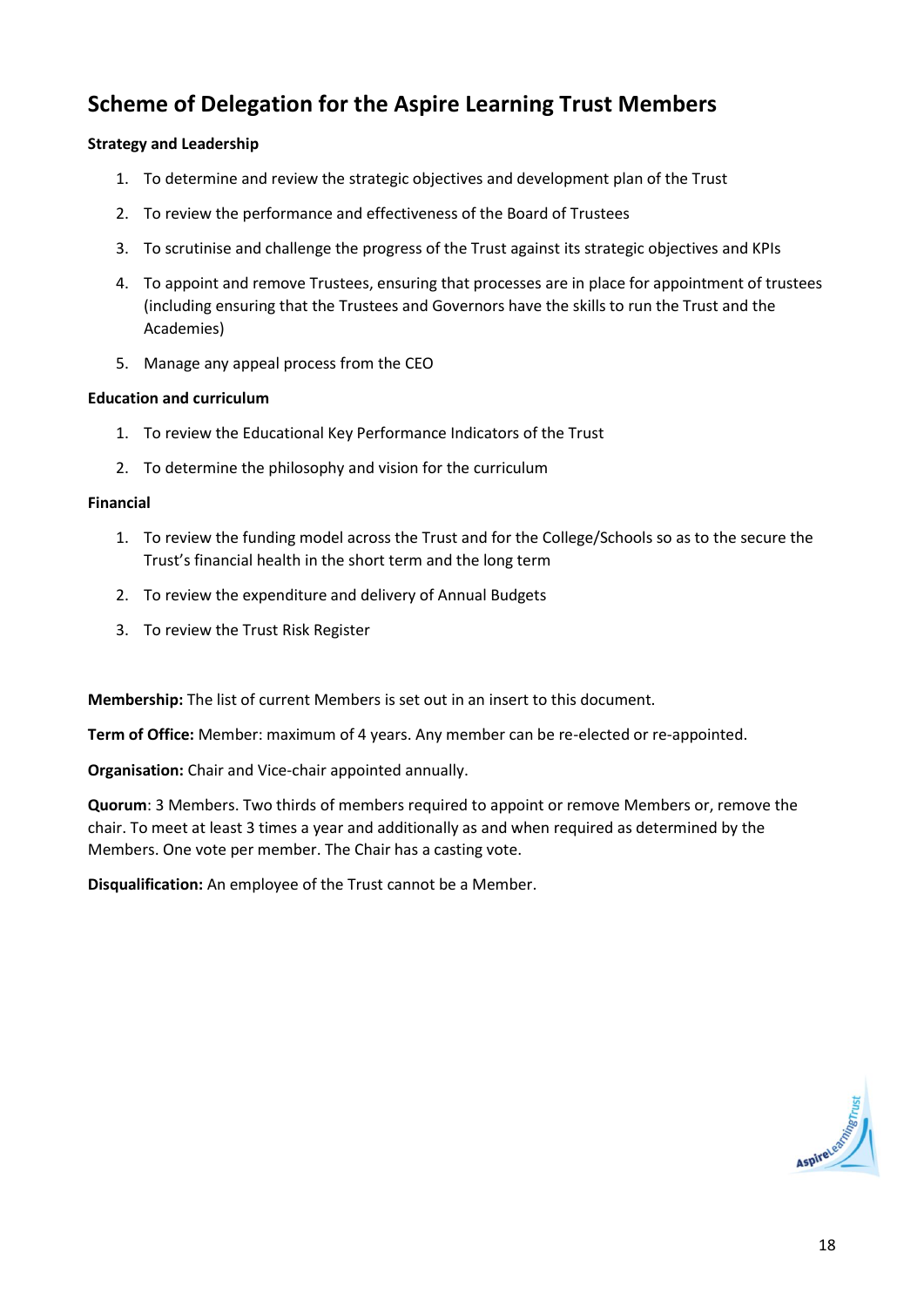## **Scheme of Delegation for the Aspire Learning Trust Board of Trustees**

#### **Strategy and Leadership**

- 1. To set the strategic objectives and development plan of the Trust and College/Schools
- 2. To deliver the strategic objectives of the Trust and College/Schools
- 3. To review the performance and effectiveness of the Board through an annual report to Members
- 4. To review the performance and effectiveness of the LGBs through regular attendance at Trust Board meetings and each LGBs annual report
- 5. To appoint and remove Governors.
- 6. To ensure that Governors have the skills and attributes to successfully manage their LGB.
- 7. To review and challenge the progress of the College/Schools against their strategic objectives and KPIs, written in their College/School Improvement Plan
- 8. To ensure compliance with all obligations including the Academies Financial Handbook
	- a. with all regulations affecting the Trust (including all charity law, company law, employment law and health and safety)
	- b. that there are appropriate financial controls so that there is regularity, probity and value for money
	- c. complete the register of business interests and put in place a procedure to deal with any conflicts of interest and connected party transactions only in relation to the management of public funds
- 9. To ensure processes are in place for the appointment of Trustees (including ensuring that the Trustees and Governors have the skills to run the Trust and the College/School, with policies and criteria for the selection of Trustees and Governors)
- 10. To appoint an Internal Scrutiny and Risk Committee
- 11. To appoint a Company Secretary to act as Clerk to the Board
- 12. To approve Trust Wide Policies in accordance with the policy review schedule
- 13. To prepare terms of reference/scheme of delegation for LGBs and Committees
- 14. To develop a training programme for Trustees and Governors
- 15. Trustees have the right to attend LGB meetings.
- 16. To have the authority to dismiss the CEO.
- 17. To manage the Trust Risk Register

#### **Education and curriculum**

- 1. To approve the Trust Improvement Plan developed by the Trust leadership team
- 2. To review the individual College/School Improvement Plans
- 3. To determine and review the Trust wide and College/School performance against targets and KPIs
- 4. To review the work of the CEO in ensuring appropriate levels of support, challenge and intervention to support delivery of education outcomes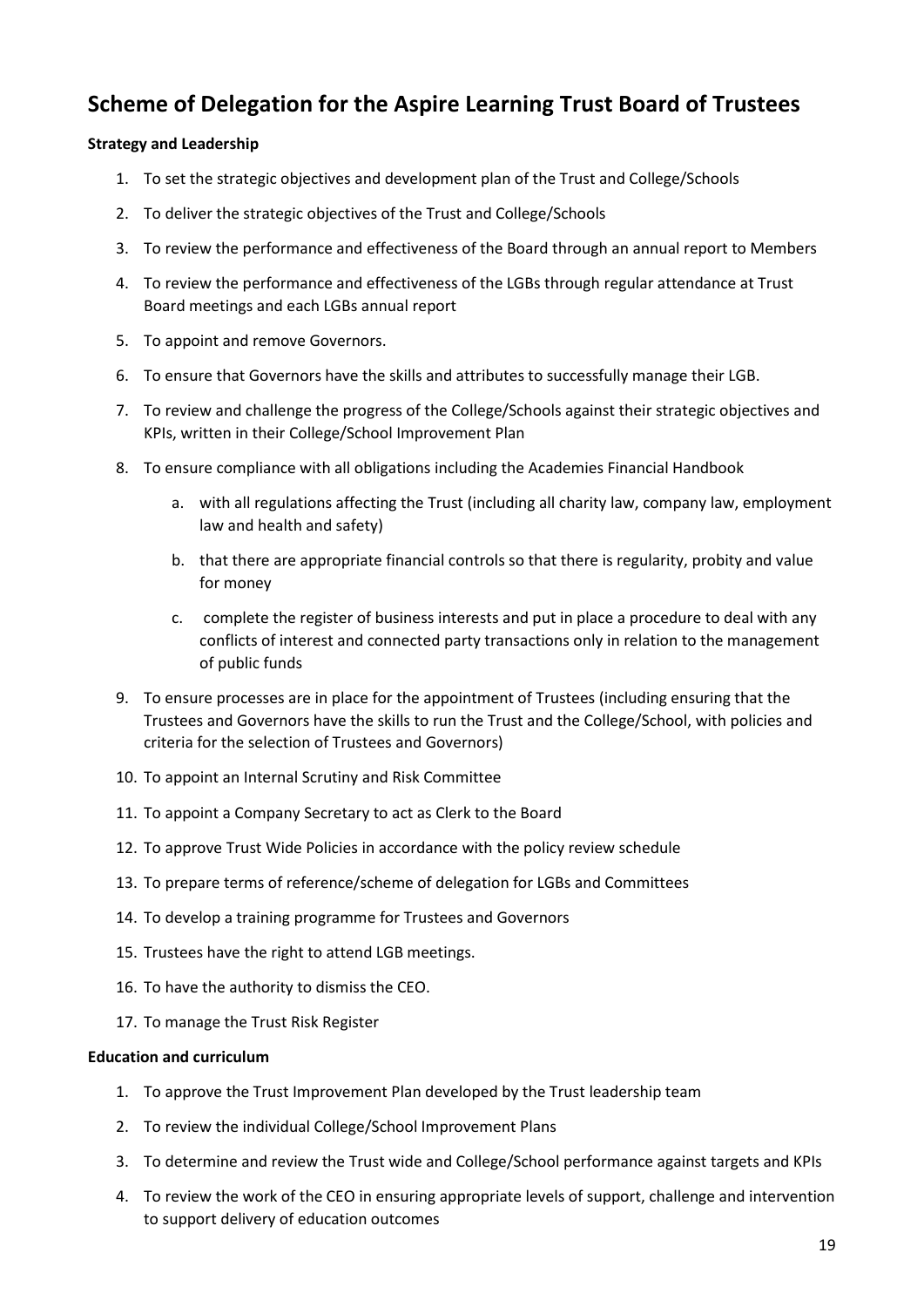- 5. To determine the aims of the curriculum and review its effectiveness across the Trust
- 6. To review and challenge the value for money of the Pupil Premium and sports premium in terms of educational outcomes and narrowing the achievement gap across the Trust
- 7. To set the admissions policy for each school
- 8. To review student/pupil issues (including attendance, exclusions, punctuality and disciplinary matters for each Academy)
- 9. To setting the opening and closing times for the Academies
- 10. To set the term dates and length of school day

#### **Financial and Operations**

- 1. To agree to a funding model across the Trust and develop an individual funding model for the College/Schools so as to the secure the Trust's financial health in the short term and the long term
- 2. To agree the Trust wide budget prepared by the CEO and the Finance Team, determining the proportion of the overall budget to be delegated to each College/school (including uses of contingency funds/ balances)
- 3. To review the income and expenditure accounts to monitor the delivery against Annual Budgets
- 4. To agree a process of financial reporting against KPIs presented by the CEO
- 5. To agree a scheme of delegation of financial authority to the College/Schools
- 6. To establish policies and procedures to ensure compliance with the Trust's financial and reporting requirements
- 7. To approve the annual accounts and prepare annual reports for submission to the regulatory authorities and the Members in cooperation with the CEO
- 8. To agree the investment policy in line with the Academies Financial Handbook and any internal polices and controls
- 9. To set trust wide procurement policies (for suppliers including auditors, HR and payroll providers and solicitors) in accordance with the Funding Agreement, Academies Financial Handbook and the Trust's procurement policy
- 10. To set academy specific procurement policies in accordance with the Funding Agreement, Academies Financial Handbook and the Trust's procurement policy
- 11. To determine and allocate central services provided to the College/Schools by the Trust
- 12. To oversee the effectiveness of services provided centrally by the Trust
- 13. To develop an Asset and Premises Maintenance Strategy to determine the use of Academies' premises and ensuring premises are adequately maintained
- 14. To be responsible for the acquiring and disposing of Trust land
- 15. To be responsible for the changing use of Assets
- 16. To arrange insurance for the Trust
- 17. To overseeing public relations activities to project the activities of the Trust and the Academies to the wider community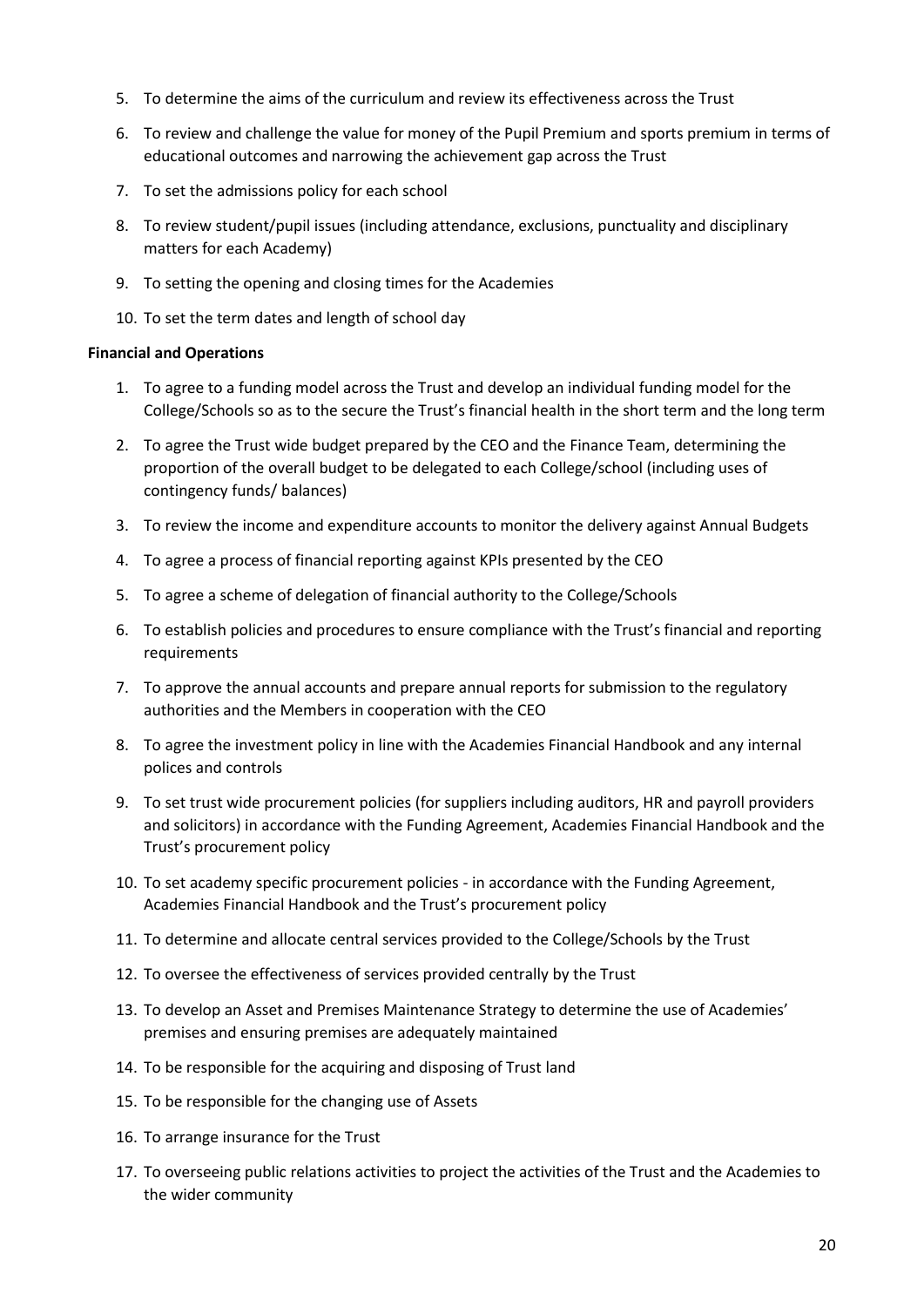- 1. To appoint the CEO
- 2. To appoint the Principal/Headteacher at each College/School in conjunction with the LGB.
- 3. To review the appointment of cross-Trust Staff (in line with recruitment policy)
- 4. To establish Trust wide HR Policies (including recruitment, discipline, capability, grievance and absence policies) in accordance with all appropriate regulations
- 5. To set an Appraisal/ Performance Management Policy together with pay review (in line with the Trust's pay policy and all statutory regulations) in respect of the CEO
- 6. To receive reports in respect of appraisal arrangements and outcomes across the Trust
- 7. To review any appeals in respect of the Principals and cross academy staff
- 8. To set the Terms and Conditions of Employment and establish and maintain the Staff Handbook
- 9. To review the dismissal of Principals/Headteachers, senior/ cross Trust staff (in accordance with the Trust disciplinary and capability policies)
- 10. To review the discipline and grievance policy
- 11. To set up a Salary Review Committee for the CEO and Executive Headteacher/Principal

**Membership:** The Trustees are appointed by the Members

**Term of Office:** Trustees: maximum of 4 years. The Chief Executive Officer holds office ex-officio as long as he/she is in post. Any Trustee can be re-elected or re-appointed.

**Organisation:** Chair and Vice-chair appointed annually.

**Quorum**: 3 or one third of the total number of Trustees if greater. Two thirds of Trustees are required to appoint or to remove the chair. To meet at least 6 times a year and additionally as and when required as determined by the Board. Three Trustees may requisition a meeting. One vote per Trustee. The Chair has a casting vote.

**Disqualification:** a Trustee who is employed by the trust may not be the Chair or Vice chair.

**Responsibilities Delegated to the Chief Executive Officer** Chief Executive Officer has delegated powers and duties in respect of the overall leadership, management, and achievement of the trust and responsibility for ensuring the implementation of agreed policy. The CEO is the line manager of the Executive Headteacher and Principal.

#### **HR**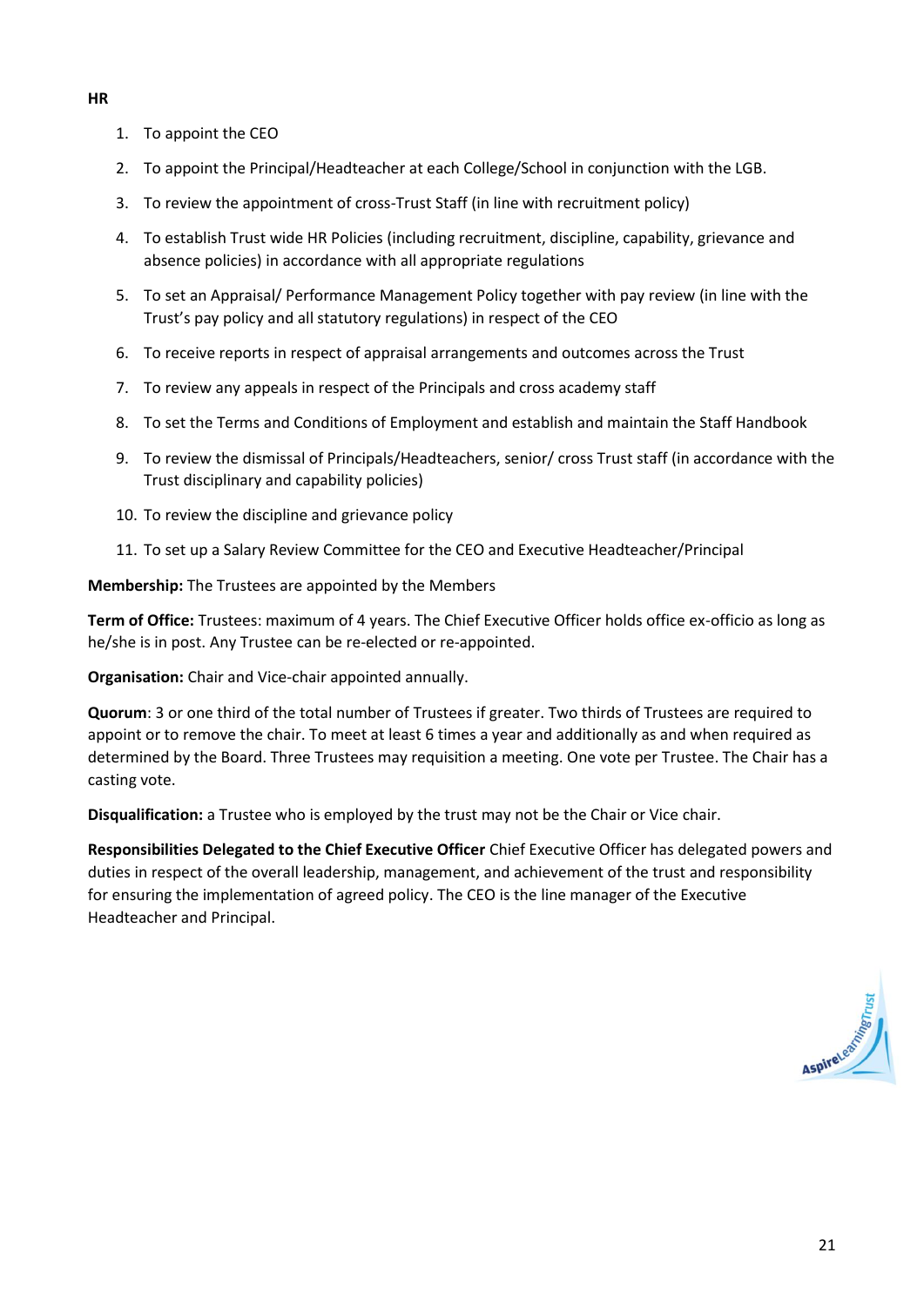# **Scheme of Delegation for the Aspire Learning Trust Local Governing Body**

#### **Strategy and Leadership**

- 1. To follow the requirements of the Scheme of Delegation prepared and issued by the Trust Board
- 2. To comply with all obligations included in the Academies Financial Handbook
- 3. To complete the register of business interests and put in place a procedure to deal with any conflicts of interest and connected party transactions
- 4. To ensure processes are in place for appointment of Governors, ensuring that they have the skills to govern the College/School
- 5. To appoint the clerk to the LGB and review and report on performance.
- 6. To report any material non-compliance of the Trust policies by a member academy to the CEO and the Trust Board
- 7. To create and review a Risk Register for the College/School
- 8. To review the performance and effectiveness of the LGB through an annual report to the Trust Board.
- 9. To review the support and effectiveness of the services provided by the Trust.

#### **Education and curriculum**

- 1. To recommend to the Trust Board the College/School Improvement Plan prepared by the Headteacher/Principal with the CEO.
- 2. To review the College/School Improvement plan and report to the Trust Board.
- 3. To recommend targets/KPIs for performance of the College/School to the Trust Board.
- 4. To monitor the College/School Self Evaluation process and report to the Trust Board.
- 5. To review the performance of the College/School and report to the Trust Board.
- 6. To hold the Senior Leadership Team to account for delivery against targets/KPIs.
- 7. To ensure appropriate levels of support, challenge and intervention are given to support delivery of education outcomes.
- 8. To set th*e* curriculum for the College/School and review its effectiveness.
- 9. To review and challenge the value for money of the Pupil Premium and sports premium in terms of educational outcomes and narrowing the achievement gap.
- 10. To monitor progress of vulnerable groups including disadvantaged, CiC and SEND
- 11. To make admissions decisions.
- 12. To monitor student issues against KPIs. (Including attendance, exclusions, punctuality and disciplinary matters for each Academy).
- 13. To review the provision of school lunches to ensure they provide to appropriate nutritional standards and to review the provision of free school meals to those meeting the criteria.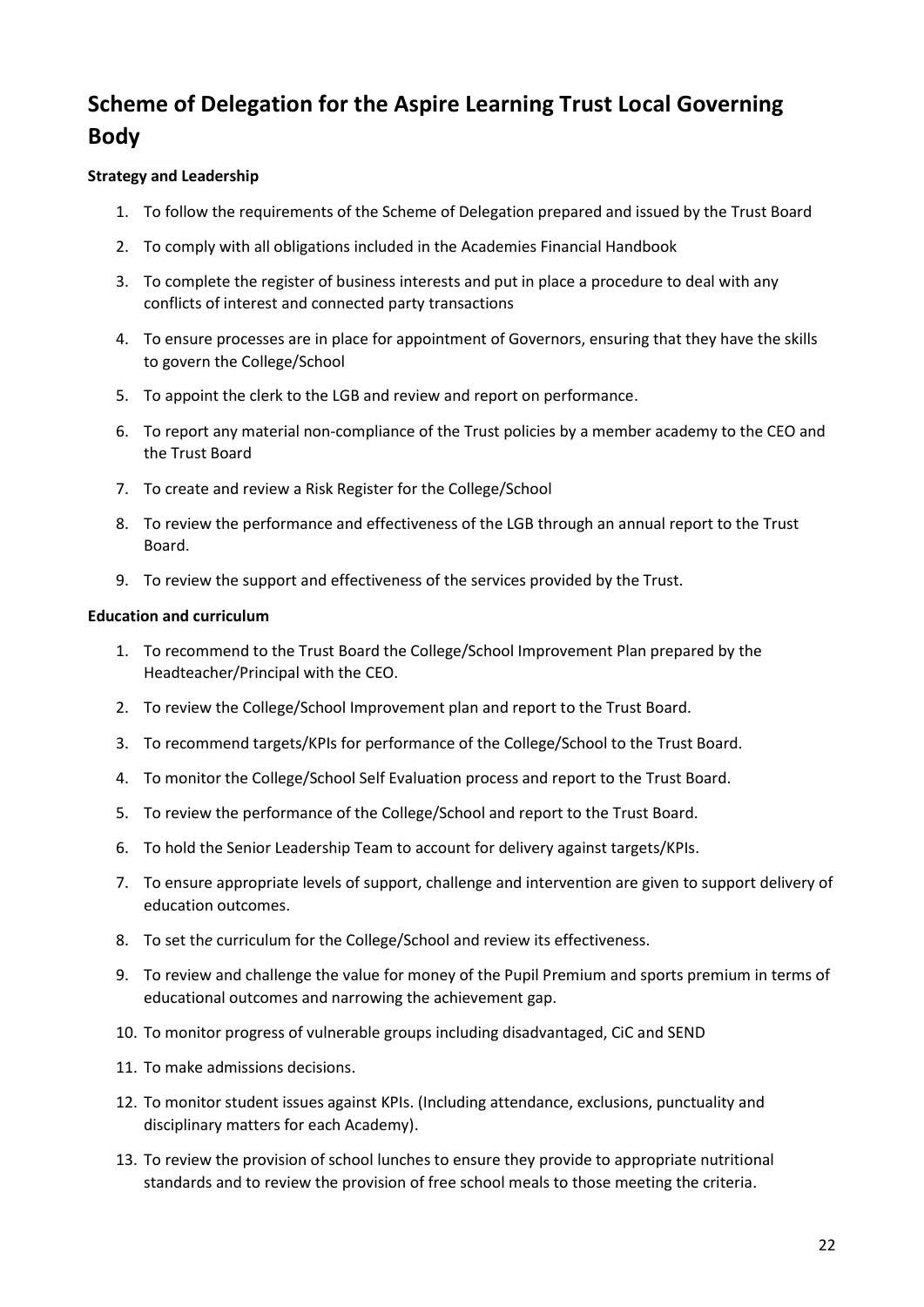#### **Finance and Risk management**

- 1. To review the compliance with the overall financial plan for the College/School.
- 2. To review the College/School expenditure against the annual budget.
- 3. To report to the CEO and the Trust Board any issues with expenditure or compliance with the Annual Budgets by the College/School
- 4. To review the compliance with financial policies and report any issues or non-compliance to the CEO and the Trust Board.
- 5. To keep proper records in respect of the College/School and provide such information to assist the Trust in preparation of the Annual Accounts
- 6. To assist in the preparation of College/School Risk Register, reviewing it regularly and monitoring performance against identified risks and reporting findings to the CEO and the Trust Board.
- 7. To adhere to the scheme of delegation of financial authority.

#### **HR**

- 1. To appoint the Principal/Headteacher at each College/School, in conjunction with the Trust Board and CEO.
- 2. To appoint the academy staff in consultation with the HT/Principal.
- 3. To review and monitor the performance management of the College/School staff reporting findings to the CEO and the Trust Board.
- 4. To set up a Salary Review Committee and Salary Appeal Committee

**Membership:** Governors are formally appointed by the Trust Board, following recommendations from the LGB. The LGB nominates the Chair of the LGB to the Trust Board for approval, annually after a secret ballot

**Term of Office:** Governors: for a maximum of 4 years. The Principal/Headteacher holds office, ex-officio, as long as he/she is in post. Governors can be re-elected or re-appointed.

**Organisation:** Terms of reference, constitution, and membership- to be reviewed annually.

**Disqualification**: A Trustee cannot be a governor. A Governor who is employed by the trust may not be the Chair or Vice chair.

**Quorum:** more than 50% of governors eligible to vote. One vote per governor. The Chair has a casting vote. The Chief Executive Officer and any Trustee has the right to attend all meetings of a Local Governing Body.

**Responsibilities Delegated to the Headteacher/Principal**: The Executive Headteacher/ Principal has delegated powers and duties in respect of the overall leadership, management, and achievement of the school/college and responsibility for ensuring the implementation of agreed policy.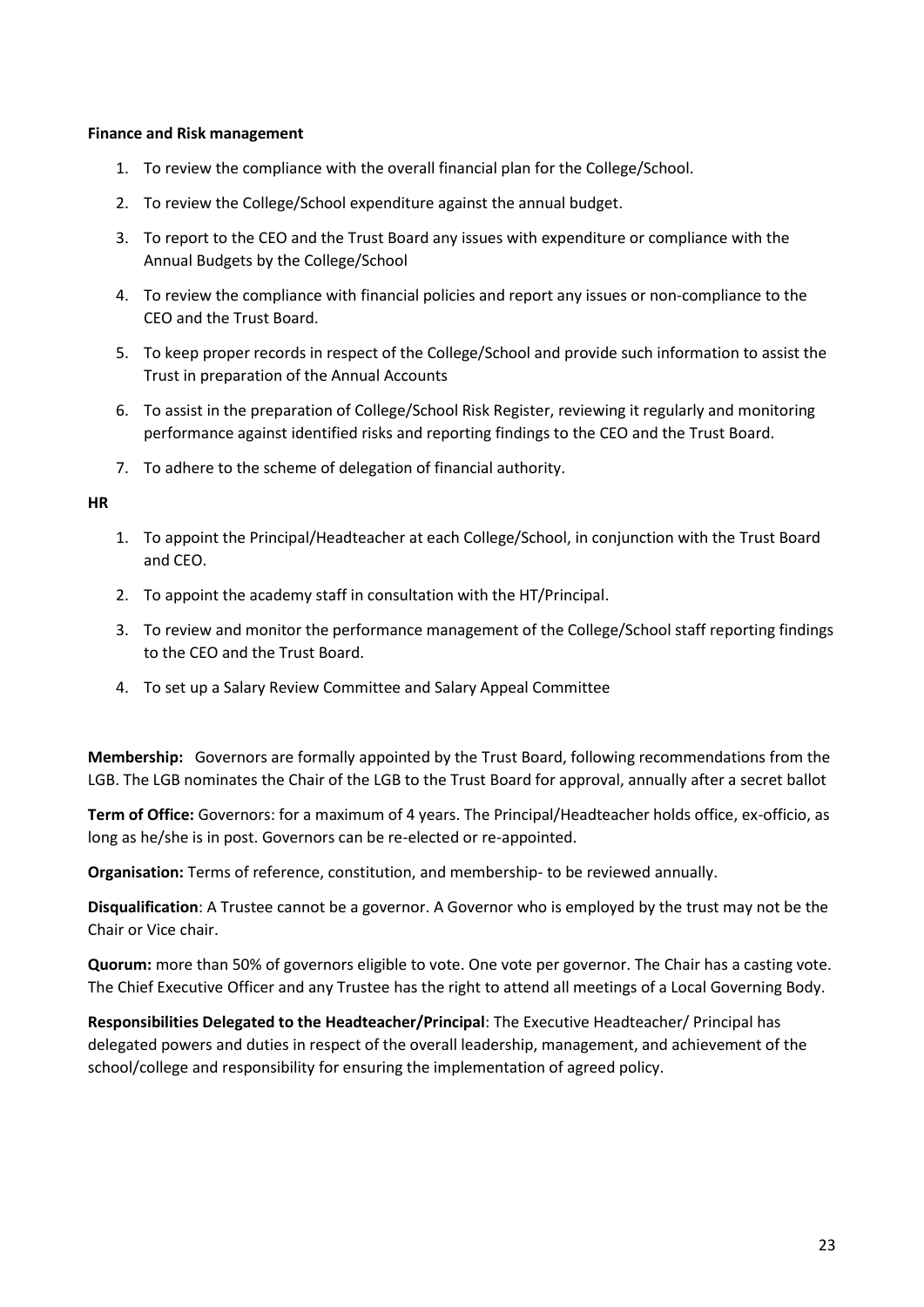### **TRUSTEES FINANCE, INFRASTRUCTURE AND HR COMMITTEE**

### **TERMS OF REFERENCE**

#### **1 Constitution**

1.1 The board of Trustees of the Aspire Learning Trust (the Trust Board) hereby resolves to establish a committee of the Trust Board to be known as the Finance, Infrastructure and Human Resources (F, I & HR) Committee (the Committee).

### **2 Membership**

2.1 The Committee shall have a minimum of three members. All Committee members must be Trustees of the Trust Board.

2.2 The Committee's current members are (to be reviewed and agreed at each Board meeting in September)

2.3 Subject to paragraph 2.4, the Committee shall at the first meeting of each academic year elect a member to act as chair of the Committee (the Chair). The Committee will elect a temporary replacement from among the members present at the meeting in the absence of the Chair.

2.4 No person may act as Chair under paragraph 2.3 unless they are also a member of the Trust Board.

2.5 The Chair of the Committee shall ensure that a clerk is provided to take minutes at meetings of the Committee.

2.6 The Committee may invite attendance at meetings from persons who are not Trustees to assist or advise on a particular matter or range of issues. Such persons may speak with the permission of the Chair but shall not be entitled to vote.

#### **3 Remit and responsibilities of the Committee**

3.1 The Committee shall be responsible for the matters set out in the Schedule.

#### **4 Proceedings of Committee meetings**

4.1 The Committee will meet as often as is necessary to fulfil its responsibilities but at least once each term.

4.2 Any two Committee members (Trustees) can request that the Chair convene a meeting by giving no less than 14 days prior notice.

4.3 The quorum for the transaction of the business of the Committee shall be a majority of the Committee members (Trustees) and no vote on any matter shall be taken at a meeting of the Committee unless the majority of members of the Committee present are Trustees.

4.4 Every matter to be decided at a meeting of the Committee must be determined by a majority of the votes of the members present and voting on the matter.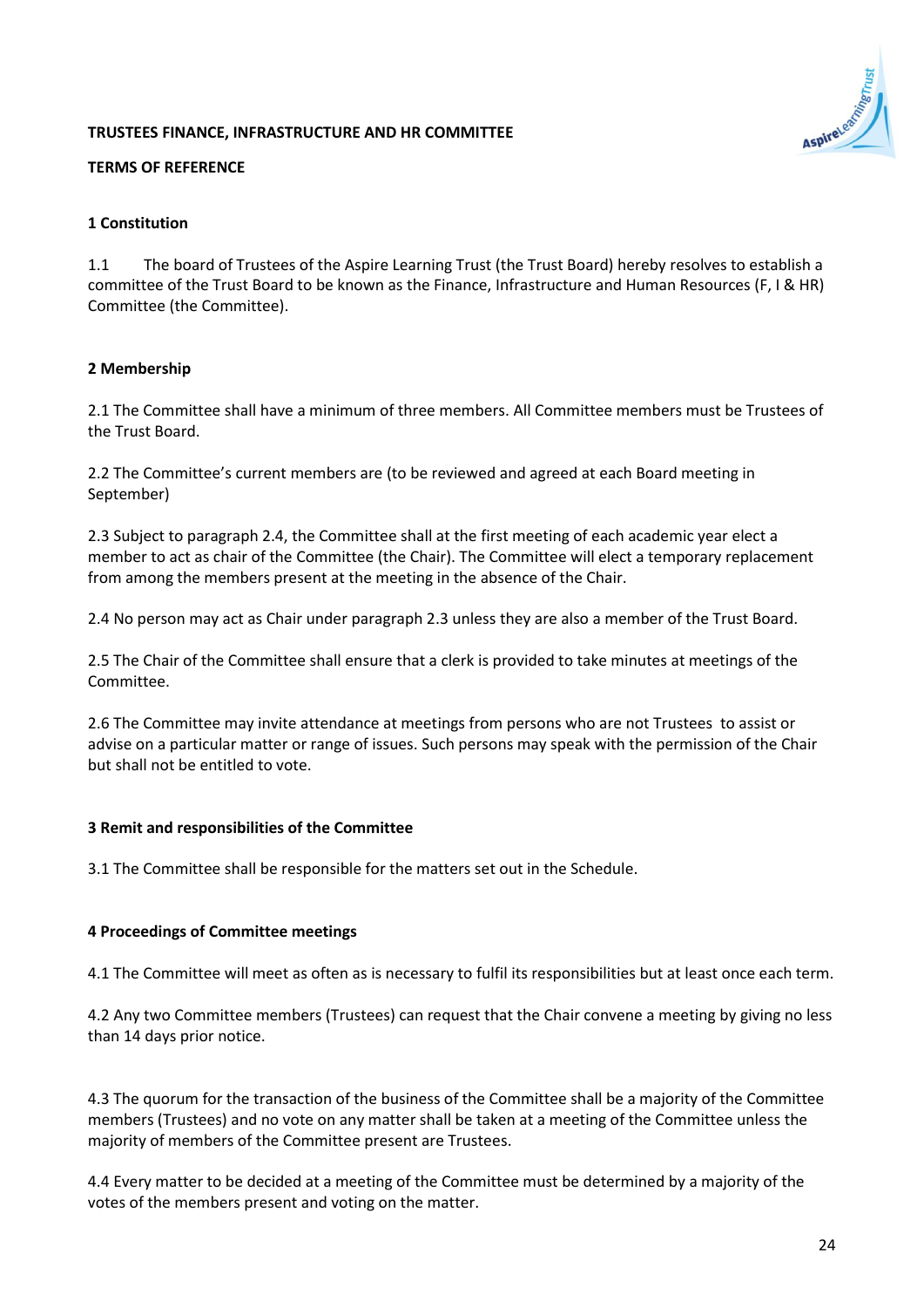4.5 Each Committee member (Trustee) present in person shall be entitled to one vote.

4.6 A register of attendance shall be kept for each Committee meeting and published annually.

### **5 Authority**

5.1 The Committee is authorised by the Trust Board to:

5.1.1 carry on any activity authorised by these terms of reference; and

5.1.2 seek any appropriate information that it requires from any officer of the Trust and all officers shall be directed to co-operate with any request made.

### **6 Reporting Procedures**

6.1 Within 14 days of each meeting the Committee will:

6.1.1 produce and agree minutes of its meetings;

6.1.2 provide a summary document identifying (i) decisions made, (ii) recommendations to the Trust Board, (iii) any items for the information of the Trust Board and (iv) items for further discussion by the Trust Board.

6.2 The Committee Reports can be agreed by Committee members by email.

6.3 The Committee Reports will be sent to the Trust Board (via Teams) within 21 days following each Committee meeting.

6.4 The Committee shall arrange for the production and delivery of such other reports or updates as requested by the Trust Board from time to time.

6.5 The Committee shall conduct an annual review of its work and these terms of reference and shall report the outcome and make recommendations to the Trust Board.

#### **7. Responsibilities of the Committee: Finance**

7.1 To consider each of the school's indicative funding, notified annually by the Department for Education (DfE) and to assess its implications for the relevant school. This will be in consultation with the Principal/Headteacher and Business Manager of the relevant Academy, in advance of the financial year, drawing any matters of significance or concern to the attention of the Trust Board.

7.2 To consider and recommend acceptance or non-acceptance of the schools' budgets each financial year.

7.3 To contribute to the formulation of the Trust's strategic plans, through the consideration of financial priorities and proposals, in consultation with the relevant Principal/Headteacher and Trust Operations Director / Finance Manager and with the stated and agreed aims and objectives of the relevant School. 7.4 To receive and make recommendations on the broad budget headings and areas of expenditure to be adopted each year. This will include the level and use of any contingency fund or balances, ensuring the compatibility of all such proposals with the development priorities set out in each of the Academies' strategic plans.

7.5 To liaise with and receive reports from appropriate committees and make recommendations to those committees about the financial aspects of matters being considered by them.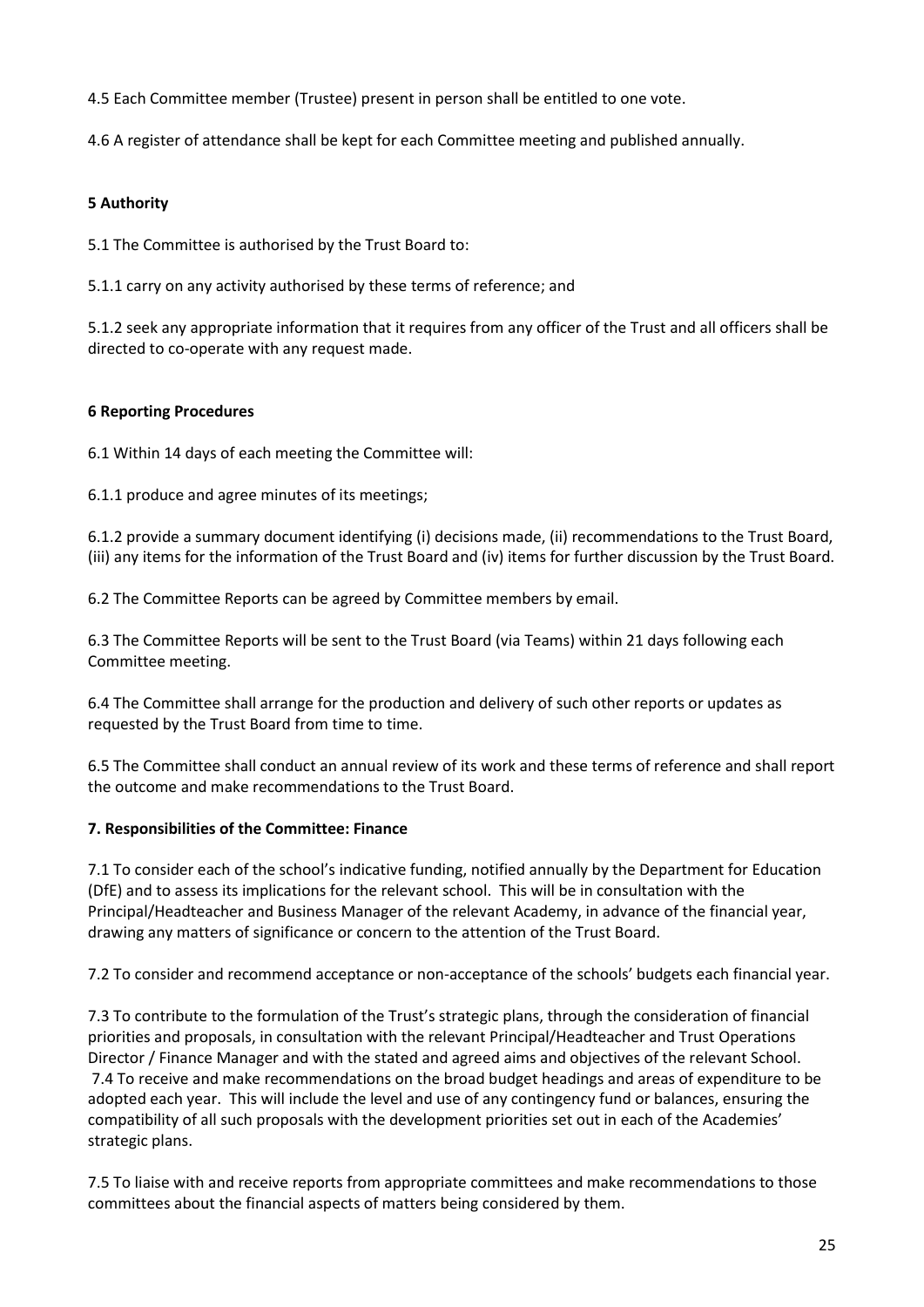7.6 To consider the spending plans of other committees and report back and advise the Trust Board.

7.7 To delegate the day to day management of the approved budget to relevant the Principal/Headteacher, within agreed authorisation limits.

7.8 To consider requests for supplementary expenditure and make appropriate recommendations to the Trust Board.

7.9 To consider and act upon matters not covered by other sub-committees.

7.10 To review and approve financial policy including consideration of long term planning and resourcing in accordance with each of the Academies' development plans.

7.11 To monitor and review expenditure on a regular basis and ensure compliance with the overall financial plan for the relevant Academy, and with the financial regulations of the DfE, drawing any matters of concern to the attention of the Trust Board.

7.12 To monitor and review procedures for ensuring the effective implementation and operation of current -financial procedures, on a regular basis, including the implementation of bank account arrangements and where appropriate make recommendations for improvement.

7.13 To prepare the financial statement to form part of the annual report of the Trust Board to stakeholders and for filing in accordance with requirements of the Companies Act, Charity Commission and Funding Agreement (including the Academies Financial Handbook)

7.14 Establish, develop and review Key Metrics for Finance to support where needed items 7.1 through 7.13

#### **8. Responsibilities of the Committee: Infrastructure**

#### **Premises, Security and Assets**

8.2 To receive reports from the CEO or Operations Director on the management of assets including premises and their security.

8.3 To contribute to the formulation of the Trust's strategic plans, through the consideration of infrastructure priorities and proposals, in consultation with the relevant Principal/Headteacher and Trust Operations Director / Finance Manager and with the stated and agreed aims and objectives of the relevant School.

8.4 To confirm that an asset recording system is in place, including an inventory and fixed asset register for each school.

8.5 To determine the use of the Trust's premises and grounds outside with regard to the lettings and charging policy.

.6 To ensure that the Academies premises are inspected on an annual basis and that a planned and costed statement of priorities is prepared and reviewed.

8.7 To ensure the responsibilities of the Trust Board under the Environmental Protection Act are met.

8.8 To advise the Trust Board on environmental issues to ensure the Trust schools are acting as a responsible institution in its duty to conserve energy, materials and with regard to the local community.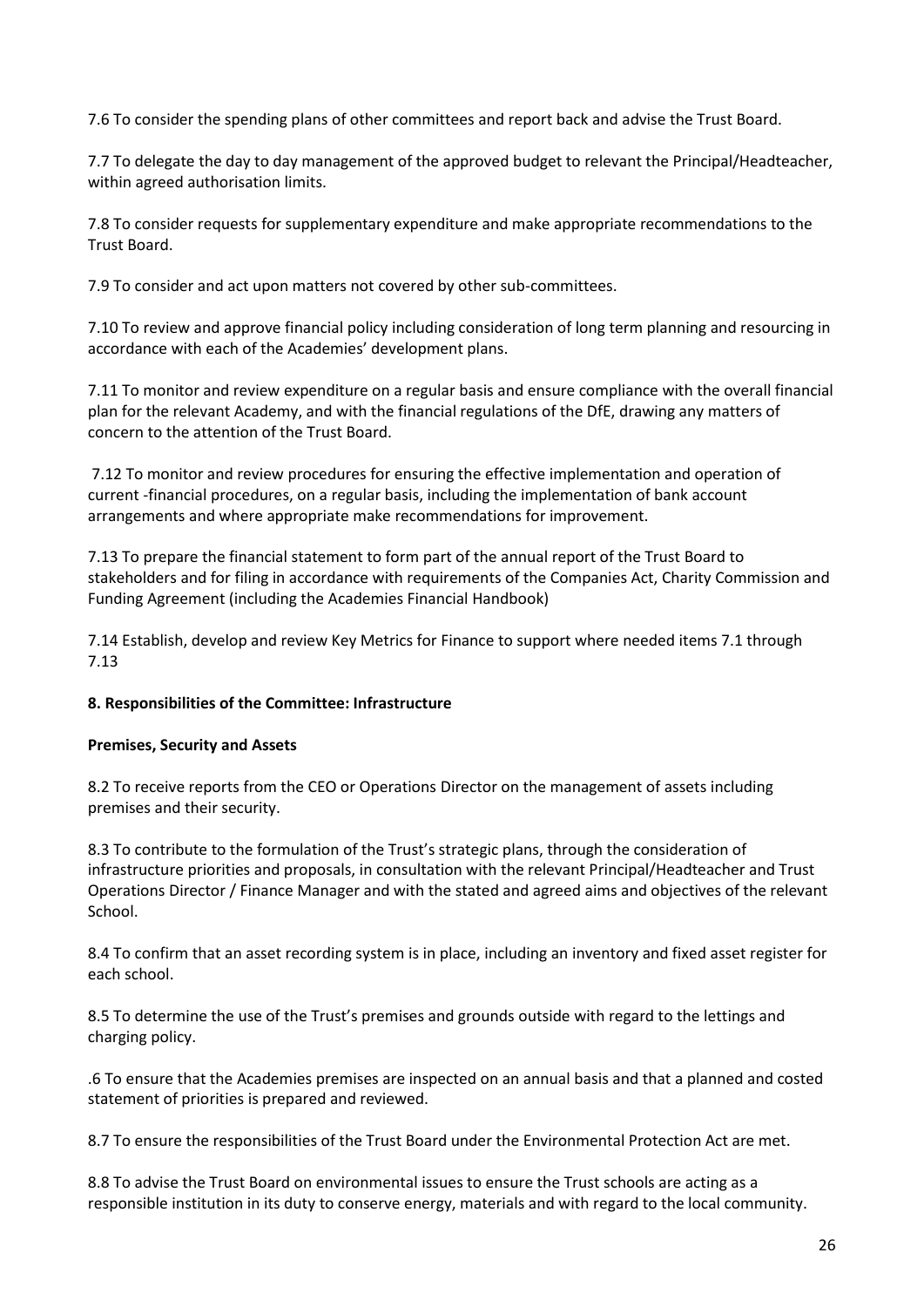8.9 To review and approve policies linked to the Trust Infrastructure

#### **Information and Digital Technology**

8.10 To oversee the Information and Digital Technology strategy for the Trust.

8.11 To receive reports as appropriate from the Trust Operations Director and subject matter experts on Information and Digital Technology matters

8.12 To review the deployment and effectiveness of Information and Digital Technology plans and activities across the Trust

8.13 To review and approve policies linked to the Information and Digital Technology of the Trust

8.14 Establish, develop and review Key Metrics for Infrastructure to support where needed on items 8.1 through 8.13

#### **9. Responsibilities of the Committee: Human Resources**

9.1 To oversee the HR strategy developed by the Trust.

9.2 To receive reports from the CEO about the staffing positions in their schools

9.3 To review the deployment of HR plans and policies

9.4 To review and approve policies linked to the employment of staff and the manual of personnel management

9.5 Establish, develop and review Key Metrics for HR to support where needed items 9.1 through 9.4

#### **10. General**

10.1 Reviewing or investigating any other matters referred to the Committee by the Trust Board.

10.2 Drawing any significant recommendations and matters of concern to the attention of the Trust Board.

| Chair of the Aspire Learning Trust |
|------------------------------------|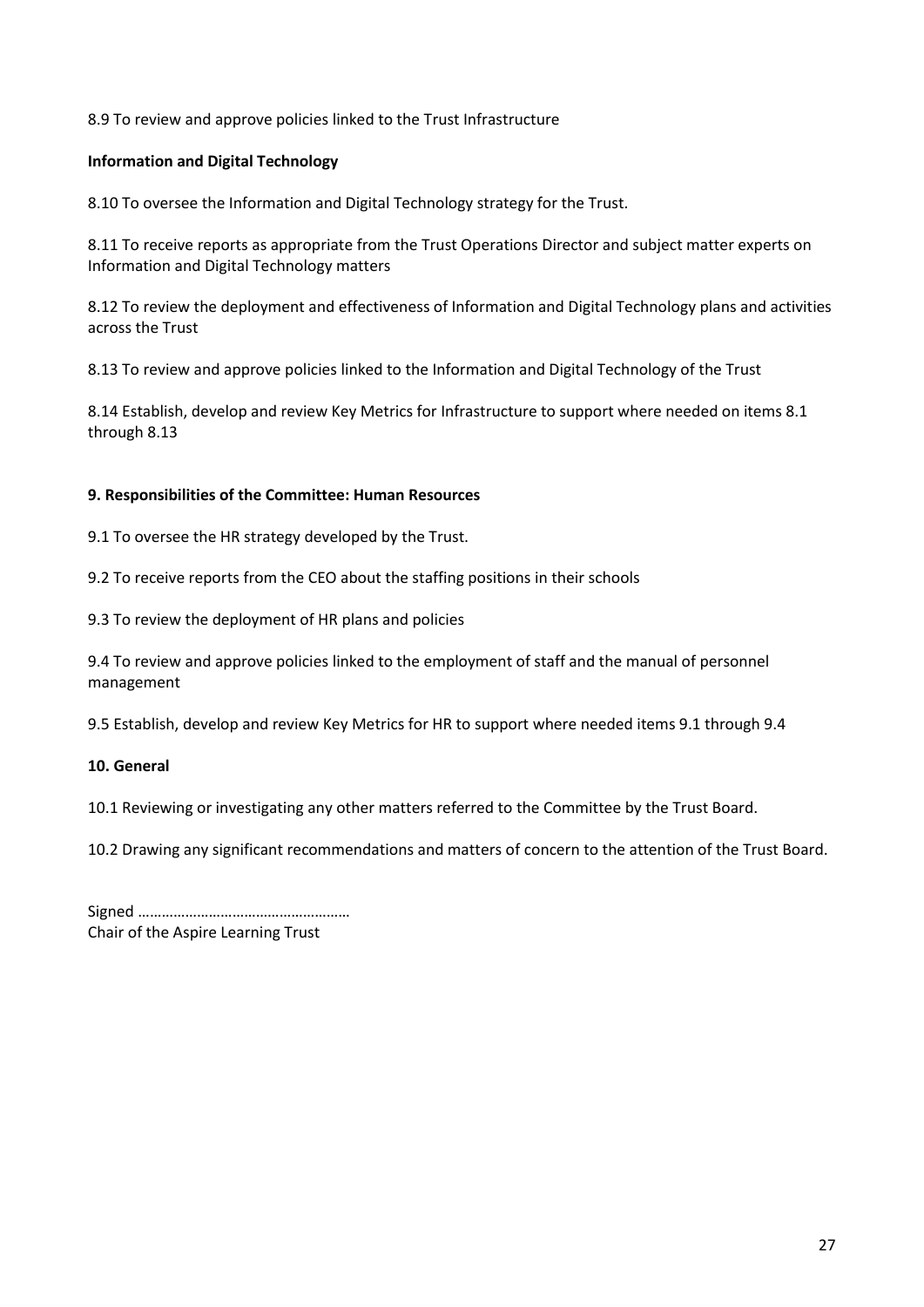#### **TRUSTEES TERMS OF REFERENCE**

#### **INTERNAL SCRUTINY & RISK COMMITTEE**

#### Introduction

The Academies Financial Handbook requires that every Academy Trust must establish a committee, appointed by the Trust Board, to provide assurance over the suitability of, and compliance with, its financial systems and operational controls and for multi academy trusts this must extend to the financial controls and risks of each Academy. Trust must establish either:

- A dedicated Internal Scrutiny and Risk Committee; or
- An existing committee whose combined remit includes the functions of an Internal Scrutiny and Risk Committee. This could be an addition to the terms of reference to an existing committee, such as a finance committee.

All trusts with an annual income of over £50 million must have a dedicated Internal Scrutiny and Risk Committee.

The main advantage of establishing a stand-alone Internal Scrutiny and Risk Committee is gaining independence, giving greater prominence to internal control, risk management and value-for-money systems – all vital concepts to the success of a Trust, ensuring that the Trust is a viable commercial business – one with the prime objective to educate its pupils well.

The Trust Board has therefore resolved to establish an Internal Scrutiny and Risk Committee, to provide independent oversight and scrutiny.

#### Composition

The Internal Scrutiny and Risk Committee (the "Committee") is appointed by the Trust Board.

There shall be a minimum of four members of the Committee with any three constituting a quorum. In the event of difficulty in achieving a quorum, Trustees who are not members of the Committee may be co-opted as members for individual meetings, provided the majority of the quorum are full members of the Committee.

As noted in the Academies Financial Handbook staff employed by the Trust should not be members of an Internal Scrutiny and Risk Committee, however the Chief Executive Officer, in their role as Accounting Officer, and/or the Finance Director, in their role as the Chief Financial Officer, will normally attend meetings of the Committee. The latter will be expected to 'coach' new members of the committee so that they can understand and discharge their responsibilities.

The Chair of the Committee shall be appointed by the Trust Board.

In order to perform his or her role effectively, each Committee member should obtain an understanding of the detailed responsibilities of Committee membership as well as the Trust's operations and risks.

#### Frequency of Meetings and Proceedings

Meetings shall be held three times a year and at such other time as the Chair of the Committee shall deem to be appropriate to coincide with key dates in the company's financial reporting cycle. The external auditor may request a meeting if they consider that one is necessary.

#### Role

The role of the Internal Scrutiny and Risk Committee is to maintain an oversight of the Academy Trust's governance, risk management, and internal control framework. The Committee reports its findings/recommendations to the Trust Board and the Accounting Officer as a critical element of the Trust's annual reporting requirements.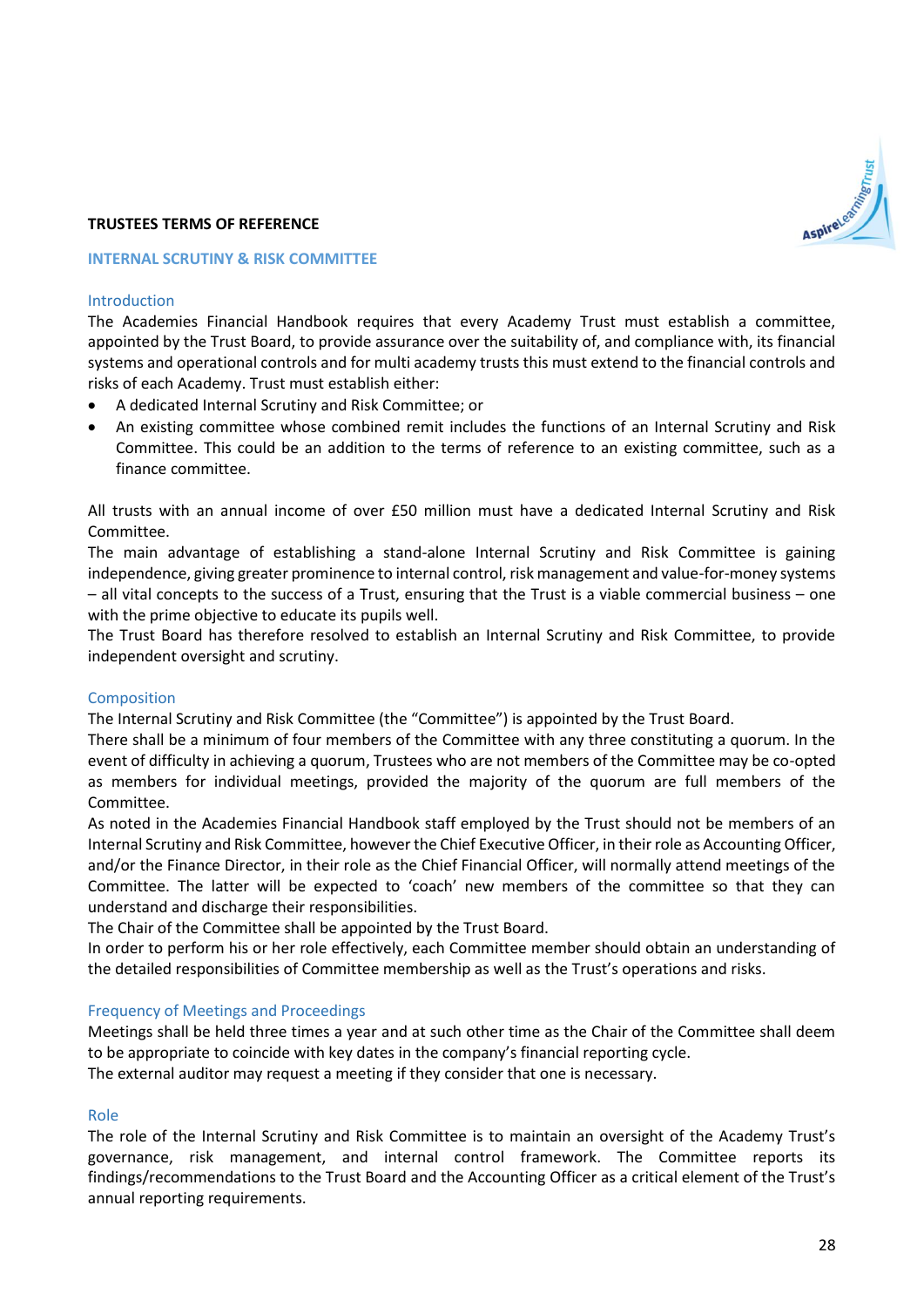The Internal Scrutiny and Risk Committee will review these terms of reference and self- assess its performance against these terms of reference on an annual basis. Reporting

Unless otherwise agreed by all members of the Committee, notice of meetings, confirmation of the venue, time and date together with an agenda and all relevant papers, should normally be circulated to each member at least five working days prior to the date of the meeting.

The Company Secretary appointed at the meeting shall minute the proceedings and resolutions of the Committee. Minutes of Committee meetings shall be circulated to the Trust Board.

The Committee shall, at least once a year, review its own performance, constitution and terms of reference to ensure it is operating at maximum effectiveness and recommend any changes it considers necessary to the Trust Board for approval.

#### Duties

The specific duties of the Committee shall be to: I suggest theme the below into the following.

#### 1. Risks Management

Risks assessment for trips and visits Trips update (once a year)

#### 2. Audits

-Trips and Visits -Baldwins update twice a year -Follow up from audit report in spring -Latest audit report and follow up Audit reports Price bailey and supplementary audit checks (summer term only) -Reviewing audit from Price Bailey (spring term only)

#### 3. Health and Safety

#### 4. Committee Policies

-Arrangements for Contractors working in Schools -Asbestos Management Plan: Trust Level -Educational Trips and Visits (inc. Transport): Trust Level -Emergency Planning: Crisis Management and Business Continuity: Trust Level -Fire Safety Policy: Trust Level -First Aid: Trust Level -Health and Safety: Trust level -Legionella Management Plan: Trust Level -Risk Assessment -Security and Intruders -Supporting Pupils with Medical Needs: Trust Level

#### 5. Business continuity

To develop and continually monitor the effectiveness of a business continuity plan and to periodically test the underlying assumptions of the plan.

#### 6. Other

- consider any other matters where requested to do so by the Trust Board; and
- report at least once a year to the Trust Board on the discharge of the above duties.

#### Authority

The Internal Scrutiny and Risk Committee is an advisory body with no executive powers. However, it is authorised by the Trust Board to investigate any activity within its terms of reference or specifically delegated to it by the Trust Board, and to seek any information it requires from staff, who are requested to cooperate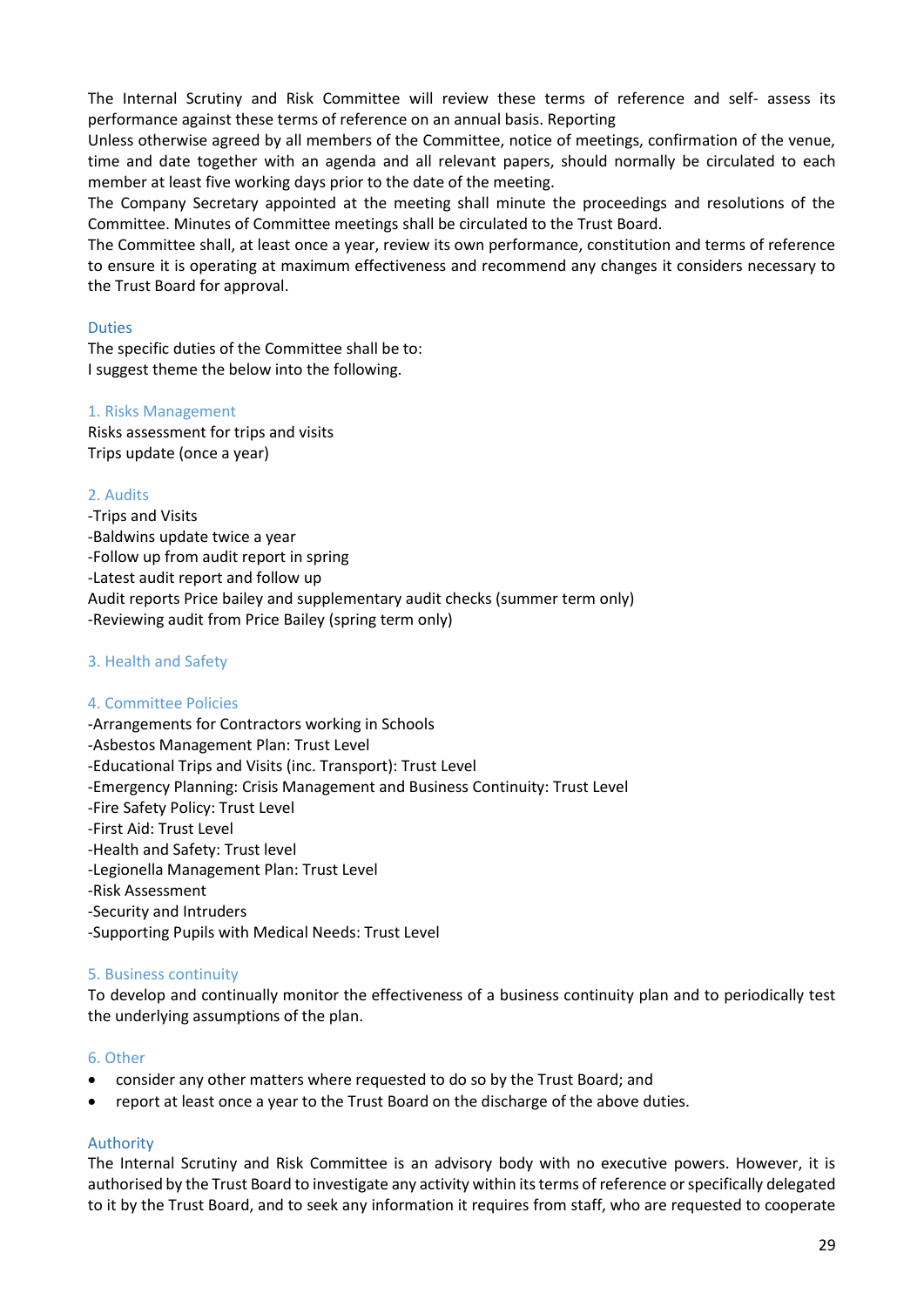with the Committee in the conduct of its enquiries. The Committee has the authority to obtain outside legal or independent professional advice. The advisers may attend meetings as necessary and the cost of the advisers shall be borne by the company.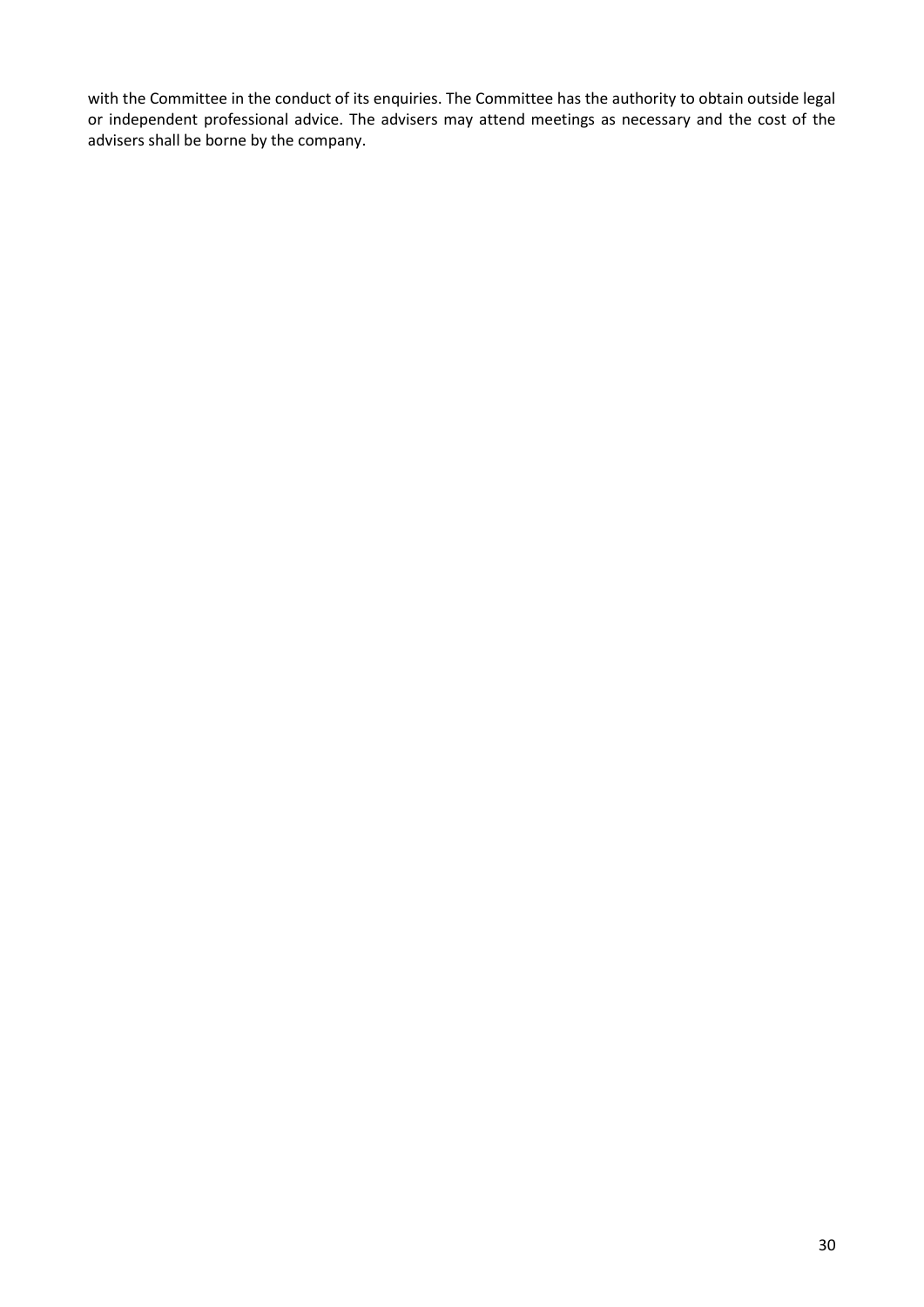# **Aspire Learning Trust: Responsibilities of Trustees**

| <b>Surname</b>   | <b>Fname</b> | Role                           | <b>Start Date</b> | <b>End of Term</b><br>/ Review<br><b>Date</b> | <b>Committee and</b><br><b>Responsibility</b>        | <b>Details of transactions</b><br>between any parties and the<br>reporting entity during the<br>period 1/9/20-31/8/21 | <b>Declaration of Pecuniary</b><br><b>Interests, Related Parties &amp;</b><br><b>Related Party Transactions for</b><br>the period 1/9/21-31/8/22 |
|------------------|--------------|--------------------------------|-------------------|-----------------------------------------------|------------------------------------------------------|-----------------------------------------------------------------------------------------------------------------------|--------------------------------------------------------------------------------------------------------------------------------------------------|
| King             | John         | Chair & Trustee                | 01/07/2020        | 30/06/2024                                    | FI&HR / website                                      | None declared                                                                                                         | None declared                                                                                                                                    |
| Ramsey           | Duncan       | CEO & Trustee                  | 01/090/2020       | 31/8/2020                                     | FI&HR                                                | None declared                                                                                                         | None declared                                                                                                                                    |
| Phillips         | Joanna       | Vice Chair &<br><b>Trustee</b> | 01/07/2020        | 30/06/2024                                    | Safeguarding,<br>SEND, CiC,<br>Risk & Scrutiny Chair | None declared                                                                                                         | None declared                                                                                                                                    |
| Beebe            | Tim          | Trustee & Member               | 01/07/2020        | 30/06/2024                                    | FI&HR & R&S<br>Health, Safety & Estates              | None declared                                                                                                         | None declared                                                                                                                                    |
| <b>Botterill</b> | Zoe          | <b>Trustee</b>                 | 01/05/2019        | 30/04/2023                                    | FI&HR, CEO Appraisal                                 | None                                                                                                                  | Employed by Pearson PLC - to<br>which Trust schools are likely to<br>purchase educational materials<br>from.                                     |
| Meningen         | Jo           | Trustee                        | 10/2/2020         | 09/02/2024                                    | R&S, CEO Appraisal                                   | None declared                                                                                                         | None declared                                                                                                                                    |
| <b>Malik</b>     | Asif         | <b>Trustee</b>                 | 29/6/2020         | 31/05/2024                                    | R&S, Salary review<br>Cyber security / website       | None declared                                                                                                         | -Director at Indefinite Ceiling Ltd<br>-Close family member director at<br>Inoconnect Ltd                                                        |
| <b>Bradley</b>   | Joy          | <b>Trustee</b>                 | 29/6/2020         | 08/082024                                     | FI&HR<br>Salary review                               | None declared                                                                                                         | None declared                                                                                                                                    |
| <b>Tierney</b>   | Harriet      | Trustee                        | 29/6/2020         | 14/6/2024                                     | R&S, CEO Appraisal                                   | None declared                                                                                                         | -Employed by the CAM Academy<br>Trust<br>-Examination marking for GCSE<br>Literature components                                                  |
| Theobalds        | Jonathan     | Member                         | 01/07/2016        | N/A                                           | N/A                                                  | None declared                                                                                                         | Director at Rivercircle                                                                                                                          |
| Dickens          | Ruth         | Member                         | 01/07/2016        | N/A                                           | N/A                                                  | None declared                                                                                                         | Employee at The Elliot Foundation<br><b>Academies Trust</b>                                                                                      |
| Barron           | Dave         | Member                         | 01/07/2016        | N/A                                           | N/A                                                  | None declared                                                                                                         | None declared                                                                                                                                    |
| Digby            | Jonathan     | Member                         | 30/09/2020        | N/A                                           | N/A                                                  | None declared                                                                                                         | -Employed part time by EMAT<br><b>Education Trust</b><br>-Owner of Digby Education<br>Consultancy                                                |
| Resigned         |              |                                |                   |                                               |                                                      |                                                                                                                       |                                                                                                                                                  |
| Ackerman         | Stephen      | Trustee                        | 14/03/2018        | 28/2/2022                                     | FI&HR Chair, Salary review                           | None declared                                                                                                         | Trustee at Queen Street Church,<br>Whittlesey                                                                                                    |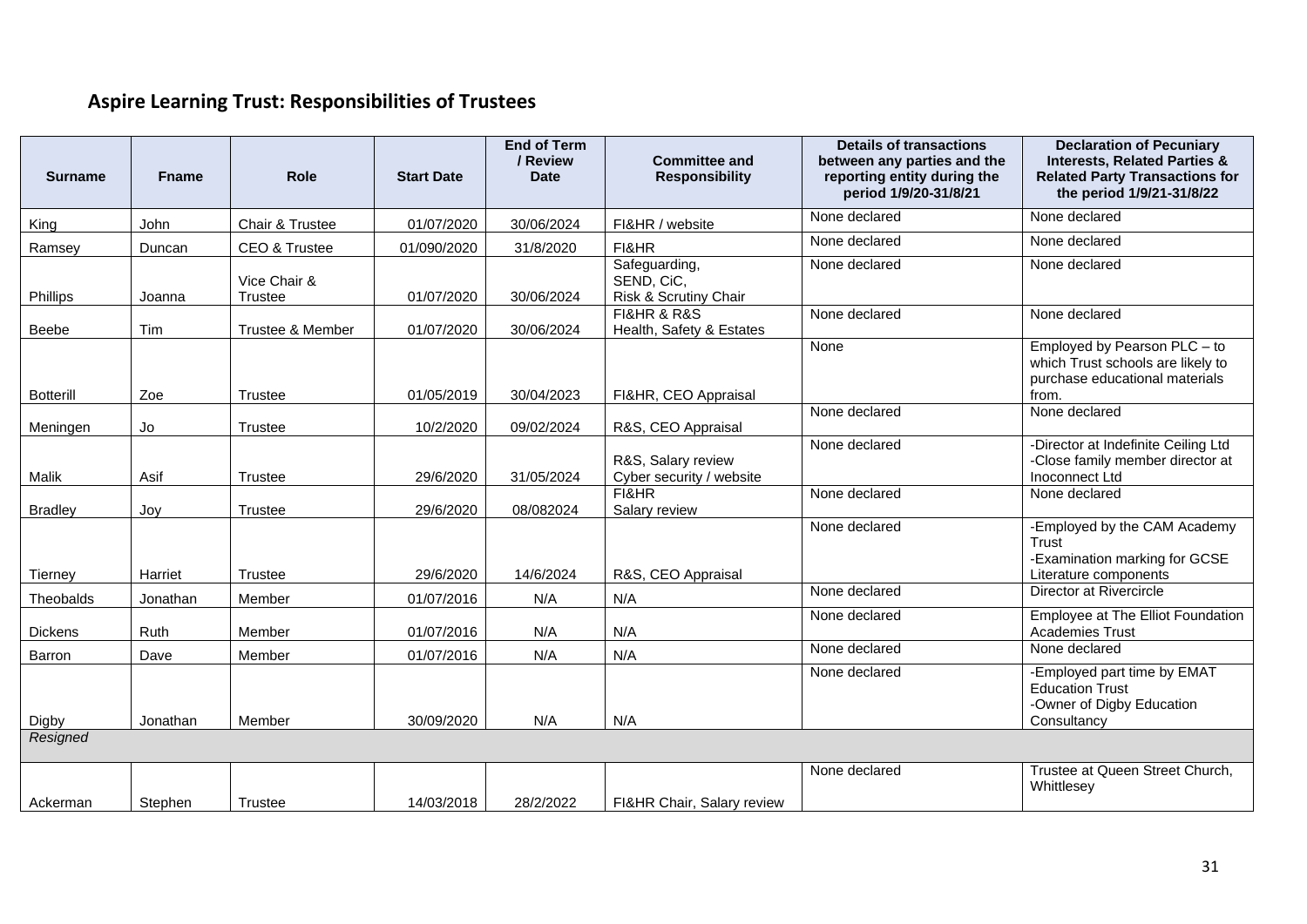# **ALT Meeting schedule 2021-22**

| Monday:    | Trust Board, Finance, Infratructure and HR, Internal Scrutiny and Risk, SHSCC LGB | NR LGB |
|------------|-----------------------------------------------------------------------------------|--------|
| Tuesday:   | PL LGB                                                                            |        |
| Wednesday: | Members                                                                           |        |
| Thursday:  |                                                                                   |        |
| Time:      | All meetings commence at 18:30 unless otherwise stipulated.                       |        |

| WEEK               |        |        | -3     | 4      | 5      | 6      |        | 8      | H/T    | 9      | 10     | 11     | 12     | 13     | 14   |
|--------------------|--------|--------|--------|--------|--------|--------|--------|--------|--------|--------|--------|--------|--------|--------|------|
| W/C                | 30-Aug | 06-Sep | 13-Sep | 20-Sep | 27-Sep | 04-Oct | 11-Oct | 18-Oct | 25-Oct | 01-Nov | 08-Nov | 15-Nov | 22-Nov | 29-Nov | 06-D |
| <b>MEMBERS</b>     |        |        |        |        |        |        |        |        |        |        |        |        |        |        |      |
| <b>TRUST BOARD</b> |        |        |        |        |        |        |        |        |        |        |        |        |        |        |      |
| F, I & HR          |        |        |        |        |        |        |        |        |        |        |        |        |        |        |      |
| I, S & R           |        |        |        |        |        |        |        |        |        |        |        |        |        |        |      |
| SHSCC LGB          |        |        |        |        |        |        |        |        |        |        |        |        |        |        |      |
| PLLGB              |        |        |        |        |        |        |        |        |        |        |        |        |        |        |      |
| NR LGB             |        |        |        |        |        |        |        |        |        |        |        |        |        |        |      |

#### **Spring Term 2022**

| WEEK               | 16     | 17         | 18     | 19     | 20     | 21     | H/T    | 22     | 23     | 24     | 25     | 26     | 27     |
|--------------------|--------|------------|--------|--------|--------|--------|--------|--------|--------|--------|--------|--------|--------|
| W/C                | 03-Jan | 10-Jan     | 17-Jan | 24-Jan | 31-Jan | 07-Feb | 14-Feb | 21-Feb | 28-Feb | 07-Mar | 14-Mar | 21-Mar | 28-Mar |
| <b>MEMBERS</b>     |        | <b>AGM</b> |        |        |        |        |        |        |        |        |        |        |        |
| <b>TRUST BOARD</b> |        |            |        |        |        |        |        |        |        |        |        |        |        |
| F, I & HR          |        |            |        |        |        |        |        |        |        |        |        |        |        |
| I, S & R           |        |            |        |        |        |        |        |        |        |        |        |        |        |
| <b>SHSCC LGB</b>   |        |            |        |        |        |        |        |        |        |        |        |        |        |
| PL LGB             |        |            |        |        |        |        |        |        |        |        |        |        |        |
| NR LGB             |        |            |        |        |        |        |        |        |        |        |        |        |        |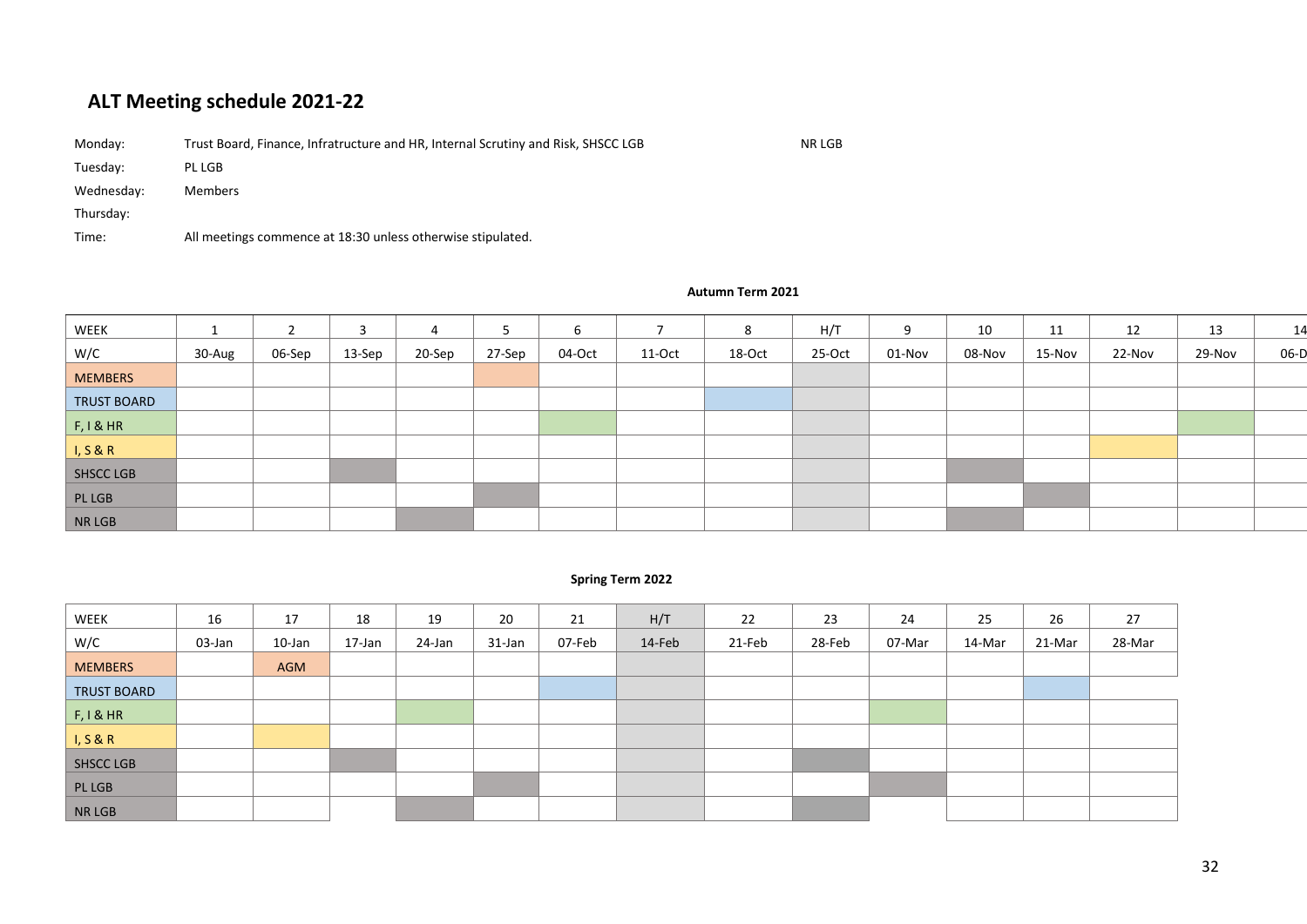#### **Summer Term 2022**

| WEEK               | 28     | 29     | 30     | 31     | 32     | 33     | H/T    | 34     | 35     | 36     | 37     | 38     | 39        | 40     |
|--------------------|--------|--------|--------|--------|--------|--------|--------|--------|--------|--------|--------|--------|-----------|--------|
| W/C                | 18-Apr | 25-Apr | 02-May | 09-May | 16-May | 23-May | 30-May | 06-Jun | 13-Jun | 20-Jun | 27-Jun | 04-Jul | $11$ -Jul | 18-Jul |
| <b>MEMBERS</b>     |        |        |        |        |        |        |        |        |        |        |        |        |           |        |
| <b>TRUST BOARD</b> |        |        |        |        |        |        |        |        |        |        |        |        |           |        |
| F, I & HR          |        |        |        |        |        |        |        |        |        |        |        |        |           |        |
| I, S & R           |        |        |        |        |        |        |        |        |        |        |        |        |           |        |
| SHSCC LGB          |        |        |        |        |        |        |        |        |        |        |        |        |           |        |
| PL LGB             |        |        |        |        |        |        |        |        |        |        |        |        |           |        |
| <b>NR LGB</b>      |        |        |        |        |        |        |        |        |        |        |        |        |           |        |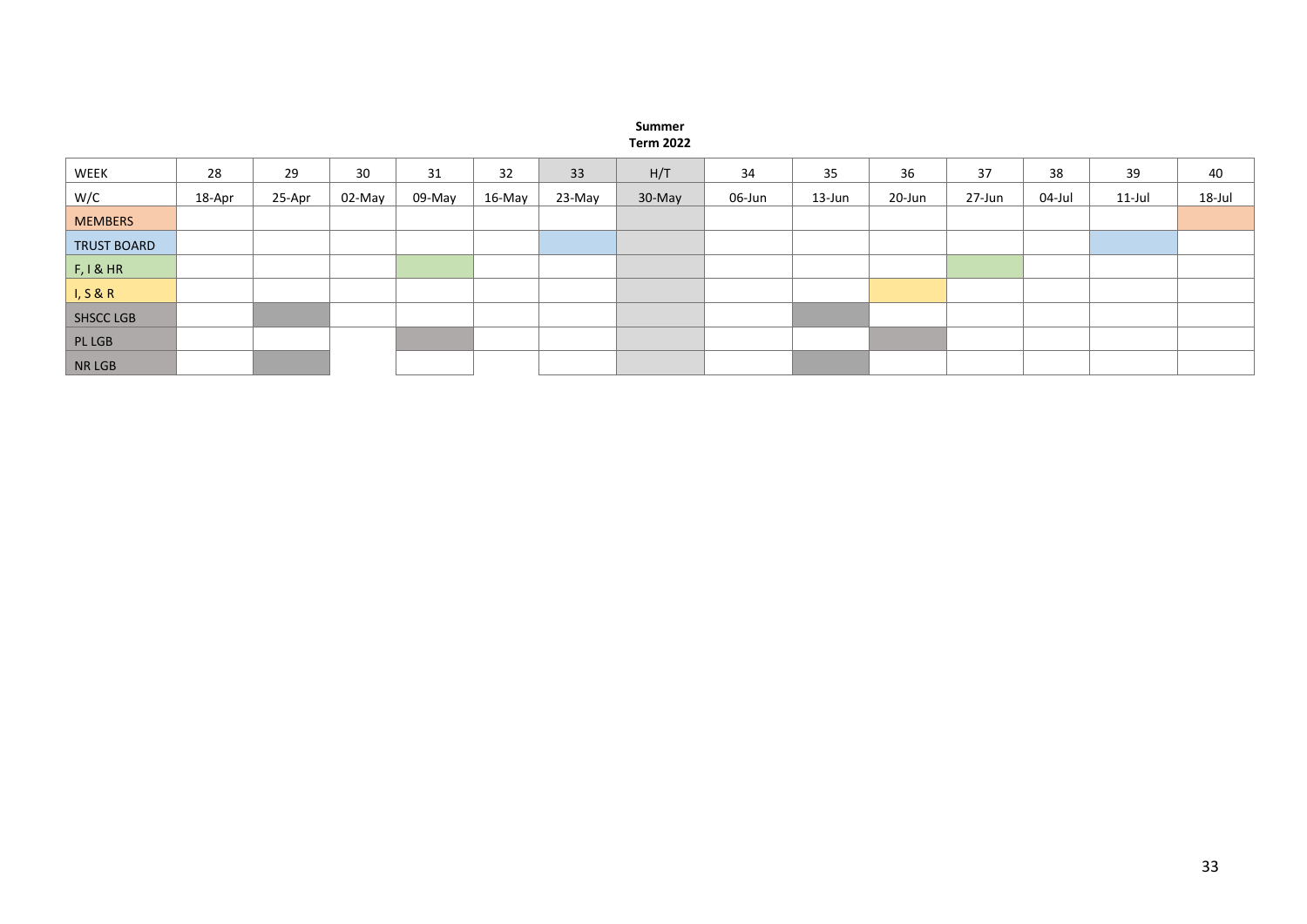# **The Code of Conduct for all Trustees and Governors**



The Trust shall use **The Good Governance Standard for Public Services** as a guide to help the Board achieve good governance but also as a tool to regularly assess the strengths and weaknesses of the academy's governance practice and improve it.

Each Trustee shall uphold the seven principles of public life identified by the **Nolan Committee on Standards in public life (May 1996).**

Each Trustee shall obey the articles and decisions taken by the board in accordance with the articles.

#### **Good governance means focusing on the organisation's purpose and on outcomes for citizens and service users**. **We will:**

- 1. be clear about the Trust's purpose and its intended outcomes for citizens and pupils
- 2. make sure that pupils receive a high quality education
- 3. make sure that taxpayers receive value for money

#### **Good governance means performing effectively in clearly defined functions and roles. We will:**

- 1. be clear about the functions of the board
- 2. be clear about the responsibilities of nonexecutives and the executive, and making sure that those responsibilities are carried out
- 3. be clear about relationships between Trustees and the public

#### **Good governance means promoting values for the whole organisation and demonstrating the values of good governance through behaviour. We will:**

- 1. put organisational values into practice
- 2. behave in ways that uphold and exemplify effective governance

#### **Good governance means taking informed, transparent decisions and managing risk. We will:**

- 1. be rigorous and transparent about how decisions are taken
- 2. have and use good quality information, advice and support
- 3. make sure that an effective risk management system is in operation

#### **Good governance means developing the capacity and capability of the trust board to be effective. We will:**

- 1. make sure that appointed and elected Trustees have the skills, knowledge and experience they need to perform well
- 2. develop the capability of people with governance responsibilities and evaluate their performance, as individuals and as a group
- 3. strike a balance, in the membership of the board, between continuity and renewal

#### **Good governance means engaging stakeholders and making accountability real. We will:**

- 1. understand formal and informal accountability relationships
- 2. take an active and planned approach to dialogue with and accountability to the public
- 3. take an active and planned approach to stakeholders responsibility to staff
- 4. engage effectively with institutional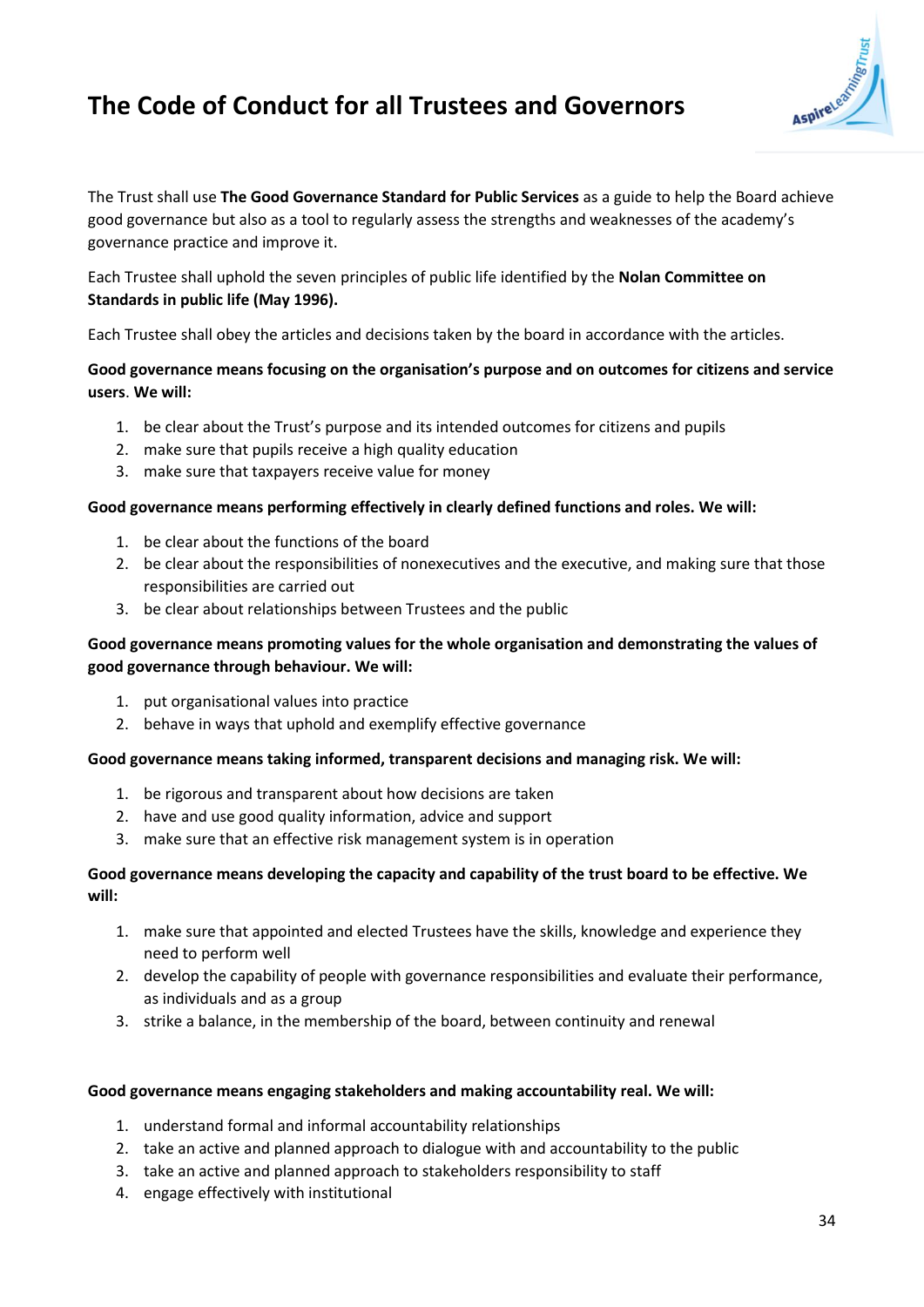#### **Nolan principles**

- The board expects each Trustee to uphold the following principles based on the Nolan Committee's work:
- **selflessness**  take decisions solely based on the vision and values of the Trust
- **integrity**  not be compromised in carrying duties by outside organisations or personal interest
- **objectivity** remain impartial and ensure choices are made on merit alone
- **accountability**  be responsible for decisions and actions
- **openness**  give reasons for actions wherever possible and restrict information only when the wider
- public interest clearly demands
- **honesty** declare any private interests and take steps to resolve any conflicts arising in a way that
- protects the public interest
- **leadership**  promote these principles by example

Additionally, the board expects trustees to promote equality and diversity in all aspects of the board's governance and when carrying out any of their functions.

#### **Duties & responsibilities of Trustees**

#### **Trustee shall:**

1. fulfil their responsibilities and duties as a trustee of the Trust in good faith and in accordance with the general law including (but not limited) to:

- act in the best interests of the Trust and the schools within it

- secure the proper and effective use of the Trust's property
- act personally in all respects

- act within the scope of any authority given to them and the board by law, by regulations or by the articles

- use the proper degree of skill and care when making decisions, particularly when investing the Trust's funds

- 2. act in accordance with the articles
- 3. be committed to the Trust's values and objectives (including equal opportunities), to contribute to and share responsibility for the board's decisions, to read board papers and to attend meetings, training sessions and other relevant events
- 4. declare all interests they have as required by the articles and the general law and to comply with any rules requiring withdrawal from a meeting where this is required because of an interest
- 5. respect the confidentiality of information that they may have access to as a trustee of the Trust and keep confidential the affairs of the board
- 6. inform the clerk to the board as soon as possible should any changes to their circumstances occur during their term as a trustee, including if:
- there are any changes to the interests which have been declared
- they become, or cease to be, a company Trustee, board member or trustee of another company or charity
- their occupation changes
- they move house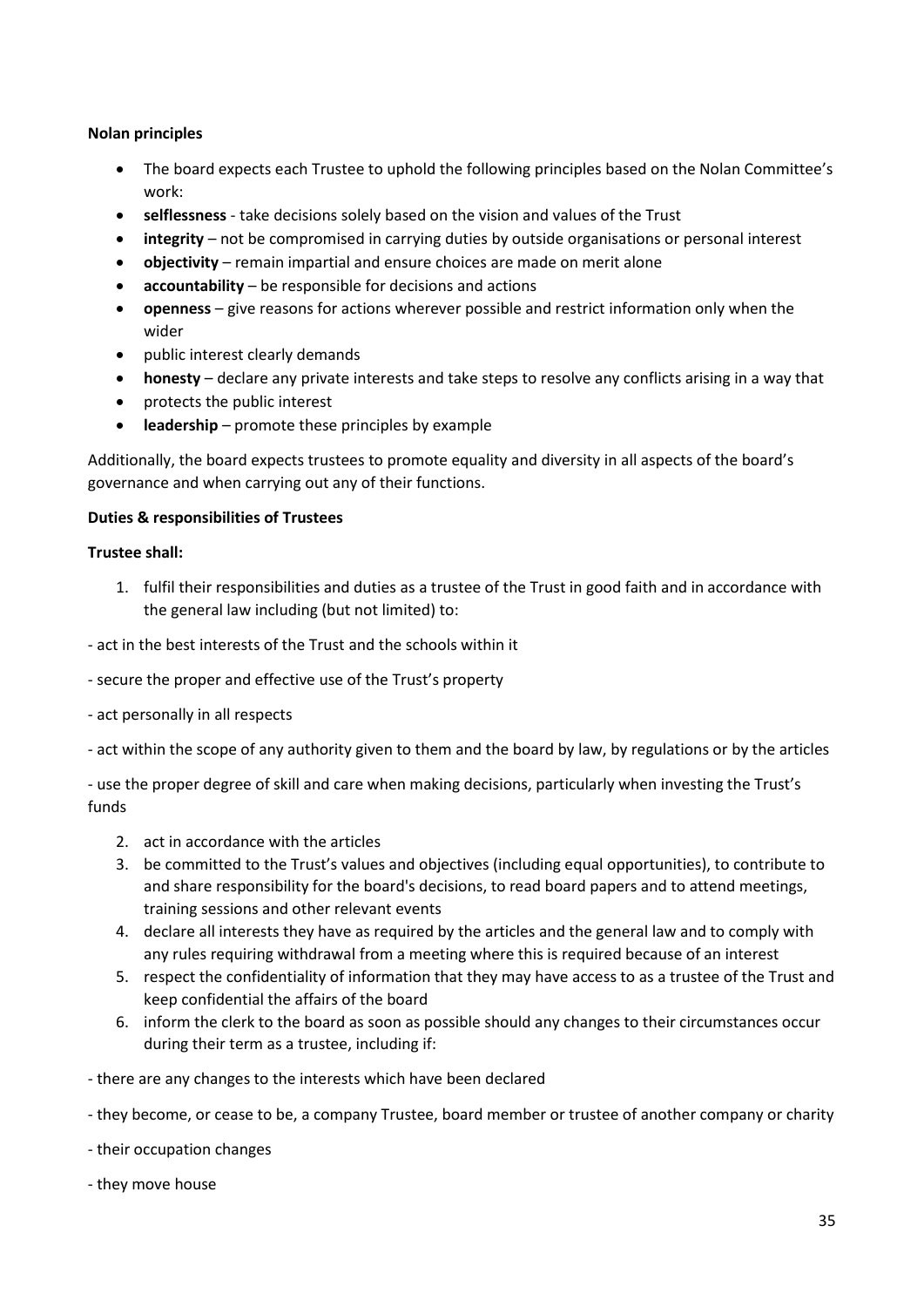- they become employed by the Trust

#### **Breaches of the code**

Every Trustee is under a duty to report any breach of this code or any grounds for believing that a breach of the code has occurred to the chair (and if the allegation is about the chair, to the vice-chair). Failing to report a breach of the code is itself a breach of this code. Any breach of this code will be treated extremely seriously by both the board and the Trust and may result in suspension or removal from the board. In the event of a breach of this code each Trustee agrees to participate fully in any investigations procedure instigated by the board and to abide by any sanction that may be imposed on them by the board for such breach.

#### **Review**

The Chair of the Board will be responsible for ensuring that this code of conduct is kept under review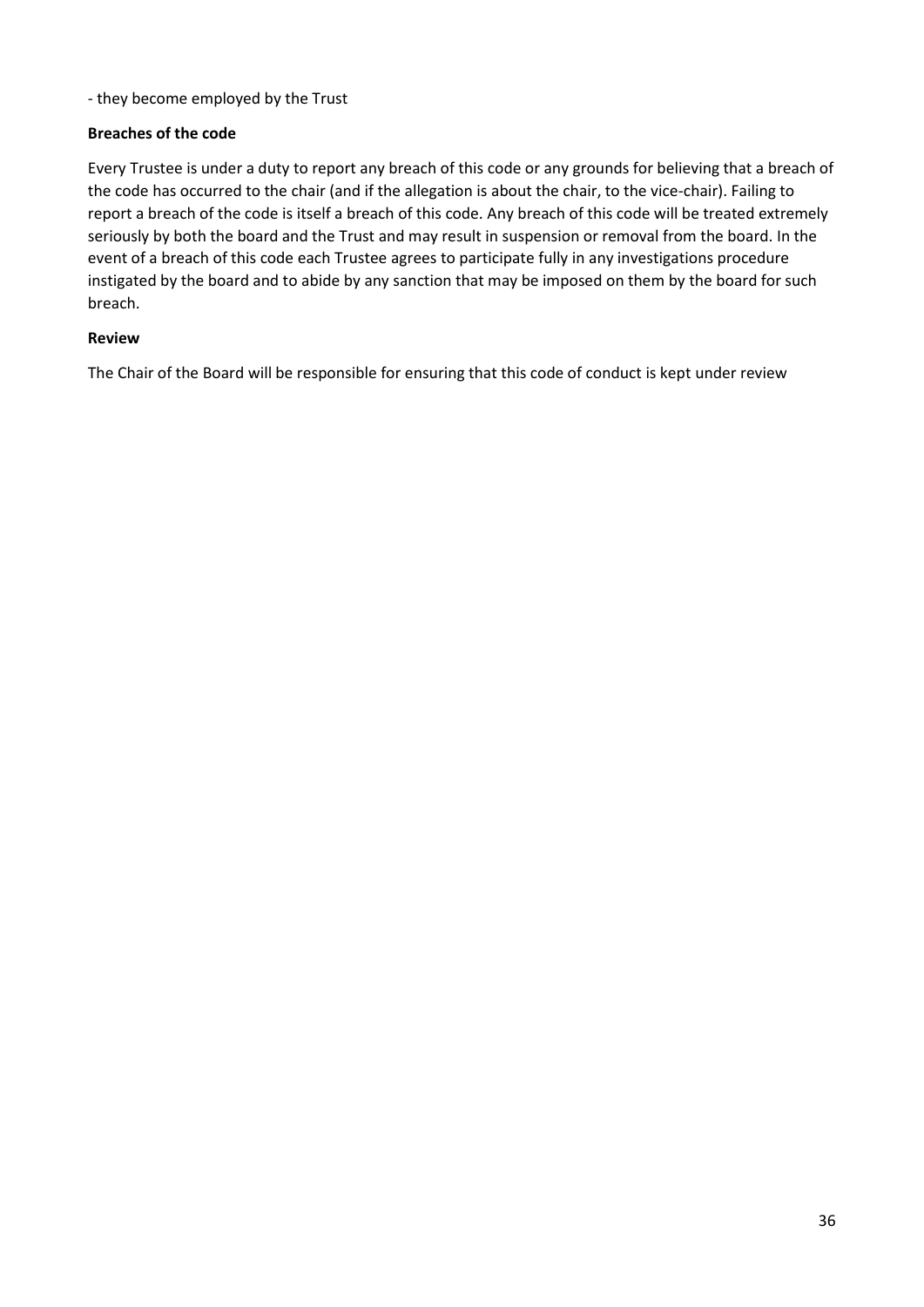

[Individual's name and address]

Dear [Name]

#### **Letter of appointment as Trustee**

This letter sets out the main terms of appointment as a Trustee of Aspire Learning Trust (Whittlesey) (the "Trust"). It is agreed between us that this is a contract for services and is not a contract of employment.

By accepting this appointment, you confirm that you are not subject to any restrictions which prevent you from holding office as a trustee.

#### 1. **Appointment**

- 1.1. Your appointment commenced on **[date]** and continues for a maximum term of 4 years unless terminated earlier by either party giving notice under clause 8 of this letter.
- 1.2. Your appointment is subject to the articles of association of the Trust, as amended from time to time (the "Articles"). Nothing in this letter shall be taken to exclude or vary the terms of the Articles as they apply to you as a trustee of the Trust. If there is a conflict between this letter and the Articles, then the Articles shall prevail.
- 1.3. By accepting this appointment, you are confirming that you are able to allocate sufficient time to meet the expectations of your role.

#### 2. **Role and duties**

- 2.1. As a Trustee, you will have the same general legal responsibilities to the Trust as any other Trustee. The board as a whole is collectively responsible for the success of the Trust. The board's role is to:
	- promote the success of the Trust
	- to promote the transparent and accountable operation of the Trust
	- to ensure that the Trust and its academies take an active role in the communities they serve
	- provide entrepreneurial leadership of the Trust within a framework of prudent and effective controls which enables risks to be assessed and managed;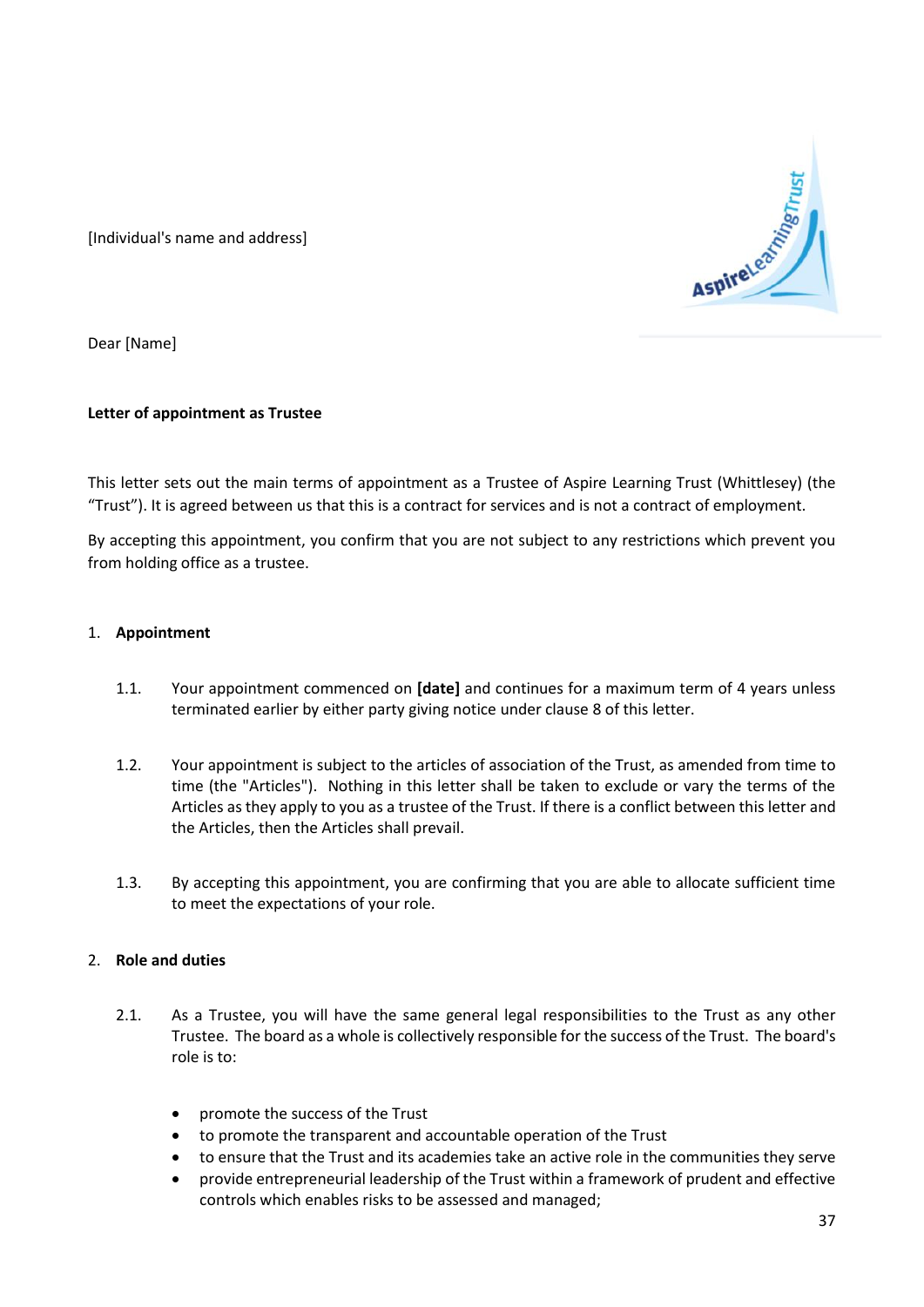- set the Trust's strategic aims, ensure that the necessary financial and human resources are in place for the Trust to meet its objectives and review performance; and
- develop and promote its collective vision of the Trust's purpose, culture, values and the behaviours it wishes to promote in conducting its operations and ensure that its obligations to its members and other stakeholders are understood and met.
- 2.2. All Trustee must act in the way they consider, in good faith, would be most likely to promote the success of the company for the benefit of its members as a whole. In doing so, as a Trustee, you must have regard (among other matters) to:
	- the likely consequences of any decision in the long term;
	- the interests of the Trust's employees;
	- the need to foster the Trust's business relationships with suppliers, customers and others;
	- the impact of the Trust's operations on the community and the environment;
	- the desirability of the Trust maintaining a reputation for high standards of business conduct;
	- the need to act fairly as between the members of the Trust.
- 2.3. In addition to these requirements of all trustees, your role as a Trustee will require you to:
	- make sufficient time available to discharge your responsibilities effectively;
	- uphold high standards of integrity and probity and support the chair and any trustees in instilling the appropriate culture, values and behaviours in the boardroom and beyond;
	- scrutinise the performance of management in meeting agreed goals and objectives and monitor the reporting of performance;
	- satisfy yourself that financial information is accurate and that any financial controls and systems of risk management are robust and defensible;
	- at all times comply with the Articles of Association of the Trust;
	- comply with your duties as trustee of the Trust pursuant to the Companies Act 2006;
	- diligently perform your duties and use your reasonable endeavours to promote, protect, develop and extend the business and operations of the Trust;
	- become acquainted with terms of, and ensure that the Trust discharges its responsibilities under the terms of the Trust's funding agreement and the Academies Financial Handbook (as amended from time to time);
	- immediately report your own wrongdoing or the wrongdoing or proposed wrongdoing of any other employee or trustee of the Trust of which you become aware to the Board
	- comply with Bribery Act 2010; and
	- not do anything that would cause you to be disqualified from acting as a trustee.

#### 3. **Outside Interests**

- 3.1. It is accepted and acknowledged that you may have business interests other than those of the Trust and have declared any conflicts that are apparent at present. If you become aware of any potential conflicts of interest, these should be disclosed to the board as soon as you become aware of them.
- 3.2. You are required not to put yourself in a position where you have a conflict of interest and must not be interested in any competitive business during your engagement, without the approval of the board.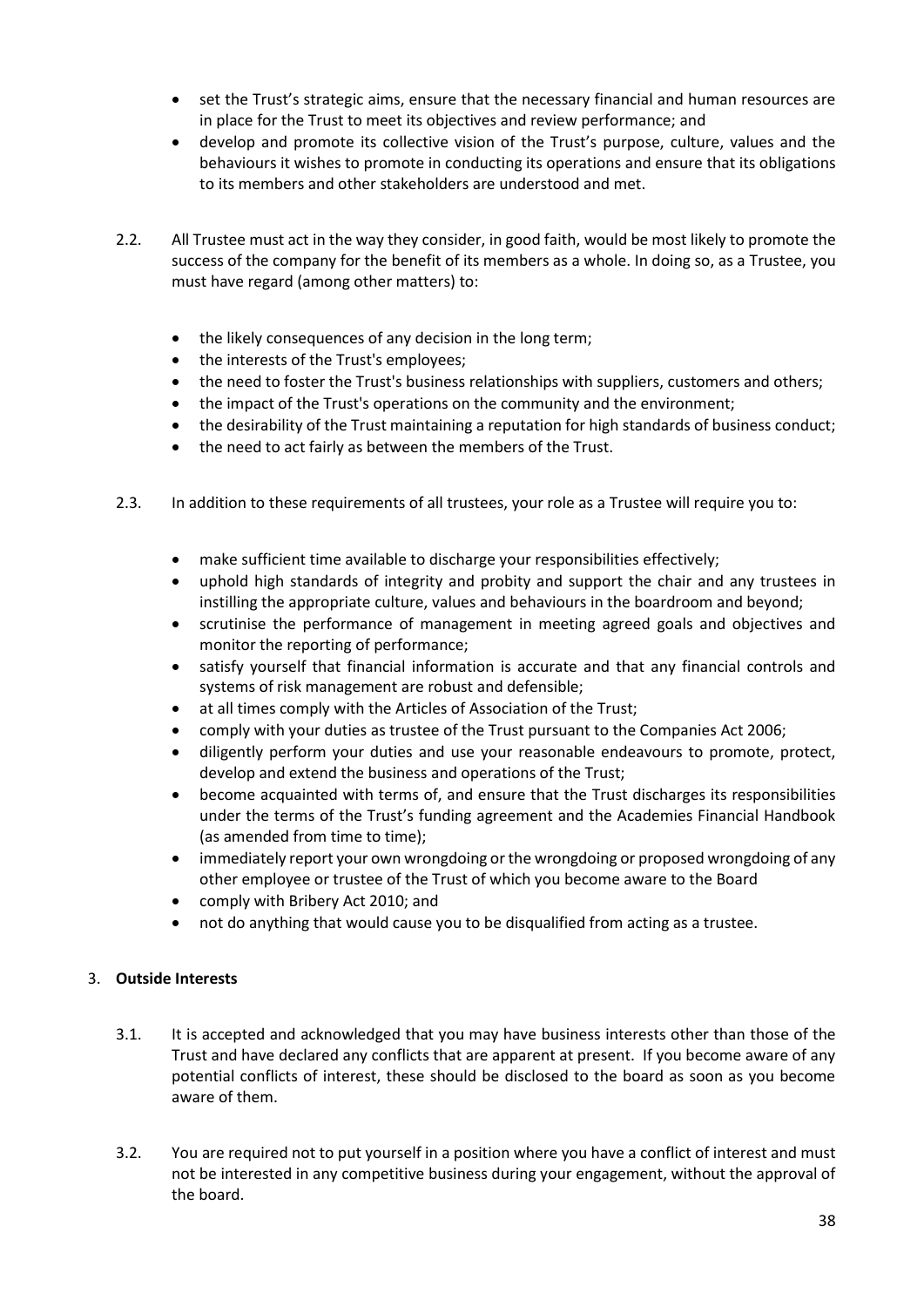3.3. It is recognised that from time to time it may be beneficial to the Trust that either you or organisations in which you are employed or have an interest provide goods and/or services to the Trust. Prior to any such arrangement the conditions in the Trust's Articles of Association must be satisfied.

#### 4. **Fees & Expenses**

You acknowledge that this is an unpaid role and that you agree to undertake it in consideration of the Trust reimbursing you for all reasonable and properly documented expenses which you incur in performing the duties of your office, in accordance with the Trust's expenses policy from time to time.

#### 5. **Confidentiality**

- 5.1. During the course of your appointment, you are likely to obtain knowledge of trade secrets and other confidential information with regard to the business and financial affairs of the Trust and their respective customers and suppliers details of which are not in the public domain ("Confidential Information").
- 5.2. You undertake to and covenant with the Trust that:
	- you shall not at any time after termination of your appointment (by whatever means) use or procure the use of the name of the Trust or of any of its subsidiary undertakings whether or not in connection with your own or any other name in any way calculated to suggest that you continue to be connected with the business of the Trust or of any of its subsidiary undertakings or in any way hold yourself out as having such connection; and
	- you shall not at any time after the date of this agreement (save by compulsion of law) use any Confidential Information (other than in the interests of the Trust or of any of its subsidiary undertakings) or disclose or divulge any Confidential Information to any person (other than to officers or employees of the Trust or of any of its subsidiary undertakings whose province it is to know the same) and that you shall use your best endeavours to prevent such use or publication or disclosure of any Confidential Information by any other person.

#### 6. **Review process**

The performance of individual trustees and the whole board and its committees is evaluated annually. If, in the interim, there are any matters which cause you concern about your role, you should discuss them with the chair as soon as is appropriate.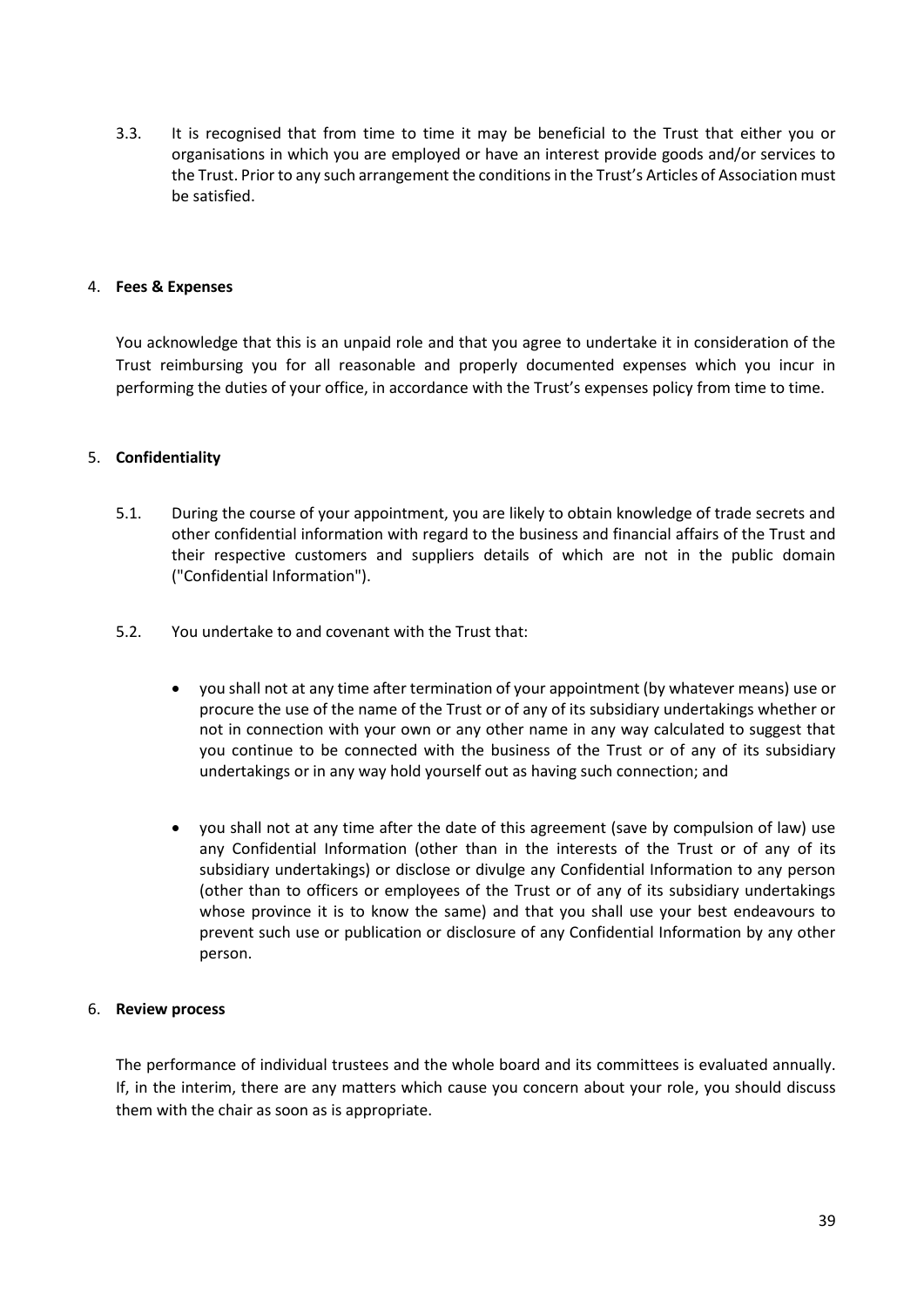#### 7. **Insurance**

The Trust has Trustee' and officers' liability insurance and it is intended to maintain such cover for the full term of your appointment.

#### 8. **Retirement and Termination**

- 8.1. You may resign from the Trust at any time by giving written notice to the Chair.
- 8.2. Notwithstanding anything else in this letter, the Trust may terminate your appointment with immediate effect if you have:
	- committed any serious or repeated breach or non-observance of your obligations to the Trust (which include an obligation not to breach your fiduciary duties);
	- been guilty of any fraud or dishonesty or acted in any manner which, in the opinion of the Trust, brings or is likely to bring you or the Trust into disrepute or is materially adverse to the interests of the Trust; or
	- been declared bankrupt or have made an arrangement with your creditors or if you have a county court administration order made against you under the County Court Act 1984; or
	- been disqualified from acting as a trustee; or
	- become, in the opinion of the board, unfit to carry out your duties as a trustee; or
	- been unable to provide services required under this letter of appointment for a total of 6 months in any 12 month period.
- 8.3. The Trust reserves the right to terminate your appointment with immediate effect and without payment of compensation by written notice if you accept a position with or acquire interests in another company, without prior board approval, which, in the board's reasonable opinion, is likely to give rise to a material conflict of interest with your position as a trustee of the Trust. If any conflict with your duties as a trustee does arise, you should consult the board immediately.
- 8.4. On termination of appointment you shall:
	- only be entitled to reimbursement of any expenses properly incurred prior to that date;
	- be deemed to have formally resigned your trusteeship of the Trust without compensation with effect from the date of termination;
	- promptly deliver to the Trust all papers, documents and correspondence (in whatever format) which may have been prepared by you or may have come into your possession as a trustee of the Trust, and you shall not be entitled to copies thereof.

#### 9. **Data Protection**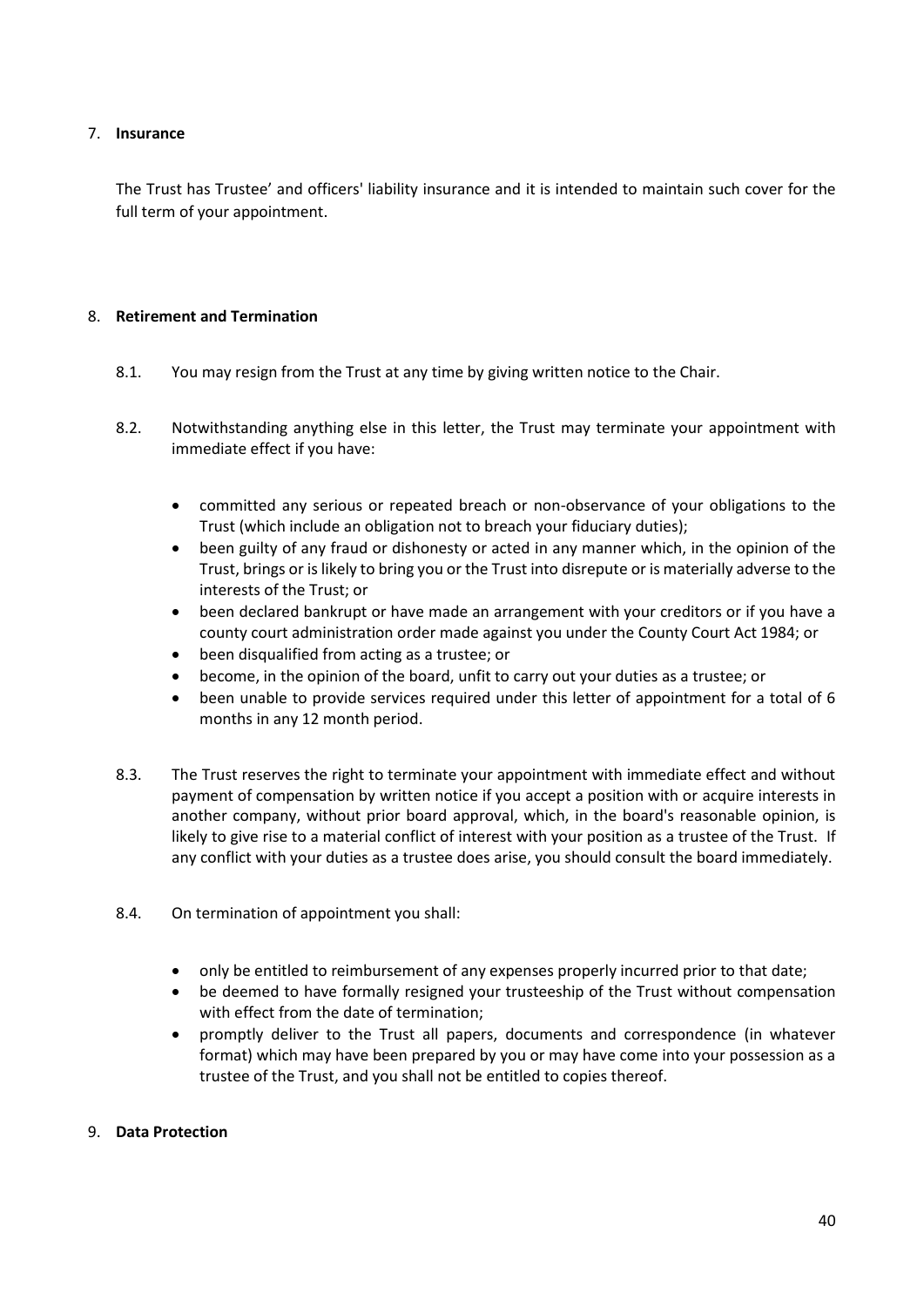- 9.1. By signing this letter, you give consent to the Trust holding and processing information about you for legal, personnel, administrative and management purposes and in particular to the processing of any sensitive personal data (as defined in the Data Protection Act 1998).
- 9.2. You consent to the Trust making such information available to any those who provide products or services to the Trust (such as advisors or payroll administrators) regulatory authorities, potential or future employers, governmental or quasi-governmental organisations and potential purchasers of the Trust or the business in which you work.

#### 10. **Third party rights**

The Contracts (Rights of Third Parties) Act 1999 shall not apply to this letter. No person other than you or the Trust or any member of the Trust's group shall have any rights under this letter and the terms of this letter shall not be enforceable by any person other than you and the Trust or any member of the Trust's group.

Please indicate your acceptance of these terms by signing and returning the attached copy of this letter.

Yours sincerely

For and on behalf of the Trust

I agree to the above terms of appointment as a Trustee.

Signed on [DATE] by [TRUSTEE]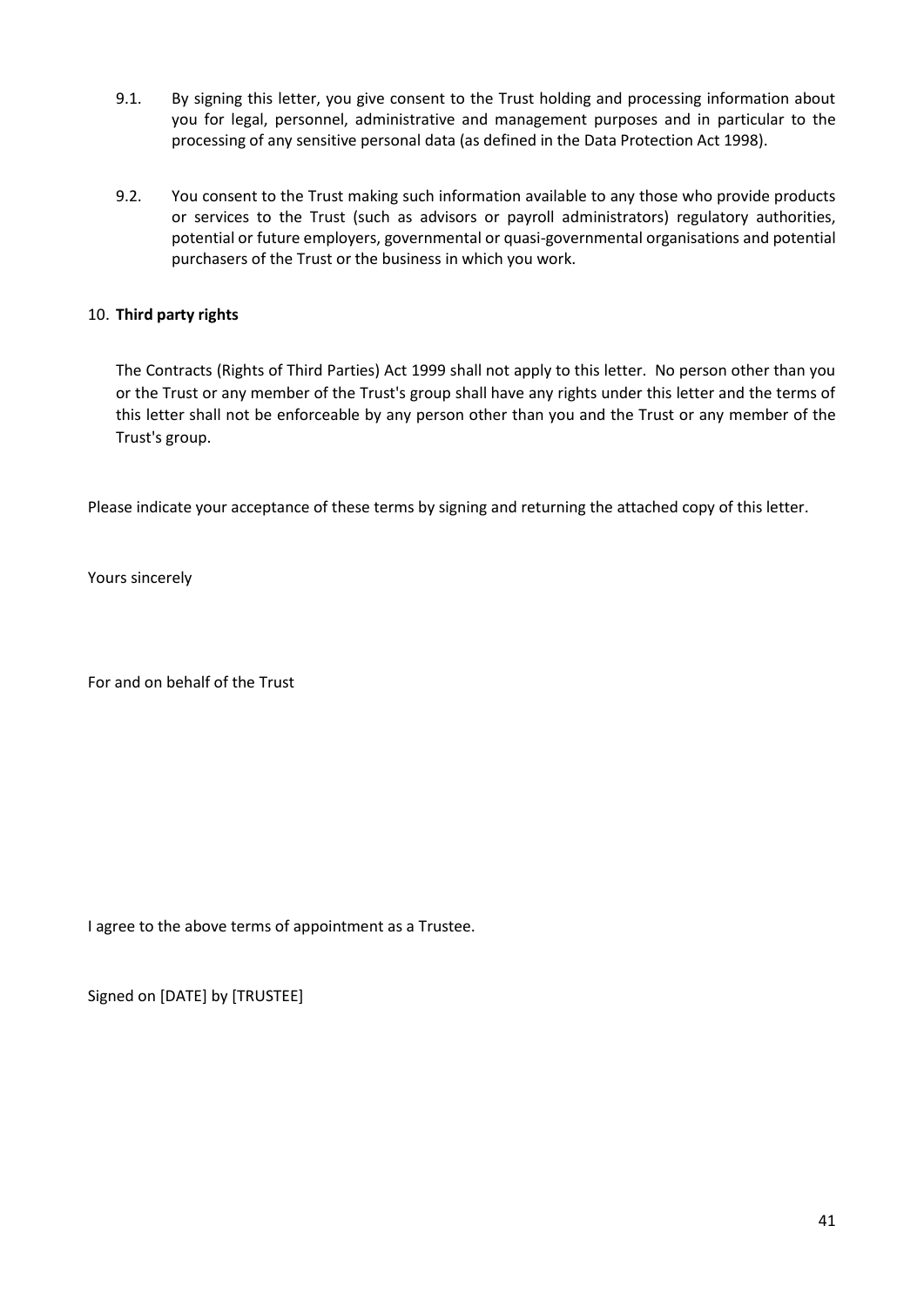Individual's name and address]



2016

Dear [Name]

#### **Letter of appointment as Governor**

This letter sets out the main terms of appointment as a Governor of a Local Governing Body (LGB) within the Aspire Learning Trust (Whittlesey) (the "Trust"). It is agreed between us that this is a contract for services and is not a contract of employment.

By accepting this appointment, you confirm that you are not subject to any restrictions which prevent you from holding office as a Governor.

#### 11. **Appointment**

- 11.1. Your appointment commenced on **[date]** and continues for a maximum term of 4 years unless terminated earlier by either party giving notice under clause 8 of this letter.
- 11.2. Your appointment is subject to the articles of association of the Trust, as amended from time to time (the "Articles"). Nothing in this letter shall be taken to exclude or vary the terms of the Articles as they apply to you as a trustee of the Trust. If there is a conflict between this letter and the Articles, then the Articles shall prevail.
- 11.3. By accepting this appointment, you are confirming that you are able to allocate sufficient time to meet the expectations of your role.

#### 12. **Role and duties**

- 12.1. As a Governor, you will have the same general legal responsibilities to the Trust and the LGB as any other Governor. The LGB as a whole is collectively responsible for the success of the school. The LGB's role is to:
	- promote the success of the school and the Trust
	- to promote the transparent and accountable operation of the school and the Trust
	- to ensure that the Trust and its school take an active role in the communities they serve
	- provide entrepreneurial leadership of the school within a framework of prudent and effective controls which enables risks to be assessed and managed;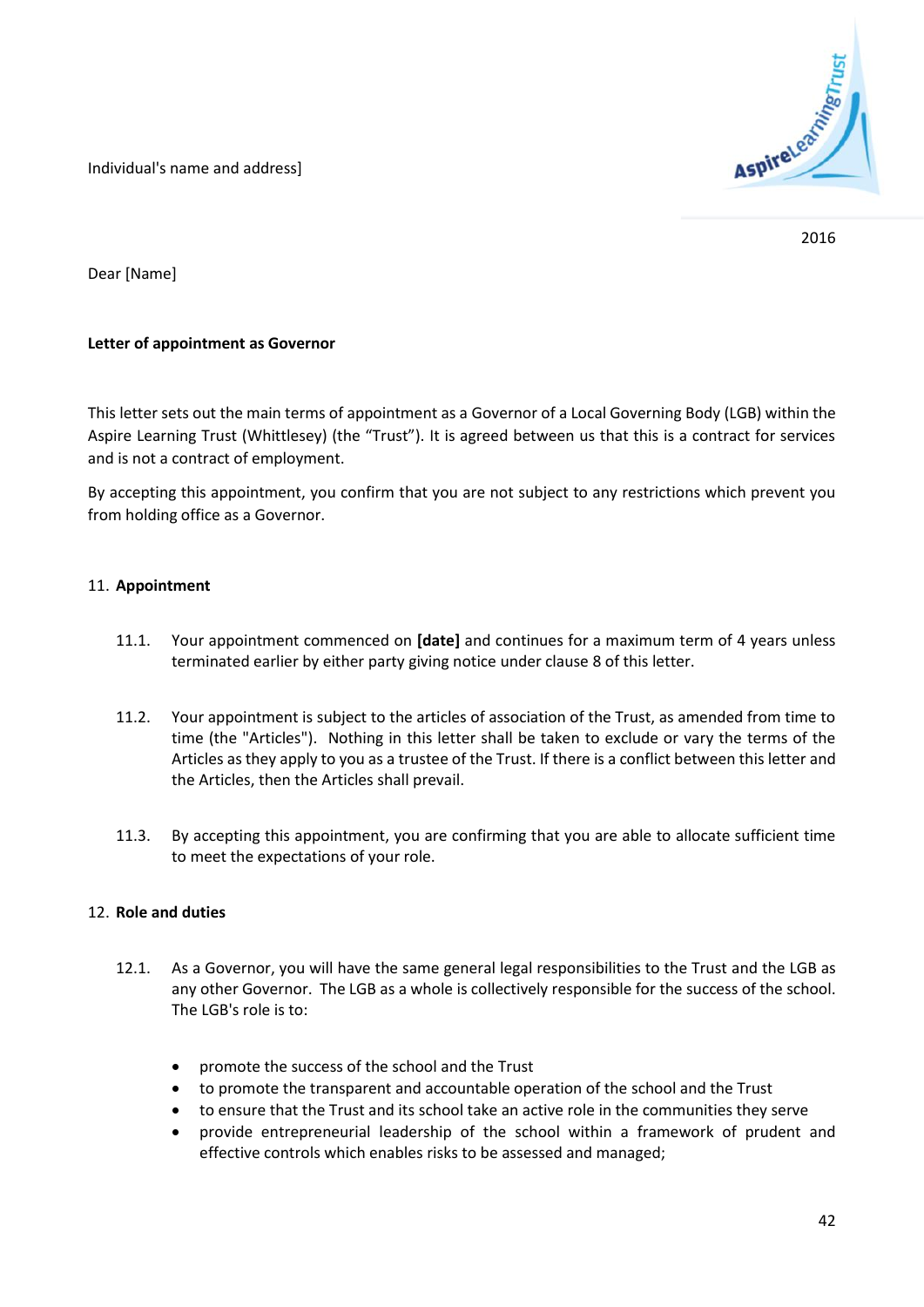- 12.2. All Governors must act in the way they consider, in good faith, would be most likely to promote the success of the company for the benefit of its members as a whole. In doing so, as a Governor, you must have regard (among other matters) to:
	- the likely consequences of any decision in the long term;
	- the interests of the school's employees;
	- the need to foster the school's business relationships with suppliers, customers and others;
	- the impact of the school's operations on the community and the environment;
	- the desirability of the school maintaining a reputation for high standards of business conduct;
	- the need to act fairly as between the members of the LGB.
- 12.3. In addition to these requirements of all trustees, your role as a Governor will require you to:
	- make sufficient time available to discharge your responsibilities effectively;
	- uphold high standards of integrity and probity and support the chair and any trustees in instilling the appropriate culture, values and behaviours in the boardroom and beyond;
	- scrutinise the performance of management in meeting agreed goals and objectives and monitor the reporting of performance;
	- satisfy yourself that financial information is accurate and that any financial controls and systems of risk management are robust and defensible;
	- at all times comply with the Articles of Association of the Trust;
	- diligently perform your duties and use your reasonable endeavours to promote, protect, develop and extend the business and operations of the Trust;
	- become acquainted with terms of, and ensure that the Trust discharges its responsibilities under the terms of the Trust's funding agreement and the Academies Financial Handbook (as amended from time to time);
	- immediately report your own wrongdoing or the wrongdoing or proposed wrongdoing of any other employee or trustee of the Trust of which you become aware to the Board
	- comply with Bribery Act 2010; and
	- not do anything that would cause you to be disqualified from acting as a Governor.

#### 13. **Outside Interests**

- 13.1. It is accepted and acknowledged that you may have business interests other than those of the Governor and have declared any conflicts that are apparent at present. If you become aware of any potential conflicts of interest, these should be disclosed to the board as soon as you become aware of them.
- 13.2. You are required not to put yourself in a position where you have a conflict of interest and must not be interested in any competitive business during your engagement, without the approval of the board.
- 13.3. It is recognised that from time to time it may be beneficial to the school or Trust that either you or organisations in which you are employed or have an interest provide goods and/or services to the school or Trust. Prior to any such arrangement the conditions in the Trust's Articles of Association must be satisfied.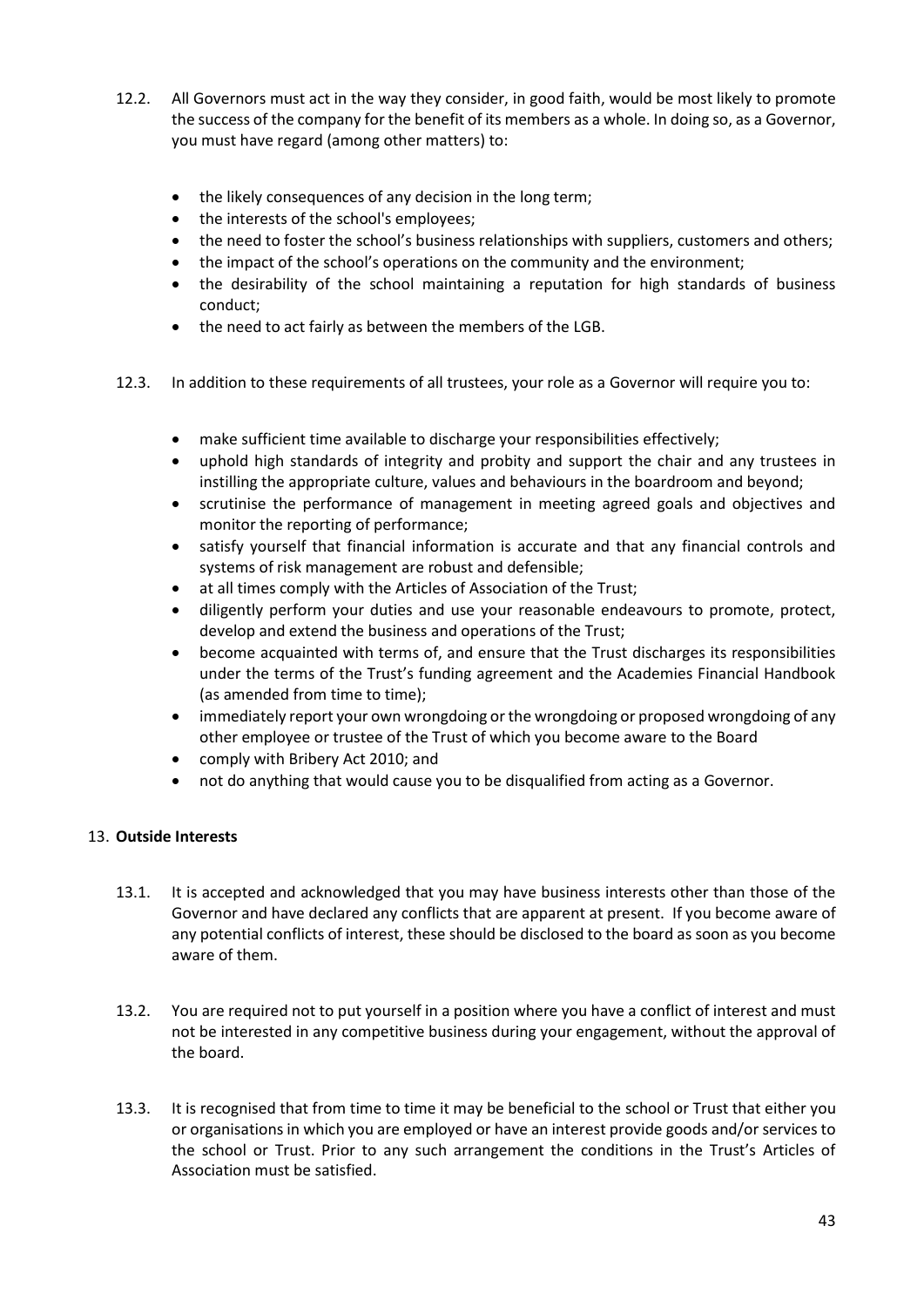#### 14. **Fees & Expenses**

You acknowledge that this is an unpaid role and that you agree to undertake it in consideration of the Trust reimbursing you for all reasonable and properly documented expenses which you incur in performing the duties of your office, in accordance with the Trust's expenses policy from time to time.

#### 15. **Confidentiality**

- 15.1. During the course of your appointment, you are likely to obtain knowledge of trade secrets and other confidential information with regard to the business and financial affairs of the school and Trust and their respective customers and suppliers details of which are not in the public domain ("Confidential Information").
- 15.2. You undertake to and covenant with the Trust that:
	- you shall not at any time after termination of your appointment (by whatever means) use or procure the use of the name of the school or Trust or of any of its subsidiary undertakings whether or not in connection with your own or any other name in any way calculated to suggest that you continue to be connected with the business of the school or Trust or of any of its subsidiary undertakings or in any way hold yourself out as having such connection; and
	- you shall not at any time after the date of this agreement (save by compulsion of law) use any Confidential Information (other than in the interests of the school or Trust or of any of its subsidiary undertakings) or disclose or divulge any Confidential Information to any person (other than to officers or employees of the school or Trust or of any of its subsidiary undertakings whose province it is to know the same) and that you shall use your best endeavours to prevent such use or publication or disclosure of any Confidential Information by any other person.

#### 16. **Review process**

The performance of individual Governors and the LGB is evaluated annually. If, in the interim, there are any matters which cause you concern about your role you should discuss them with the chair as soon as is appropriate.

#### 17. **Insurance**

The Trust has Governors' and officers' liability insurance and it is intended to maintain such cover for the full term of your appointment.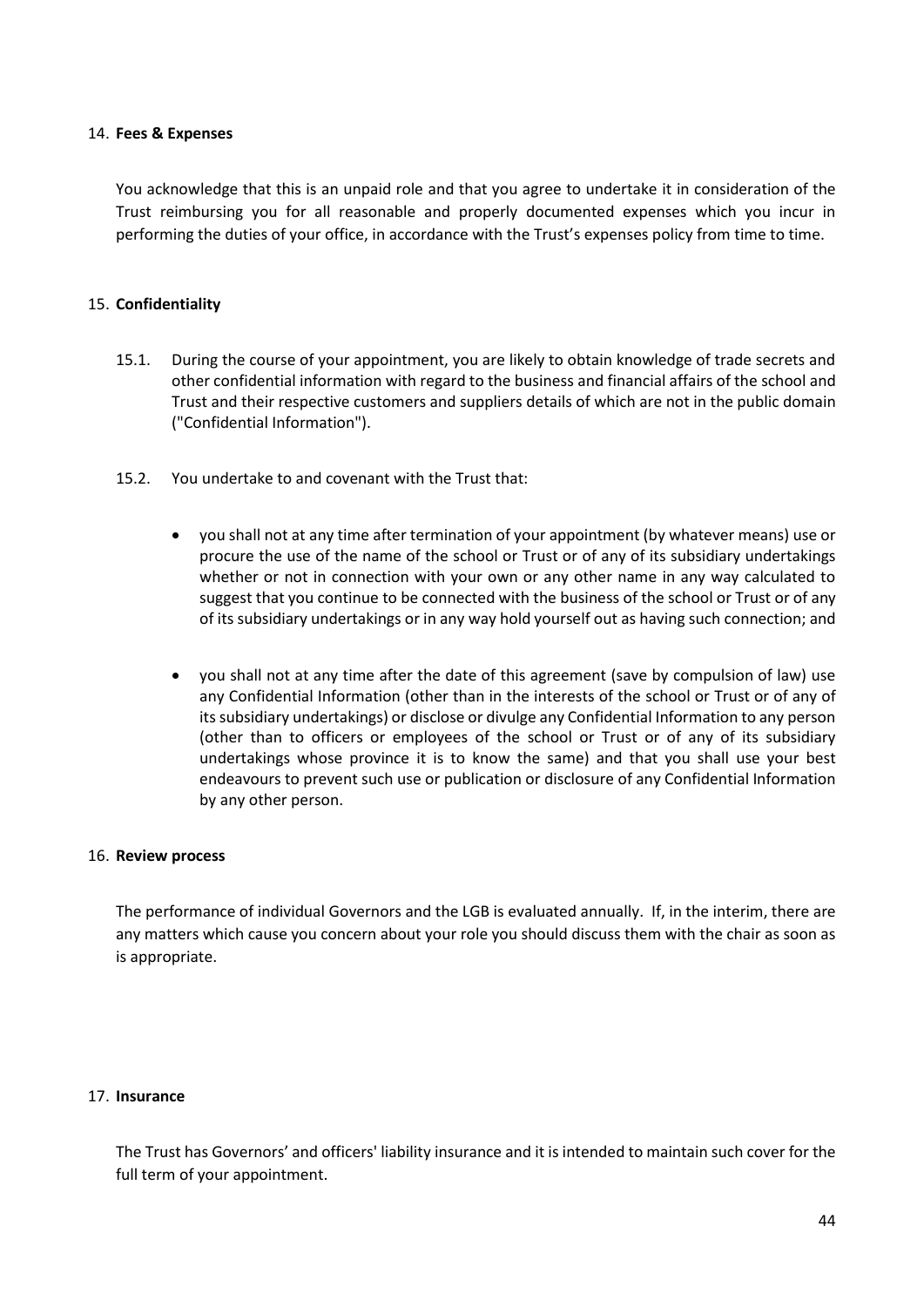#### 18. **Retirement and Termination**

- 18.1. You may resign from the LGB at any time by giving written notice to the Chair.
- 18.2. Notwithstanding anything else in this letter, the LGB may terminate your appointment with immediate effect if you have:
	- committed any serious or repeated breach or non-observance of your obligations to the school or Trust (which include an obligation not to breach your fiduciary duties);
	- been guilty of any fraud or dishonesty or acted in any manner which, in the opinion of the Trust, brings or is likely to bring you or the Trust into disrepute or is materially adverse to the interests of the Trust; or
	- been declared bankrupt or have made an arrangement with your creditors or if you have a county court administration order made against you under the County Court Act 1984; or
	- been disqualified from acting as a Governor; or
	- become, in the opinion of the LGB, unfit to carry out your duties as a Governor; or
	- been unable to provide services required under this letter of appointment for a total of 6 months in any 12 month period.
- 18.3. The LGB reserves the right to terminate your appointment with immediate effect and without payment of compensation by written notice if you accept a position with or acquire interests in another company, without prior LGB approval, which, in the LGB's reasonable opinion, is likely to give rise to a material conflict of interest with your position as a Governor of the school. If any conflict with your duties as a Governor does arise, you should consult the LGB immediately.
- 18.4. On termination of appointment you shall:
	- only be entitled to reimbursement of any expenses properly incurred prior to that date;
	- be deemed to have formally resigned your Governorship of the school without compensation with effect from the date of termination;
	- promptly deliver to the LGB all papers, documents and correspondence (in whatever format) which may have been prepared by you or may have come into your possession as a Governor of the school, and you shall not be entitled to copies thereof.

#### 19. **Data Protection**

- 19.1. By signing this letter, you give consent to the Trust holding and processing information about you for legal, personnel, administrative and management purposes and in particular to the processing of any sensitive personal data (as defined in the Data Protection Act 1998).
- 19.2. You consent to the LGB making such information available to any those who provide products or services to the LGB (such as advisors or payroll administrators).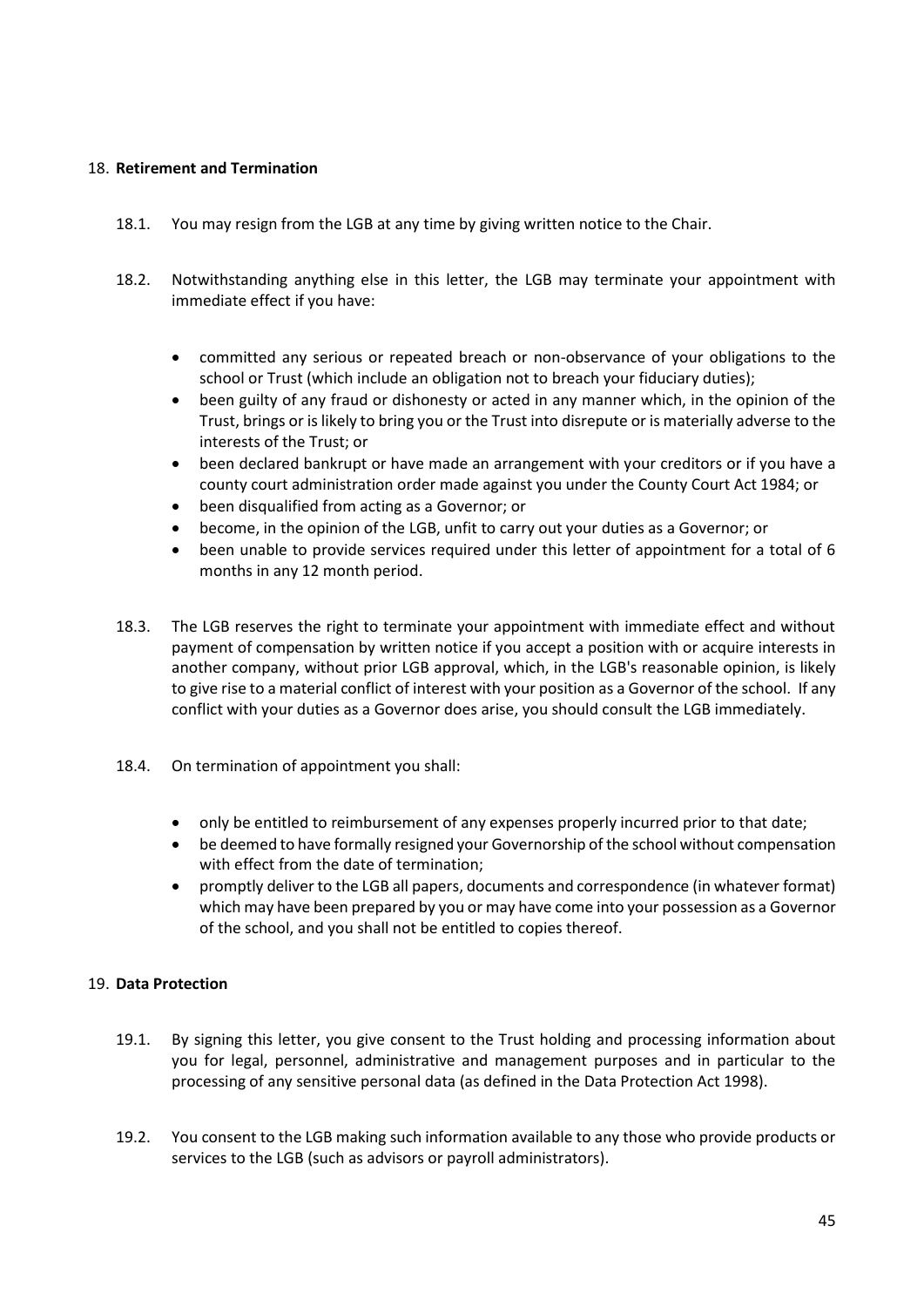#### 20. **Third party rights**

The Contracts (Rights of Third Parties) Act 1999 shall not apply to this letter. No person other than you or the LGB or any member of the LGB's group shall have any rights under this letter and the terms of this letter shall not be enforceable by any person other than you and the LGB or any member of the Trust's Board.

Please indicate your acceptance of these terms by signing and returning the attached copy of this letter.

Yours sincerely

For and on behalf of the Board of Trustees

I agree to the above terms of appointment as a Governor.

Signed on [DATE]